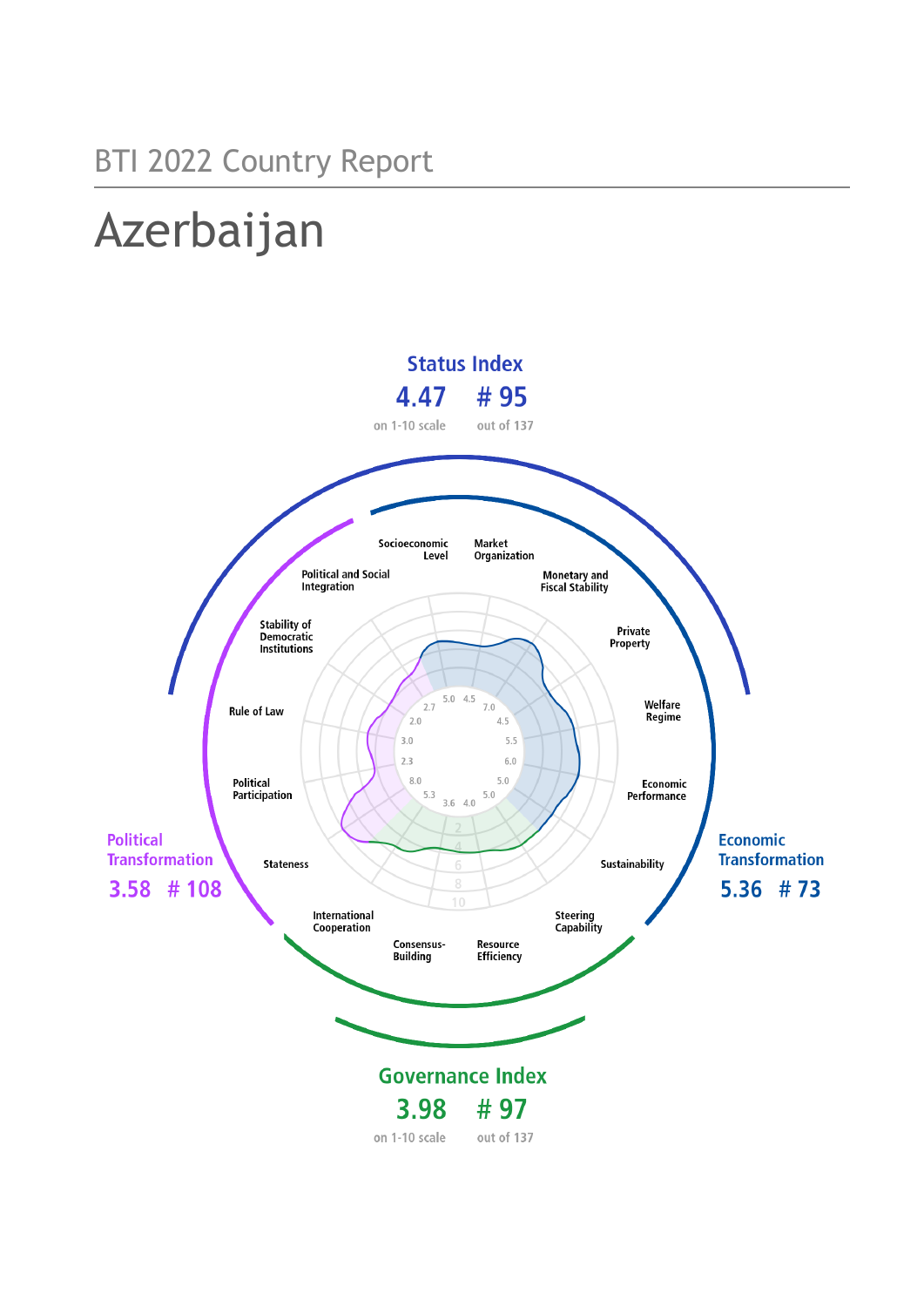This report is part of the **Bertelsmann Stiftung's Transformation Index (BTI) 2022**. It covers the period from February 1, 2019 to January 31, 2021. The BTI assesses the transformation toward democracy and a market economy as well as the quality of governance in 137 countries. More on the BTI at [https://www.bti-project.org.](https://www.bti-project.org/)

Please cite as follows: Bertelsmann Stiftung, BTI 2022 Country Report — Azerbaijan. Gütersloh: Bertelsmann Stiftung, 2022.

This work is licensed under a **Creative Commons Attribution 4.0 International License**.

#### **Contact**

Bertelsmann Stiftung Carl-Bertelsmann-Strasse 256 33111 Gütersloh Germany

**Sabine Donner** Phone +49 5241 81 81501 sabine.donner@bertelsmann-stiftung.de

**Hauke Hartmann** Phone +49 5241 81 81389 hauke.hartmann@bertelsmann-stiftung.de

**Claudia Härterich** Phone +49 5241 81 81263 claudia.haerterich@bertelsmann-stiftung.de

#### **Sabine Steinkamp** Phone +49 5241 81 81507 sabine.steinkamp@bertelsmann-stiftung.de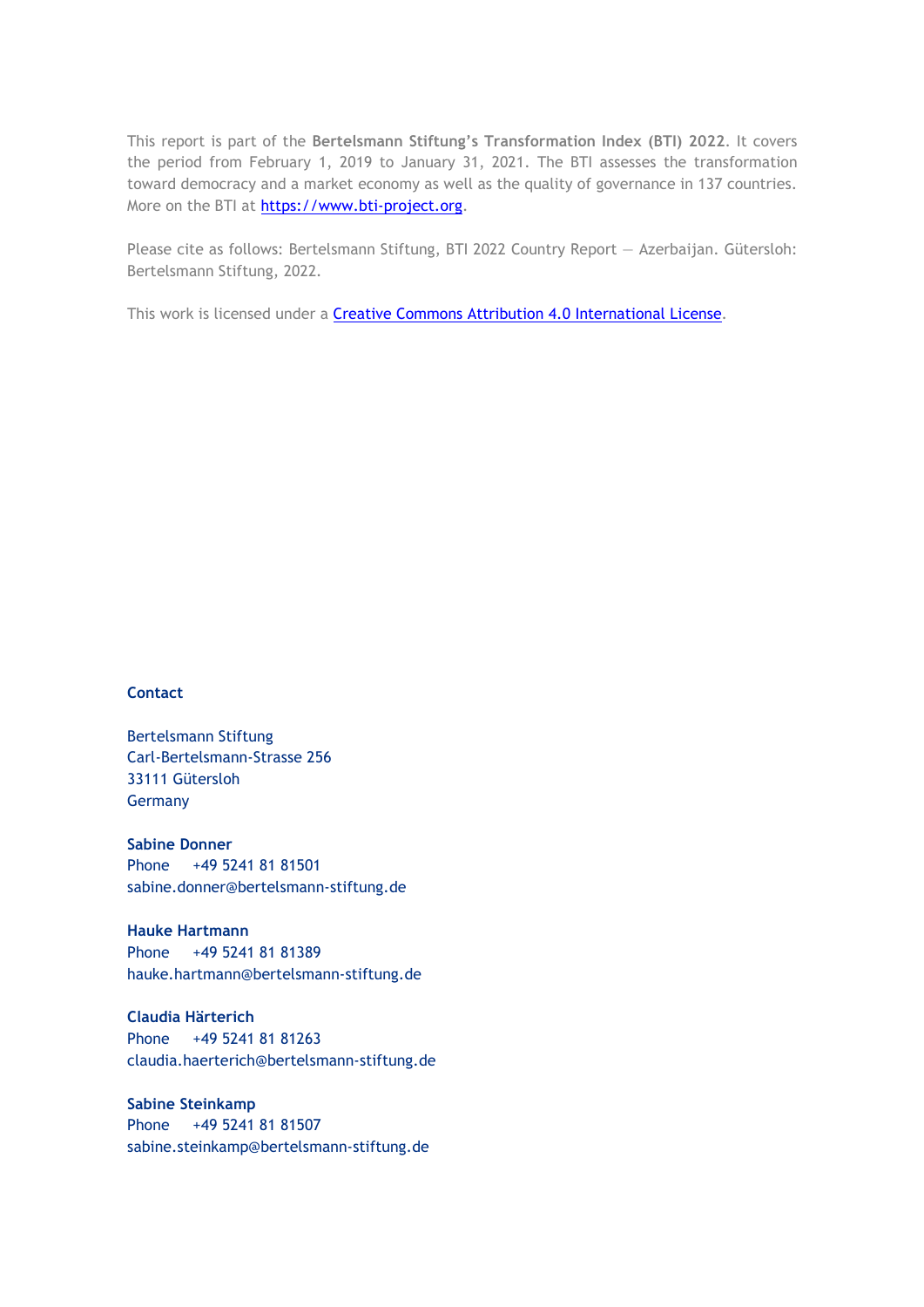#### **Key Indicators**

| Population                                | M     | 10.1                                | HDI                            | 0.756 | GDP p.c., PPP $\sqrt{5}$   | 14452 |
|-------------------------------------------|-------|-------------------------------------|--------------------------------|-------|----------------------------|-------|
| Pop. growth <sup>1</sup><br>% p.a.<br>0.9 |       | HDI rank of 189<br>Gini Index<br>88 |                                | 26.6  |                            |       |
| Life expectancy                           | vears | 73.0                                | UN Education Index             | 0.711 | Poverty <sup>3</sup><br>%  | 0.0   |
| Urban population %                        |       | 56.4                                | Gender inequality <sup>2</sup> | 0.323 | Aid per capita $\mathsf S$ | 12.1  |
|                                           |       |                                     |                                |       |                            |       |

Sources (as of December 2021): The World Bank, World Development Indicators 2021 | UNDP, Human Development Report 2020. Footnotes: (1) Average annual growth rate. (2) Gender Inequality Index (GII). (3) Percentage of population living on less than \$3.20 a day at 2011 international prices.

## Executive Summary

During the reporting period, the consolidation of authoritarian rule in Azerbaijan continued. Snap parliamentary elections in February 2020 did not meet international standards for free and fair competition. However, some notorious high-ranking state officials were fired, and corrupt local level administrators detained on corruption charges. These developments, in addition to the appointment of some young professionals to ministerial posts, raised hopes for a possible opening of the country to real reforms and changes. However, in reality, these changes resulted in even more monopolization of political and economic powers in the hands of the ruling Aliyev family.

The economic downturn since 2014 – due to falling oil prices – accelerated when oil prices plummeted again in the spring of 2020. As a result, four banks lost their licenses in April – May. Public discontent with the government due to economic and social problems, which did not show any signs of improvement, grew. This discontent grew further after a strict lockdown was introduced by the government due to the coronavirus outbreak and renewed attacks by the government against its critics during the pandemic. Dissatisfaction was also fueled by insufficient social assistance payments introduced by the authorities to mitigate the negative impact of the coronavirus crisis.

Initially, the authorities hesitated to acknowledge the existence of COVID-19 cases in the country. However, when authorities in foreign countries announced positive test results among people traveling from Azerbaijan, the government succumbed. Subsequently, it introduced strict lockdown rules, including curfews and closed international borders. These measures were applied intermittently throughout 2020. A task force and a Coronavirus Response Fund were established, and dozens of specially equipped module hospitals were set up to deal with the pandemic. However, poor management of the repatriation of Azerbaijani citizens who remained abroad after closure of the borders, as well as the excessive use of power by local police while implementing the lockdown resulted in a couple of clashes of citizens with law enforcement. Yet, in general the response of the Azerbaijani authorities to the outbreak was assessed positively by the WHO and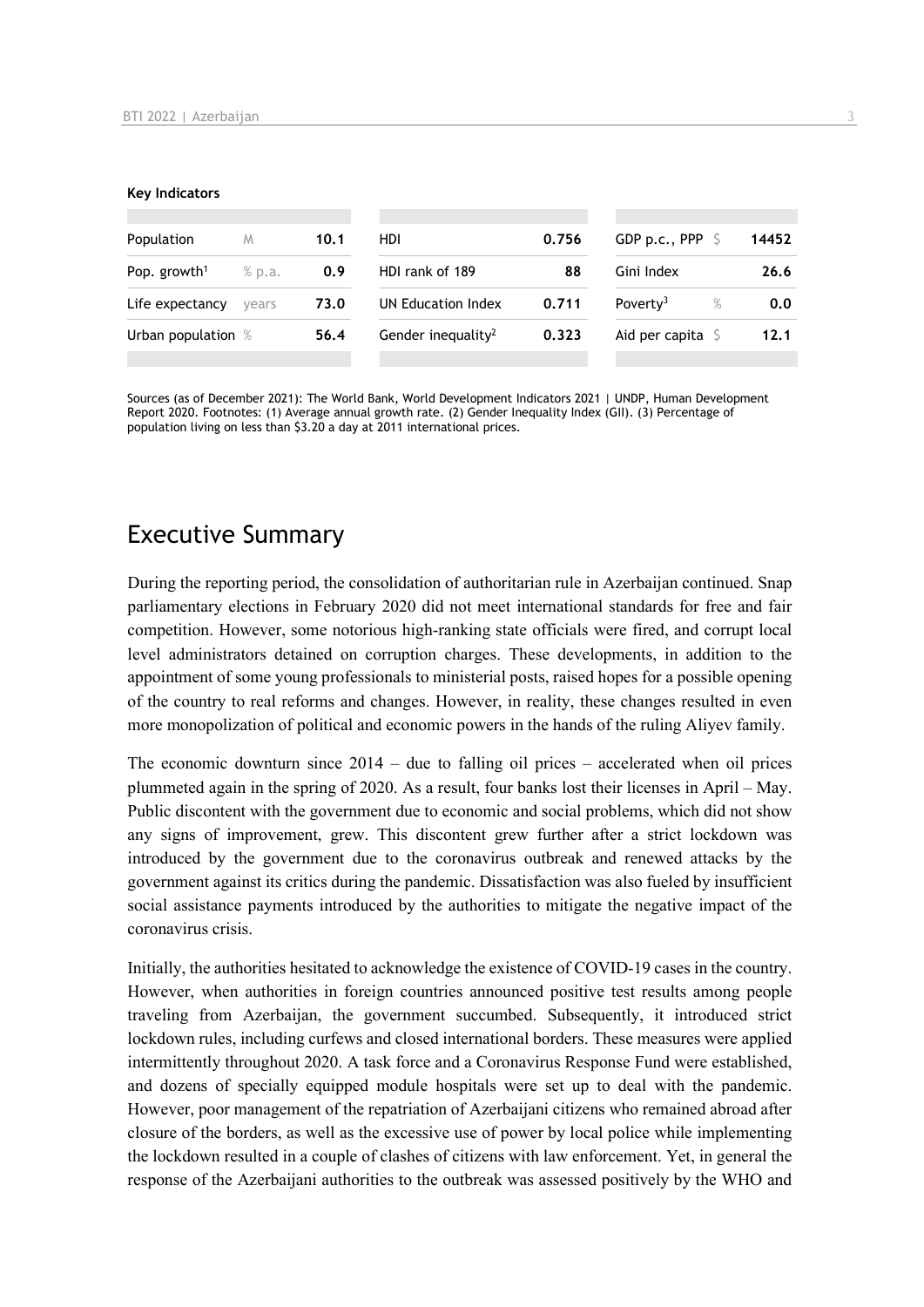other international organizations. The Azerbaijani government expressed its solidarity with foreign states affected by the coronavirus and donated \$5 million to the WHO. COVID-19 statistics provided by the authorities showed that by January 31, 2021, 2,408,050 people had been tested. At the time, the total number of confirmed cases was 230,219 and 223,315 infected had recovered, while 3,132 patients died.

The situation in the country drastically changed after the unfreezing of the conflict between Armenia and Azerbaijan over Nagorno-Karabakh. Azerbaijan, after receiving unprecedented support from its ally Turkey, launched an armed offensive in September 2020, which resulted in a military victory and the recapture of most of the territory lost in the early 1990s. The hostilities stopped after a Russia-brokered truce on November 10. The success of the military boosted the approval ratings of the president to record highs and cemented his power. Still, in spite of the victory, the conflict is far from being resolved and the presence of Russian peacekeepers and Turkish military observers has created a very fragile and complicated geopolitical configuration in the region.

## History and Characteristics of Transformation

In the early 19th century, Russia incorporated Transcaucasia into its territory. Among the conquered lands were those that constitute today's Republic of Azerbaijan, where the majority of the population were Turkic-speaking Shi'a and Sunni Muslims. Under Russian rule, a new class of national intelligentsia emerged, which modernized the local society and transformed the Muslims of the South Caucasus into secular Azerbaijanis.

Following the fall of the Russian empire in 1918, the Azerbaijani Democratic Republic was established. Although this young nation-state was dismantled by the 1920 Bolshevik invasion, the process of nation-building in Azerbaijan continued to grow and strengthen under Soviet rule.

During Gorbachev's perestroika, the dispute between Azerbaijan and Armenia over Nagorno-Karabakh reignited the Azeri nationalist movement. This movement, led by the People's Front, positioned itself as an alternative political force to the Soviet leadership of the country. On October 18, 1991, Azerbaijan declared its independence and, a few months later, the People's Front overthrew the last communist leader, Ayaz Mutallibov, amid the escalating war with Armenia. In June 1992, the leader of the People's Front, Abulfaz Elchibey, was elected president of Azerbaijan in the country's most democratic election in recent history. Elchibey negotiated the withdrawal of Soviet troops from Azerbaijan with Russian President Yeltsin. However, a year later, he was overthrown in a military coup allegedly backed by Russian security forces. When a civil war was imminent, the country's former communist leader (1969-82) and Politburo member of the Communist Party of the Soviet Union (1982-87), Heydar Aliyev, seized the opportunity to take power.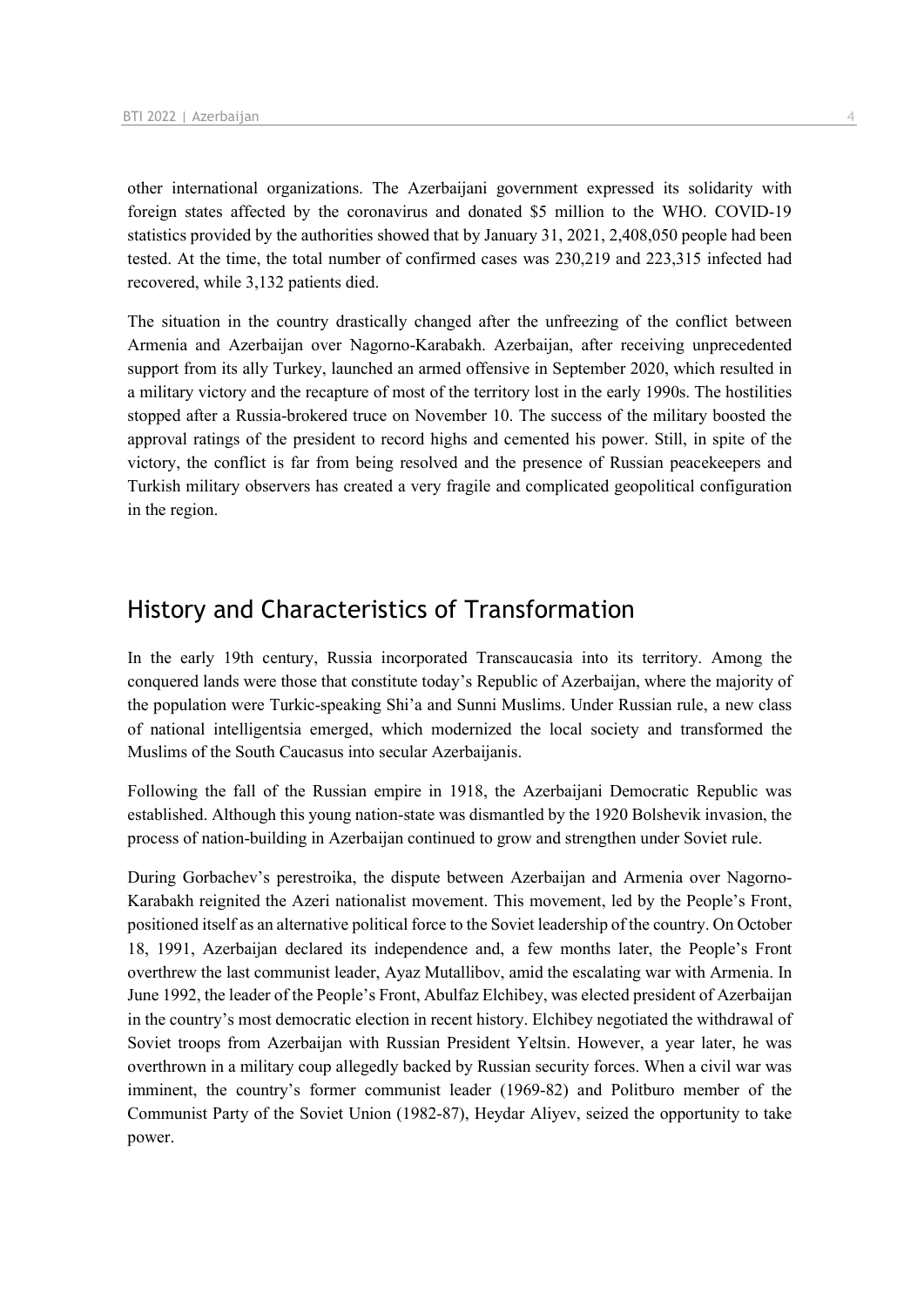Aliyev managed to bring stability to Azerbaijan by negotiating a cease-fire with Armenia, appeasing Russia by entering the CIS and subduing local warlords. But his most important achievement was the "contract of the century," whereby Western companies were invited to develop Azerbaijan's oil fields. Aliyev embarked on a strategic initiative to build oil and gas pipelines in order to help Europe diversify its energy supplies away from Russia. Yet, Aliyev failed to bring about much-needed democratic reforms.

In 2003, when Heydar Aliyev passed away, power was transferred to his son, Ilham, which marked the first dynastic transition of power in the post-Soviet sphere. Ilham Aliyev maintained the energy policies of his father but continued to narrow opportunities for independent political activities, the media and civil society to grow. In 2009, in a highly contested referendum, the constitution was amended and the two-term limit on the presidency was lifted. This amendment allowed Ilham Aliyev to run for a third term in a much-criticized election.

In 2016, another referendum was held which extended the presidential term from five to seven years and expanded presidential powers, thereby further strengthening the regime's authoritarian nature. In 2017, President Aliyev appointed his wife as first vice president and effectively concentrated the power in the hands of his family. In April 2018, Aliyev was elected for a fourth term in office in snap elections, this time for seven years.

Aliyev cemented his power further after the successfully waged war with Armenia in autumn of 2020, which resulted in a military victory for Azerbaijan and the return of most territories lost during the conflict in the early 1990s. However, the war also resulted in the arrival of Russian and Turkish military in the country as peacekeepers, a situation which places the country in a fragile geostrategic balance. In addition, the economy, which is heavily dependent on fuel commodities, remains the ruling elite's primary vulnerability.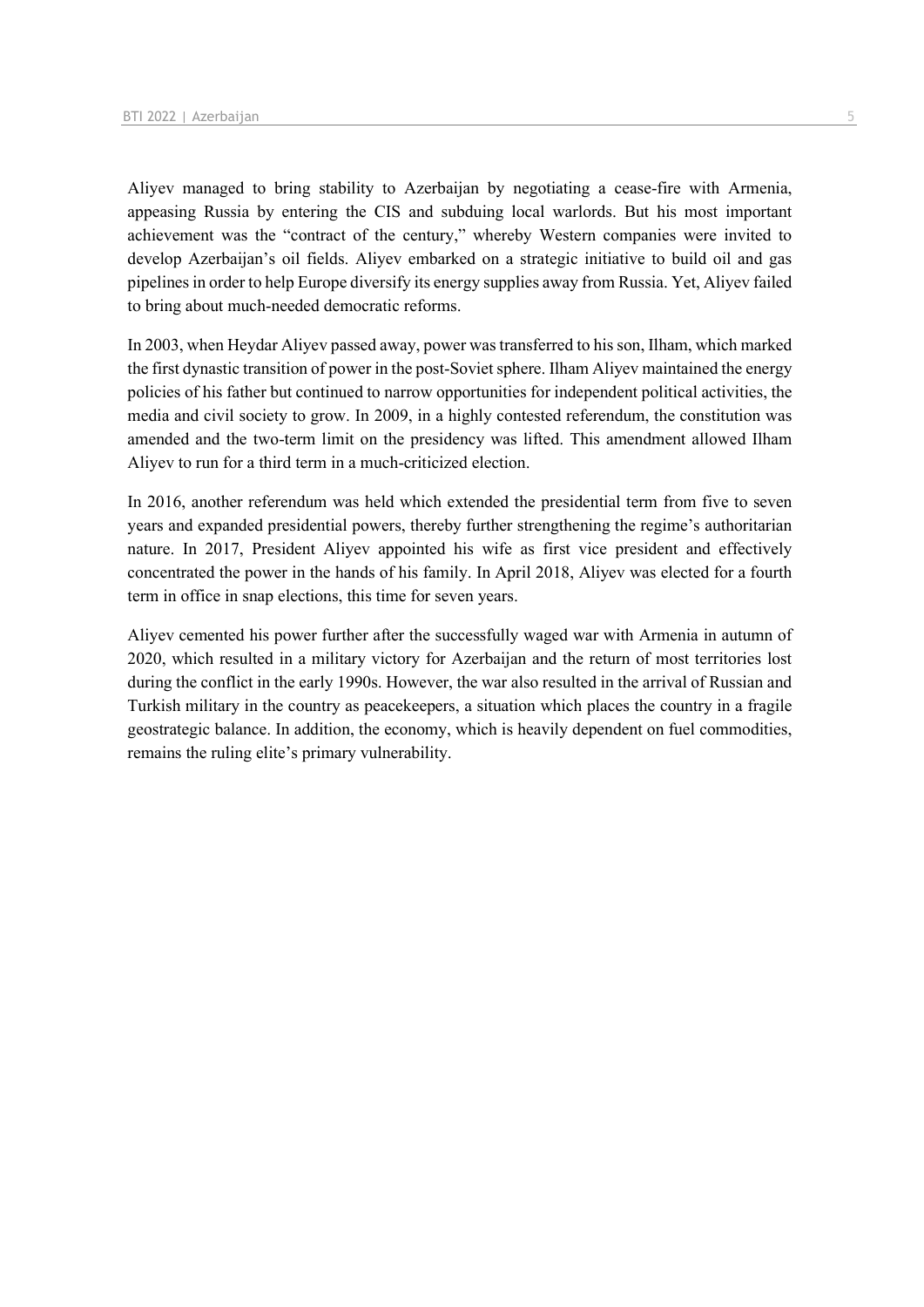The BTI combines text analysis and numerical assessments. The score for each question is provided below its respective title. The scale ranges from 1 (worst) to 10 (best).

## Transformation Status

## I. Political Transformation

#### **1 | Stateness**

The most important development in the reporting period was the 44-day military campaign in late 2020 during which Azerbaijan regained control over most of its internationally recognized territory lost in a war with Armenia in the early 1990s.

However, the deployment of Russian peacekeeping forces as well as Turkish military observers to separate the warring sides and maintain the truce, increased Azerbaijan's dependence on those two large neighbors. Apart from this, Azerbaijan's government enjoys an unchallenged monopoly on the use of force in the country.

The entire population, irrespective of race, gender, religion or ethnic background, is legally guaranteed full citizenship. After the collapse of the Soviet Union, Azerbaijan's state identity faced some challenges but generally endured and it continues to grow in strength. The current government has thus far successfully promoted loyalty to the state through school curricula, textbooks, state propaganda, etc.

However, the personality cult built around former President Heydar Aliyev (father of the current president) has been linked to the consolidation of state identity. This policy is likely to be questioned in the future. For instance, in 2000, the government introduced the Flower Day celebrations which commemorate Heydar Aliyev's birthday on May 10. In 2016, two young activists spray-painted graffiti on the main statue of Heydar Aliyev in the capital on the night between May 9 and 10, calling the holiday "Slave Day." Subsequently, both activists were arrested and sentenced to 10 years imprisonment on trumped-up drug charges. In 2019, however, both were released by presidential pardon. Most importantly, following the protest the authorities stopped the annual celebrations of Flower Day.

The single major challenge to the legitimacy of the nation-state has come from the Armenians in the country's Nagorno-Karabakh Autonomous Oblast, who launched a separatist movement just before the collapse of the Soviet Union. Hostilities between

#### **Question** Score

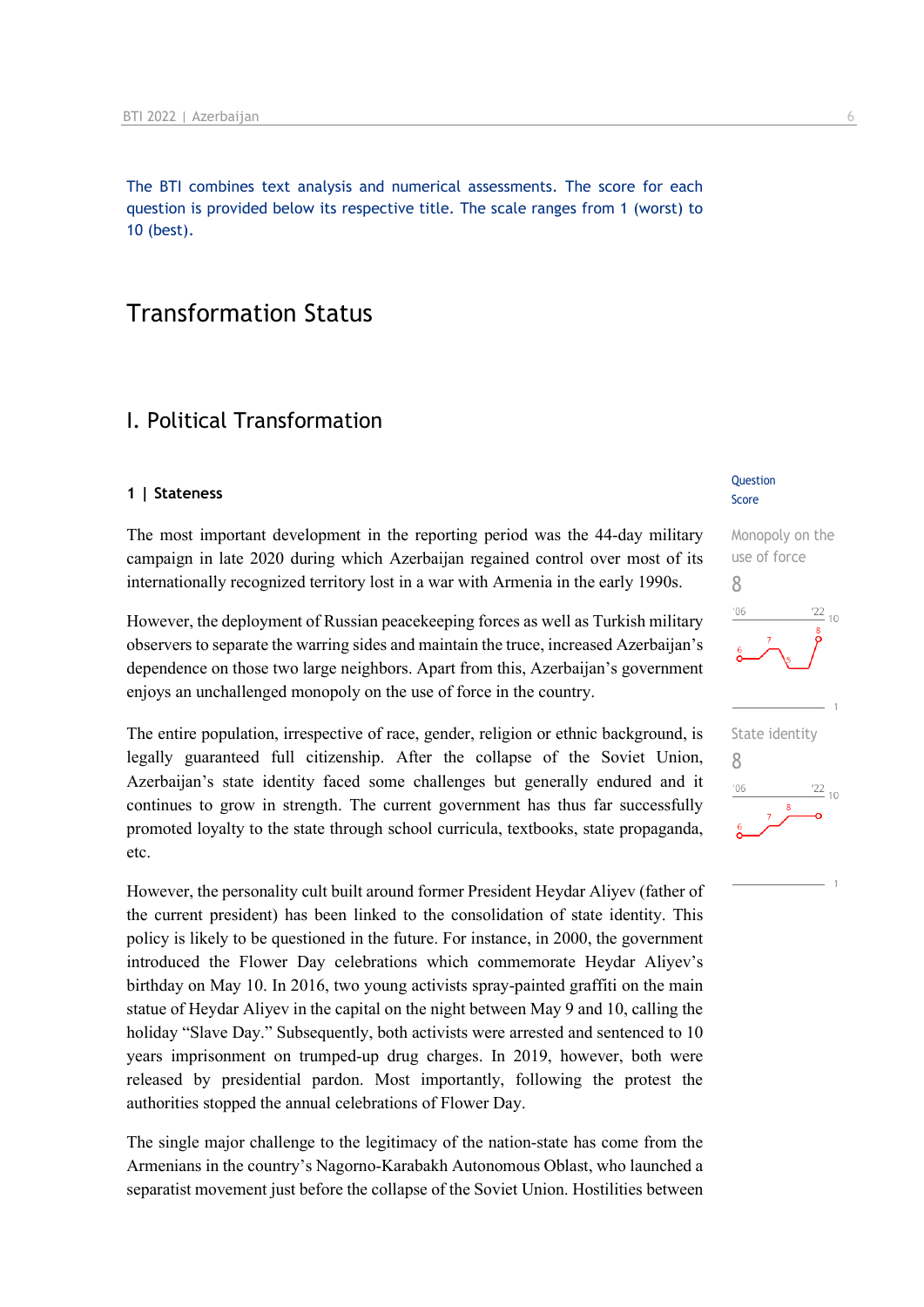the two sides escalated into a major war after 1991. Azerbaijan lost control over Nagorno-Karabakh and the adjacent seven districts. A ceasefire was agreed upon in 1994. In late September 2020, Azerbaijan launched a military offensive, which ended with a Russian-brokered peace deal on November 10, 2020. Azerbaijan took back control of most of the territories lost in the early 1990s. The successful military campaign against Armenia boosted the president's popularity enormously.

In 2015, the authorities started to accelerate their fight against religious terrorism by tightening legal provisions, including stripping citizenship from those participating in armed terrorist groups. Subsequently, the citizenship of hundreds of Azerbaijanis was revoked on the grounds of their participation in wars in the Middle East as members of terrorist organizations.

Azerbaijan is a secular state, and the legal order is defined by civil law. Religious organizations and members of the clergy are forbidden from participating in elections. Although society has preserved its overwhelmingly secular nature, from time to time religious groups try to be active in political life.

The authorities have implemented multiple measures to ensure the loyalty of the growing number of believers. The government forces all Muslim groups to accept the legal authority of the semi-official Caucasus Muslim Board and its leader, which is difficult to achieve due to confessional differences and theological barriers. Vigorous policies to regulate religious education and to increase government control over mosques, sermons and religious communities have also been implemented. As part of these policies, the Foundation for the Promotion of Moral Values was established in 2018. In April 2019, the head of the state agency responsible for regulating religious life announced that more than 1,000 clerics and religious community leaders were receiving wages via this foundation.

The state provides basic services such as health care, education, tax collection, social security and transportation through its fully functioning bureaucratic system and infrastructure, although the quality and standards of these services are not sufficiently advanced. Corruption, bribery and inefficiency are still the biggest problems. However, the increasing number of public centers run by the Azerbaijani Service and Assessment Network (ASAN) across the country and the range of services they provide has augmented efficiency in some areas by increasingly reducing mid- and low-level bureaucratic corruption. In January 2021, there were 16 ASAN service centers. Five operated in the capital and the remainder in other cities.

In January 2020, the gradual introduction of mandatory health insurance started throughout the country. The initial plan was to complete the three-stage process in 2020. However, the COVID-19 pandemic caused delays and the second stage was only launched in January 2021. According to the World Health Organization (2015), 89% of the population of Azerbaijan has access to improved sanitation facilities and 87% to improved drinking water. There have also been some noticeable improvements in public transportation services in Baku.

No interference of religious dogmas 9  $\frac{22}{10}$ 

Basic administration 7 $\frac{22}{10}$  $-06$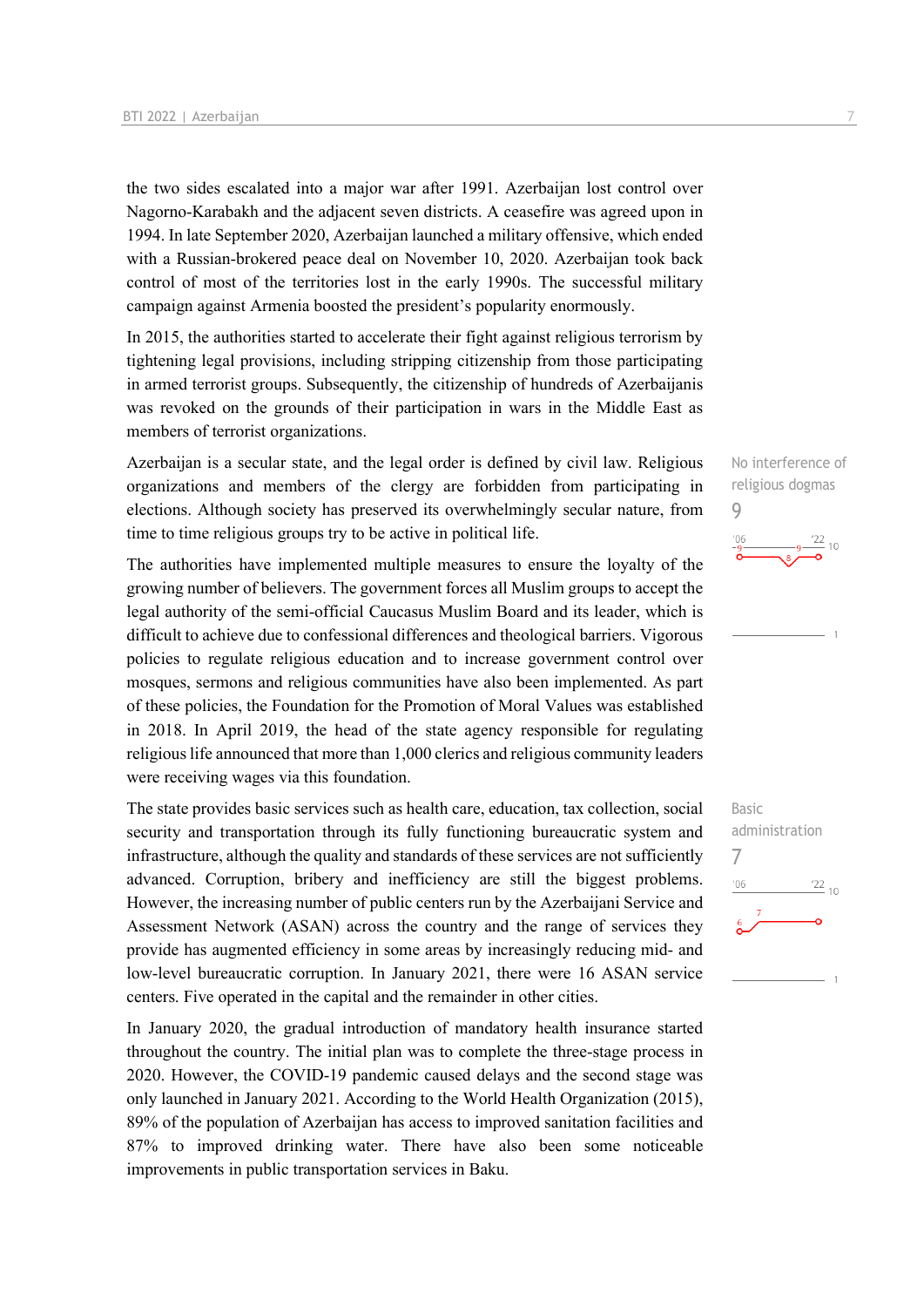Azerbaijan inherited the Soviet regional administrative system, which has remained largely unchanged since 1991. The administrative offices in the provinces and cities are led by heads of executive offices, who enjoy relative independence and vast administrative powers. They take personal responsibility for economic performance and social well-being, as well as for political stability and the promotion of public loyalty to the regime in their respective provinces.

In 2020, the COVID-19 pandemic caused major disruptions in such basic services as public transportation, childcare, daycare and schooling due to the strict and lengthy lockdowns the government imposed during the first and second waves of the pandemic. For instance, vital to the capital, Baku's subway system was shut down during the hard lockdowns in place intermittently throughout the year and was thus closed for approximately more than half of the year. Also, schools were closed most of the time.

#### **2 | Political Participation**

In a highly disputed referendum in 2009, the constitution was amended, lifting the two-term limit on the presidency. In 2016, another referendum was held, which increased the term of the presidency from five to seven years and introduced a vice presidency. Both referendums were held in highly repressive environments. In February 2017, the president appointed his wife as the first vice president, thus strengthening the ruling family's grip on power. In April 2018 snap elections, Ilham Aliyev was elected president for a fourth term in a row, this time for seven years.

A snap parliamentary election held on February 9, 2020 – before coronavirus-related restrictions were introduced – did not render any significant change to the political life of the country. According to the Organization for Security and Cooperation in Europe (OSCE) Office for Democratic Institutions and Human Rights (ODIHR), the restrictive legislation and political environment prevented genuine competition. Significant procedural violations during the ballot count were observed. Once again, parliament convened without a viable opposition and the government continues to lack checks and balances. Parliament remains a rubber-stamp legislature.

Election commissions are composed overwhelmingly of regime loyalists who carry out orders from the presidential office. The ruling party exercises extensive control over news and information content and enjoys enormously disproportionate coverage. Election days are marred by multiple voting, ballot stuffing, interference with vote counting and other irregularities.

Distrust in the fairness of elections seriously reduces public interest in contests for municipal seats as well. Major cities, including the capital, do not have elected mayors. In a municipal election held in December 2019, a number of young independent political activists nevertheless decided to run. One of these activists,

Free and fair elections 2 $-06$  $^{22}$  10

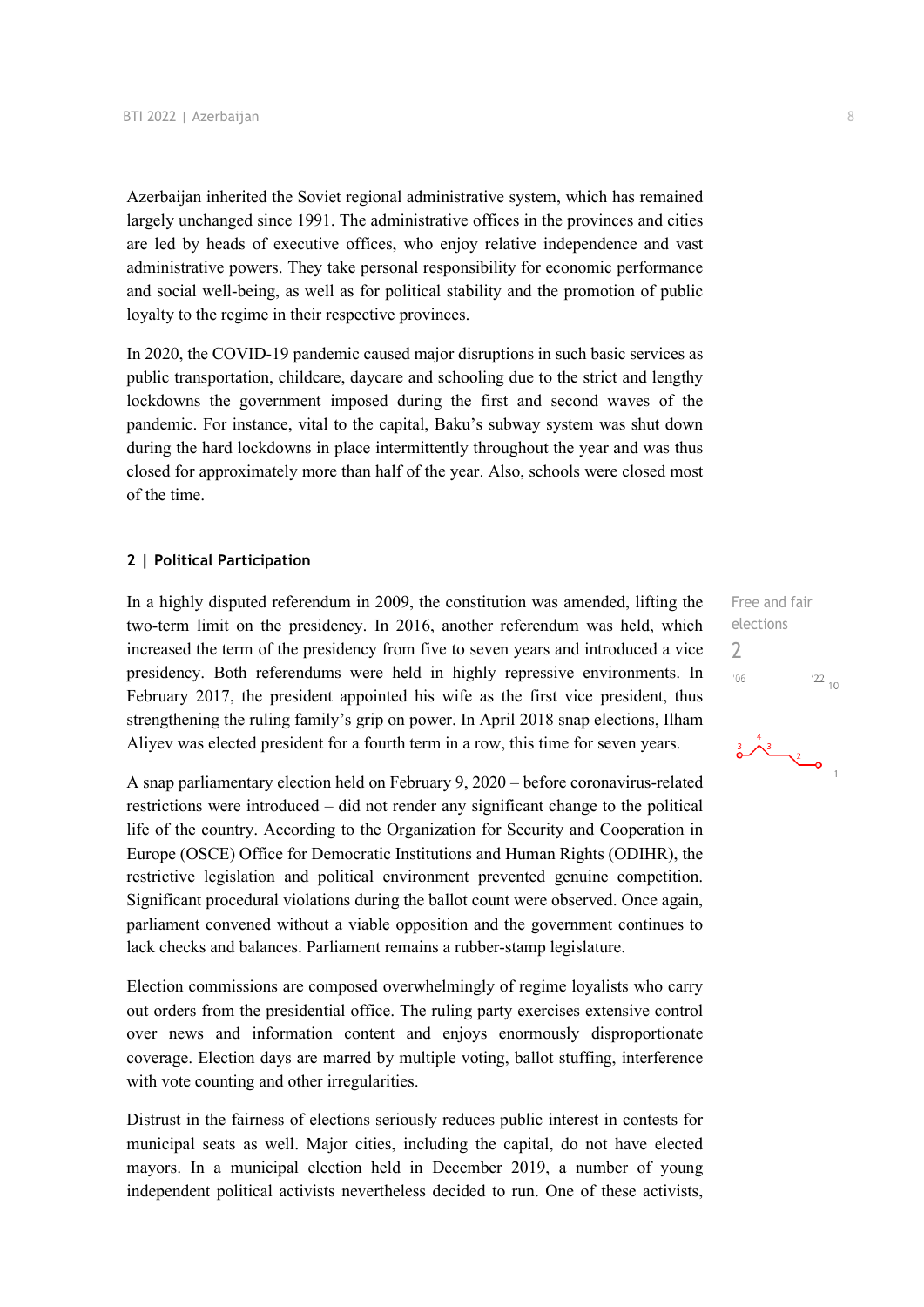Vafa Naghi, was elected a member of the municipality in her native village, despite threats, pressure from the election commission and a relentless smear campaign launched by the local authorities against her.

President Ilham Aliyev is the uncontested ruler of the country. In 2017, he appointed his wife the first vice president. In 2019, by firing the head of the powerful state police, Ramil Usubov, and the chief of the presidential administration, Ramiz Mehdiyev, Aliyev cemented his grip on power further. However, in 2019 and in the first three-quarters of 2020 the president's approval ratings were declining and discontent with the authorities steadily rose. This situation led the president to announce the start of major reforms which, however, did not produce any tangible results. Rigged parliamentary elections in 2020 deepened distrust of the authorities and the decline in presidential approval ratings continued. The situation drastically changed in autumn 2020 when Azerbaijan launched a successful military campaign against Armenia. The military victory genuinely boosted the president's popularity to unprecedented highs.

Parliament and local municipal representatives, despite being nominally elected, remain powerless actors in the policymaking process. Meritocracy in the bureaucratic system is compromised by deep-rooted clientelism, cronyism and nepotism. Traditionally, two major regional groups connected to the regime (Nakhichevanis and ethnic Azerbaijanis from Armenia) have dominated the system. Since 2003, groups connected to the president's wife have challenged the monopoly of these two regional groups among high-ranking officials and the demand for skilled professionals paved the way for meritocracy. Hence, in 2019 – 2020, some relatively young professionals were appointed to ministerial and other high-ranking posts.

The freedoms of assembly and association are guaranteed by the constitution, but severely restricted in reality. In January 2019, the opposition led by the Popular Front Party and the National Council for Democratic Forces – an umbrella group of opposition parties – held the largest rally in recent years, demanding the release of political prisoners and reforms. This rally was permitted by the authorities. However, immediately afterwards, the government effectively banned demonstrations by refusing to issue permits.

In October 2019, the Popular Front Party held an unauthorized demonstration in the capital, which was violently dispersed. Police detained scores of protesters, including the leader of the Popular Front. Short- and long-term arrests and imprisonment of Popular Front members intensified in 2019 and 2020. On July 14, 2020, after an Azerbaijani general and other military personnel died in a military clash with Armenia, and despite the strict lockdown rules due to COVID-19, thousands of prowar demonstrators poured into the streets of the capital demanding retaliation. The protesters broke into the parliament building. The government again responded by detaining Popular Front members. In a nationally broadcasted speech, President Aliyev accused the Popular Front Party of masterminding the violence to overthrow the government.





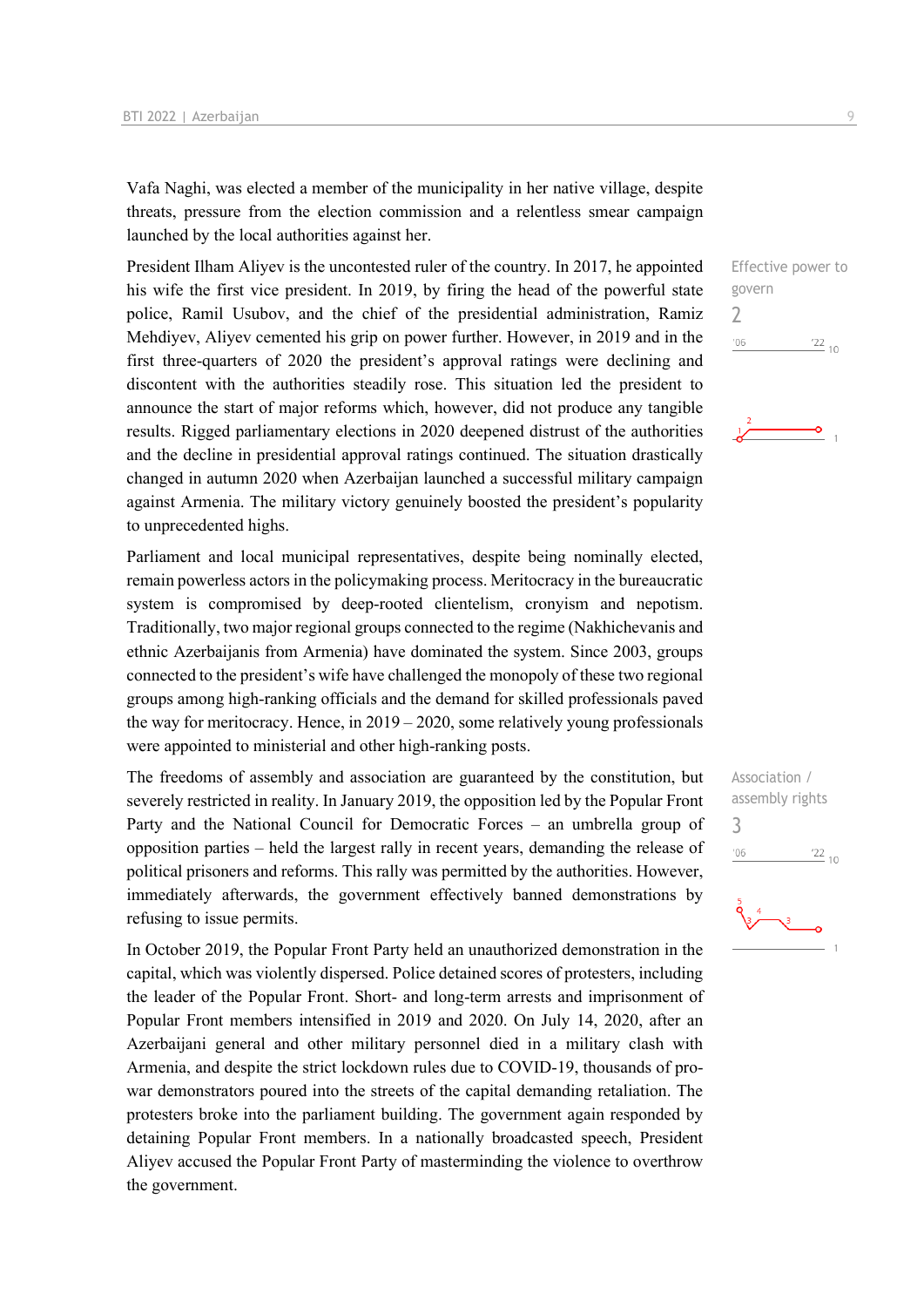Since the introduction of the strict lockdown in spring 2020 due to the pandemic, meetings in open and closed spaces were strictly prohibited. All schools, mosques, wedding salons and funeral venues were shut down as well. These restrictions remained in place as of January 2021. In general, the public upheld the rules. However, their legality, necessity and proportionality were widely questioned in local social media. Excessive use of power by local police was a matter of particular concern and resulted in a couple of resonating incidents. Sharing videos and photos by the police of those who broke the lockdown rules were regarded by many local observers as an attempt to publicly chastise citizens in order to spread fear.

As it is indicated in the EU's Joint Staff working document, Cooperation Implementation Report on Azerbaijan, published in mid-December 2020, "safeguarding human rights and fundamental freedoms in Azerbaijan continues to be of concern. The operating space of Civil Society Organizations remains restricted. The grant registration procedure remains long and challenging for most CSOs, hindering EU support of civil society in Azerbaijan. The Council of Europe expressed deep concern over the freedom of association, including the legislation on NGOs, freedom of assembly, freedom of expression and media freedom as well as the plight of reported political prisoners."

The constitution of Azerbaijan guarantees freedom of expression. However, there are no independent TV and radio channels or print media in the country. According to the 2020 World Press Freedom Index, Azerbaijan ranked 168th out of 180 countries (166th in 2019). In February 2020, the OSCE Representative on Freedom of the Media, Harlem Désir, said that harassment of and violence against media in Azerbaijan is deplorable.

The government always highlights that the access to the internet is unrestricted, and that the number of users is increasing. However, the 2020 Freedom on the Net report classified the internet in Azerbaijan as "not free," representing a step back from the previous report when it was classified as "partially free." Bloggers who criticize the government, especially on Facebook, are constantly pressured, persecuted and jailed. In recent years, troll attacks on critics of the government from fake profiles on social media accounts have been among the popular methods employed by the authorities to harass independent voices and opponents of the regime.

During the COVID-19 pandemic, some social media users who criticized the quarantine rules and police behavior were detained by law enforcement and forced to issue video apologies. Others endured short-term imprisonment. In May 2020, the co-chairs of the U.S. Helsinki Commission, Representative Alcee L. Hastings and Senator Roger Wicker, issued a statement saying that "during the pandemic the Government of Azerbaijan further squeezed its people's access to free expression, media, and information through arrests, fines, harassment, and possibly torture."

Freedom of expression  $\overline{\phantom{0}}$  $\frac{22}{10}$  $'06$ 

 $\frac{2}{\sqrt{2}}$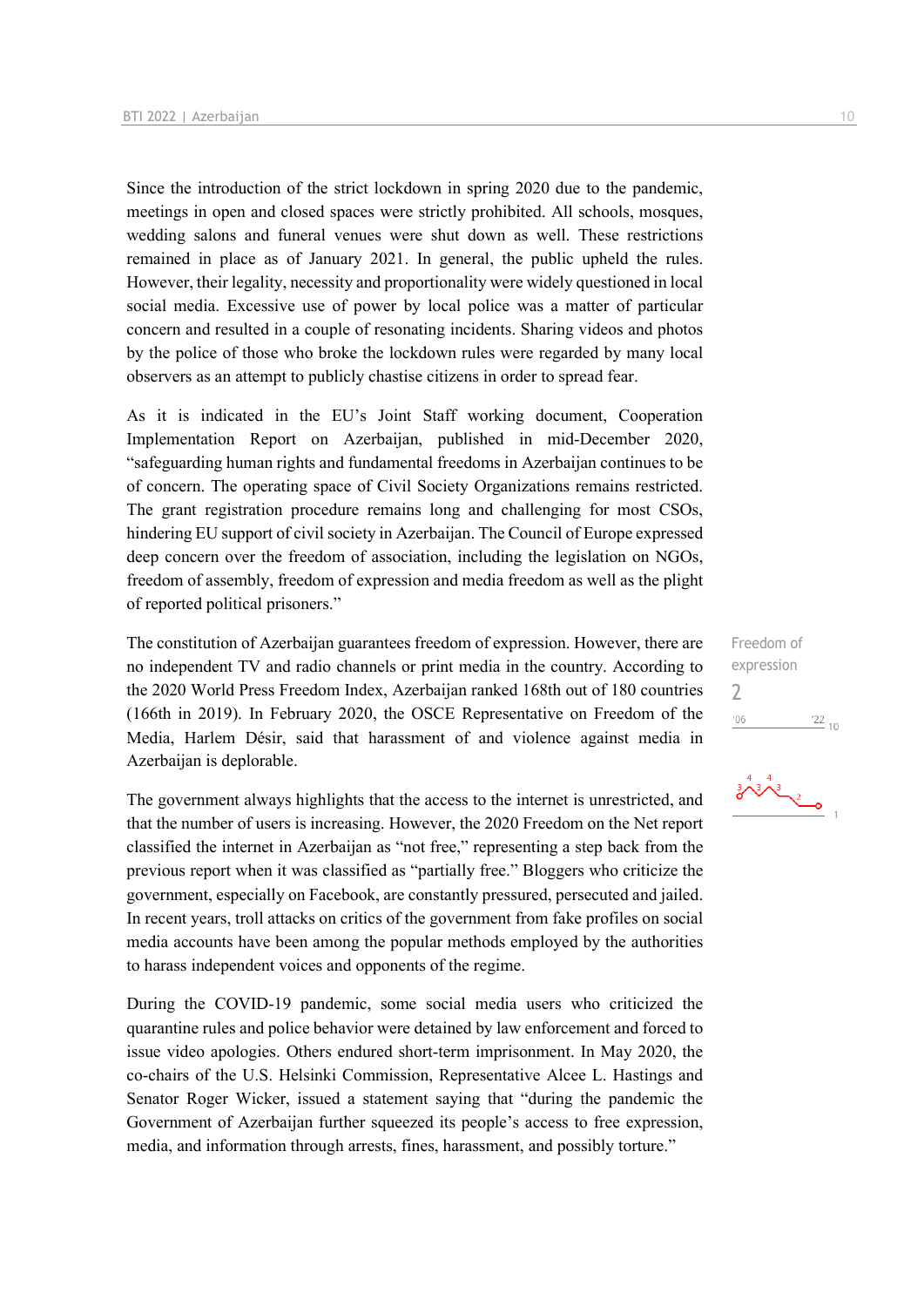It should be noted that social media and independent web TV act as watchdogs and play a significant role in forcing the government to take public concerns into account. In some cases, the authorities have succumbed to pressure from social media, and it remains the most viable tool empowering critical voices in the country. During the six-week war between Armenia and Azerbaijan in autumn 2020, the Azerbaijani leadership partially blocked access to social media platforms, arguing that this was done to prevent Armenian provocations.

#### **3 | Rule of Law**

The executive branch dominates the other branches of the government, and there is practically no functioning system of checks and balances in the country. All important decisions are effectively made by the presidential administration, and parliament merely rubber-stamps them. There is no independent judiciary. The courts are corrupt and often operate as a punitive mechanism in the hands of the executive power.

No state emergency due to COVID-19 was declared. Yet, the government introduced one of the most restrictive lockdowns in the world. In July 2020, the Ministry of Internal Affairs reported that more than 193,000 persons were fined for breaking quarantine rules, 17,820 of them for not wearing masks, and 788 were imprisoned for short terms. During these hard lockdowns, criticism of police behavior increased due to their generally inadequate conduct and in some instances the disproportionate use of force. The public complained that instead of preventing the spread of coronavirus, police prioritized imposing fines.

On September 28, 2020, the president declared martial law in major cities and some regions due to renewed hostilities with Armenia. A curfew was imposed in these cities and regions from 9 p.m. to 6 a.m. On December 12, 2020, martial law was lifted.

Although professional examinations are included in the selection process for judges, political loyalty to the regime, assessed through background checks and interviews, remains the top priority. The government heavily interferes and has the last say in court decisions on political, economic and other sensitive cases. Thus, while the administrative capacity of courts may have improved, their political independence has rather deteriorated. No significant improvements have been made in combating widespread corruption in the courts. In the rulings on ordinary civil and criminal cases, corruption is still a significant deficiency, heavily interfering with decisionmaking.

Defense attorneys play a largely formal role and have minimal influence over court rulings. The bar association is also controlled by the executive and disbars lawyers who are independent and critical of the government. Disciplinary procedures continue to be used as a means to put pressure on lawyers. Independent lawyers with

Separation of powers  $\overline{\phantom{0}}$  $106$  $\frac{22}{10}$ 



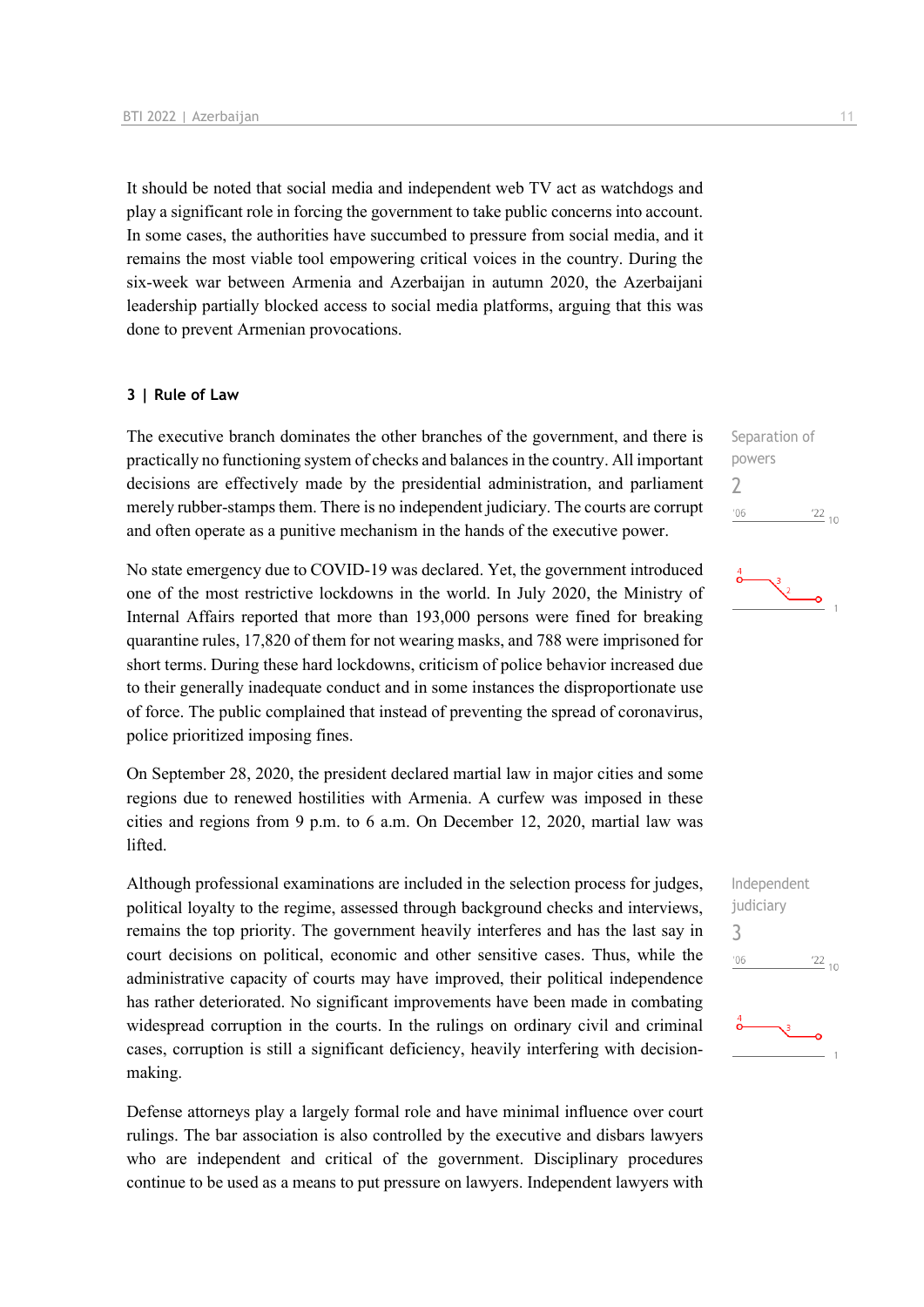experience in human rights advocacy were not admitted to the bar association during the reporting period. Plus, until January 2018, lawyers outside the bar association were able to practice non-criminal law. But since a new law, enacted in January 2018, only bar-approved members have been allowed inside a courtroom.

The European Court of Human Rights (ECHR) remains the widely trusted last chance for justice-seekers in Azerbaijan.

The oligarchic system is based on cronyism, nepotism, clientelism, high-level corruption and personal loyalty rather than the rule of law. In fact, high-level oligarchs are immune from legal prosecution. However, breaches in personal loyalty to the president are severely punished.

Beginning in late 2019, there has been a string of arrests of public officials. Heads of executive branches in several regions, unpopular among the broader public, were the main targets of law enforcement. However, there were arrests of central government officials as well. The arrested were accused of embezzlement, abuse of power and bribery. Moreover, during the COVID-19 lockdown, the General Prosecutor's office carried out operations around the country against local officials who were charged with illegally issuing exemptions to the country's isolation rules and of stealing food aid intended for people in need.

The president described these arrests as part of the "irreconcilable fight against corruption and corrupt officials" he had launched. However, the public was skeptical. Those prosecuted were relatively low-level regional officials, while central government officials and powerful oligarchs are engaged in corruption on a far greater scale. Most importantly, these arrests were not intended to change the system itself and they are frequently used to punish state officials who have fallen from grace. They are also used to cement authoritarian rule by promoting an image of a good president and his bad bureaucrats.

The reawakening of civil activism, particularly among the younger generation inspired by the Arab Spring and the popularization of social networks, has led the government to launch a major crackdown against political dissent, civil society, human rights activists, the media, international NGOs and youth organizations.

Legally, Azerbaijan is fully committed to gender equality – the constitution contains relevant provisions, and the country has signed numerous international conventions. Nevertheless, patriarchal norms and values are still dominant in society. Hence, Azerbaijan ranked 94th out of 168 countries in the 2020 Global Gender Gap Report of the World Economic Forum.

Even though Azerbaijan has decriminalized homosexuality, there is still serious infringement on the rights of sexual minorities. The country remains the worst place in Europe to live as an LGBTQ+ citizen, according to the 2020 ILGA-Europe Rainbow Index.

 $\frac{22}{10}$ 

4

 $'06$ 



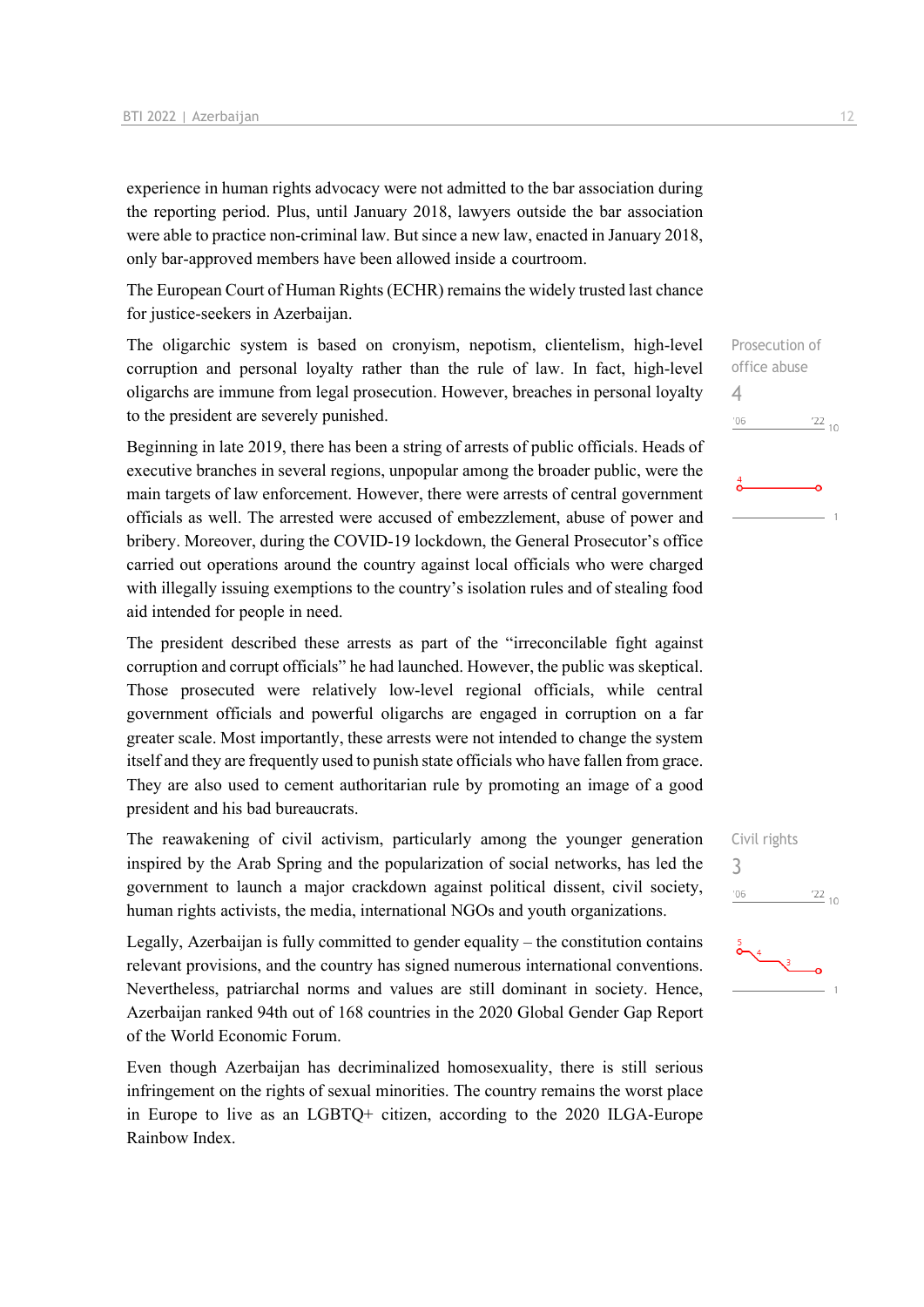During the COVID-19 pandemic, the country's borders were closed and Azerbaijani citizens in many foreign countries experienced great difficulties returning home. The most dramatic events happened on the Azerbaijani-Russian border. Around 600 Azerbaijanis gathered on the Russian side of the border wanting to return home. However, Azerbaijani authorities allowed only a limited number to enter the country, saying that "the return of citizens is being implemented in stages as resources allow." This led to protests and violent clashes of Azerbaijani citizens – trying to chaotically cross the border – with Russian law enforcement.

In addition to closing land border crossings (entry being only possible by air), movement into and out of the many regions, including the capital Baku was repeatedly prohibited during the national lockdowns. A SMS-permission system to leave one's place of residence in these regions was imposed as well. This permission was issued once a day for three hours (initially for two hours) and was required when one wanted to leave one's residence to purchase food, other necessities and medicines and to use banking, postal and other services, as well as for medical purposes. The last time it was imposed was from December 14, 2020 to January 18, 2021.

#### **4 | Stability of Democratic Institutions**

Azerbaijan is a consolidated autocratic state with democratic institutions existing only nominally. In reality, all power is vested in the hands of the executive. Since 1995, parliament has been dominated by the ruling New Azerbaijan Party, and the government has gradually restricted opposition parties by manipulating elections. The government imitates a multiparty system. It tolerates only parties that agree not to criticize the government. In 2002, a referendum was held to eliminate party-list proportional representation, leaving a majoritarian (single-member constituency) system. Since the 2010 elections, only political parties that did not challenge the authority of the government and operated under its broad supervision have been given seats in parliament (the so-called systemic opposition). Real (non-systemic) opposition parties are not represented.

The judiciary is also under full control of the executive. However, if a separation of powers occurs and there is the political will to fight corruption, the judiciary will be professionally able to meet its obligations as a democratic institution.

There are neither elected mayors of cities nor elected regional governors. Regional and city legislatures do not exist either. All power is concentrated in the hands of heads of local executives appointed by the president.

Performance of democratic institutions 2 $\frac{22}{10}$  $'06$  $\overline{\bullet}$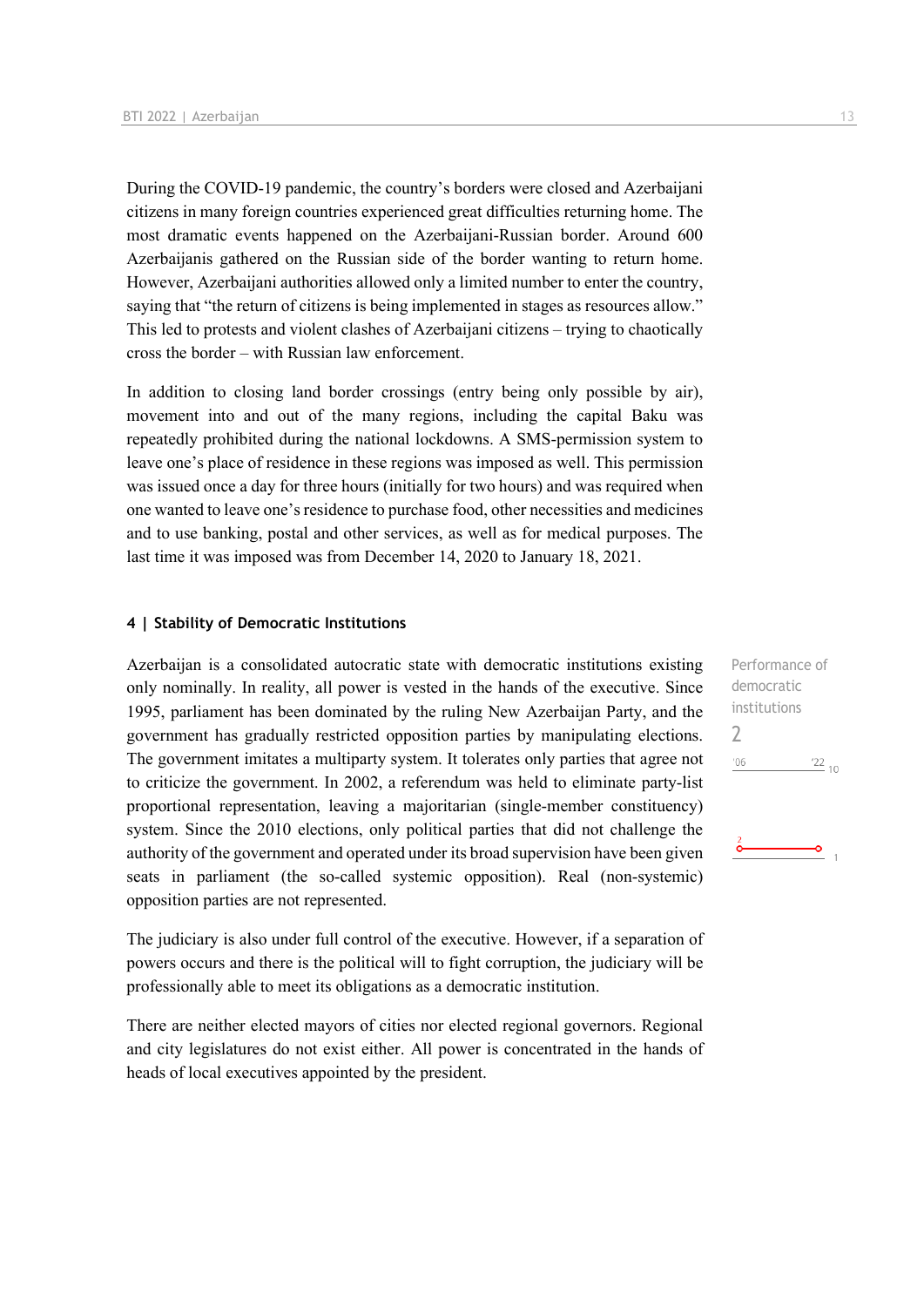The government always stresses its commitment to building a democracy and strengthening democratic institutions. However, the continuous crackdown on political opponents, civil society and the media only testifies that this is just a lip service.

The secular, nationalist Popular Front Party remains the most radical opposition to the ruling elite in the country – as such, the key non-systemic political party. In one of his speeches during the early stage of COVID-19 outbreak, the president aggressively criticized this party calling its members "traitors," "fifth column" and "enemies who receive money from abroad aiming to destroy Azerbaijan." "Therefore" – he added – "during the existence of the disease – the COVID-19 outbreak – the rules of completely new relationships will apply… There will be no place for traitors and corrupt representatives of the fifth column in the new political configuration." Consequently, there was an increase in administrative detentions of Popular Front members due to alleged violations of quarantine rules. The Popular Front's leadership, its members and allies were subject to various forms of multiple persecutions during the reporting period.

#### **5 | Political and Social Integration**

Azerbaijan is a consolidated autocratic state dominated by one ruling party. However, there are 59 registered political parties in Azerbaijan. Officially, 11 political parties are represented in the state legislature, ten of which are in the opposition. Yet, in reality, all the so-called opposition parties in parliament are controlled by, or reliant upon, the ruling party and there is no political plurality in the legislative assembly. Over the last two decades, the ruling regime has conducted a policy of marginalization of real opposition with mixed success.

Shortly after the last parliamentary election in February 2020, which, according to ODIHR was not a genuine competition, the Presidential Office launched a so-called dialogue initiative with political parties. As a part of this process, small parties, which are mostly unknown to the public and have no influence on the political life of the country, were equipped with headquarters. Yet, real opposition parties such as the Republican Alternative Party and Musavat, which previously were subject to oppression from the regime, also entered this dialogue process. As a result, two members of the Republican Alternative Party, who had previously been indicted and served unjust prison terms, received a full acquittal from the Supreme Court of Azerbaijan. They were paid combined compensation in the sum of 300 thousand manats (approximately  $E150,000$ ). One of this party's members, the lawyer Erkin Gadirli, became a member of parliament. And the party was officially registered by the state in late August 2020.

The most radical opposition party – The Popular Front Party of Azerbaijan – boycotted the elections due to the restrictive environment. The party was subject to severe oppression throughout the reporting period. Earlier, it was stripped of its Commitment to democratic institutions 2  $\frac{22}{10}$  $106$ 

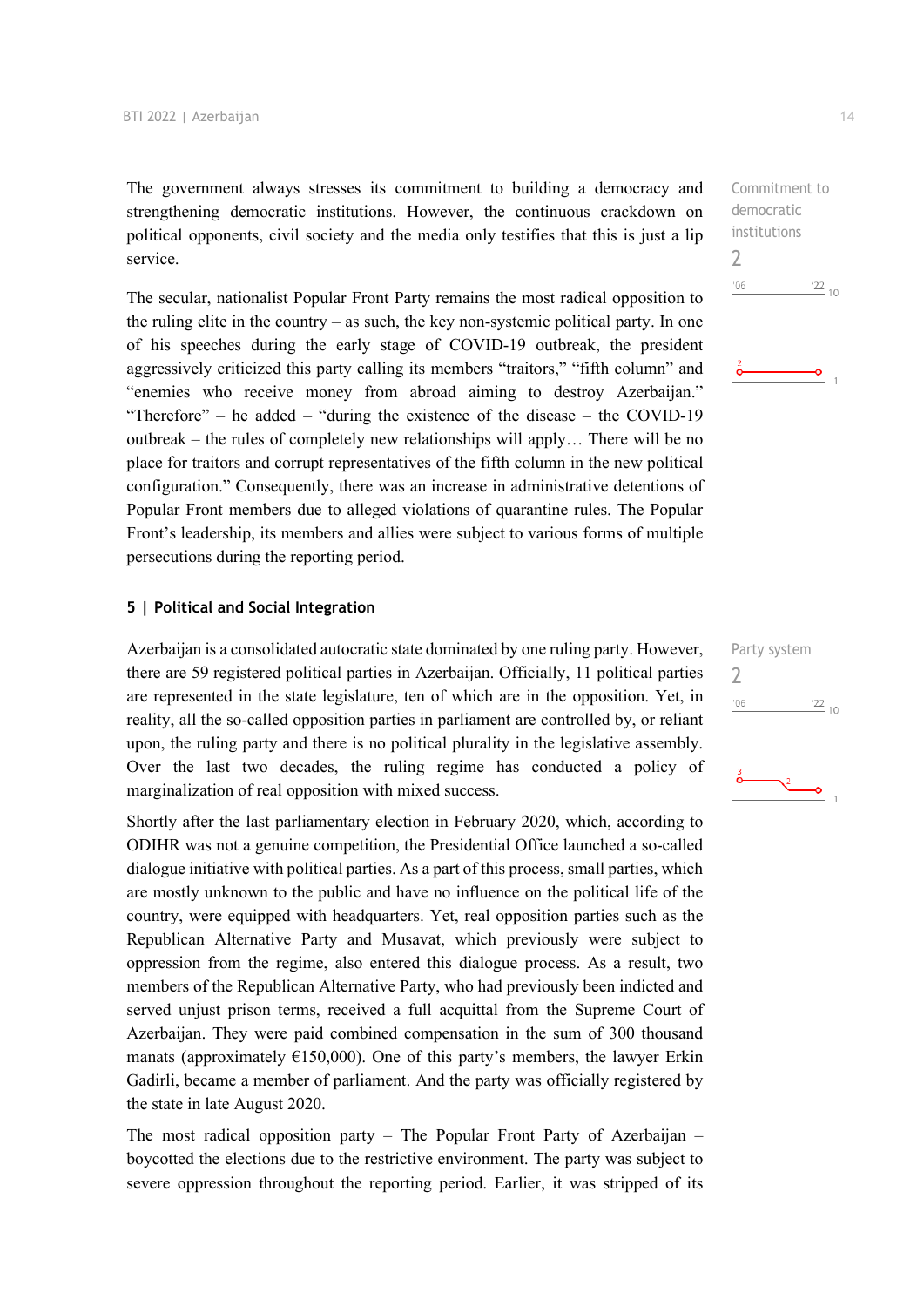headquarters and registration. The Popular Front remains the only political party which is not part of the dialogue process launched by the presidential administration. The public believes that this dialogue process is an attempt by the ruling elite to ensure opposition parties align themselves with the existing authoritarian rule in the country and the Popular Front is considered the only oppositional party resisting this policy.

Since the late 2000s, a number of influential interest groups have started developing in the form of NGOs, cultural, religious, social, human rights and ideological networks. They are concentrated mainly in the capital, Baku, as well as in some other major cities, and they are largely nonexistent in rural areas. These newly emerged groups started challenging the establishment (i.e., the domination of Soviet-style organizations such as trade unions, the Writers' Union and the Caucasus Muslim Board, which continue to exist as semi-official bodies). The new organizations have rapidly gained in strength and have started to pose a real challenge to the existing system, attracting more attention and mobilizing more active people.

However, this unexpected success has made them primary targets in the ongoing crackdown. Many have faced numerous administrative and legal restrictions. Leaders of some organizations have been arrested on dubious charges and criminal investigations have been launched. Others have been stripped of their rented premises and some have lost their funds due to restrictions imposed on donors. Laws have been toughened and all of these actions have made the environment almost impossible to operate in. As a result, many have ceased their activities in the shrinking space for civil society.

Although Azerbaijani citizens did not have sufficient knowledge of or experience with basic democratic institutions such as separation of powers or multiparty systems after the collapse of the Soviet Union, there was strong support for democracy and Euro-Atlantic integration among the population. Yet, the crackdown on secular political parties and free media and shrinking space for civil society halted the process of democratization and led to the establishment of entrenched authoritarianism and personalistic rule.

During the last few years, with a growing number of individuals educated in the West entering public life and through civic initiatives supported by international and local NGOs, knowledge of the basic principles of democracy has expanded, raising hopes for a gradual change that will ultimately lead to systemic transformation.

However, the government's "strategic" criticism of democratic principles and human rights as tools for the promotion of Western imperialism has stirred doubts about liberal-democratic values among some parts of the population. The global decline of democracy and the rise of authoritarianism as well as propaganda from neighboring Iran, Turkey and Russia have contributed to this. During the last parliamentary elections in February 2020, despite reported official numbers, citizens showed very

3

| Approval of |            |  |
|-------------|------------|--|
| democracy   |            |  |
| n/a         |            |  |
| '06         | $122_{10}$ |  |

 $\overline{n/a}$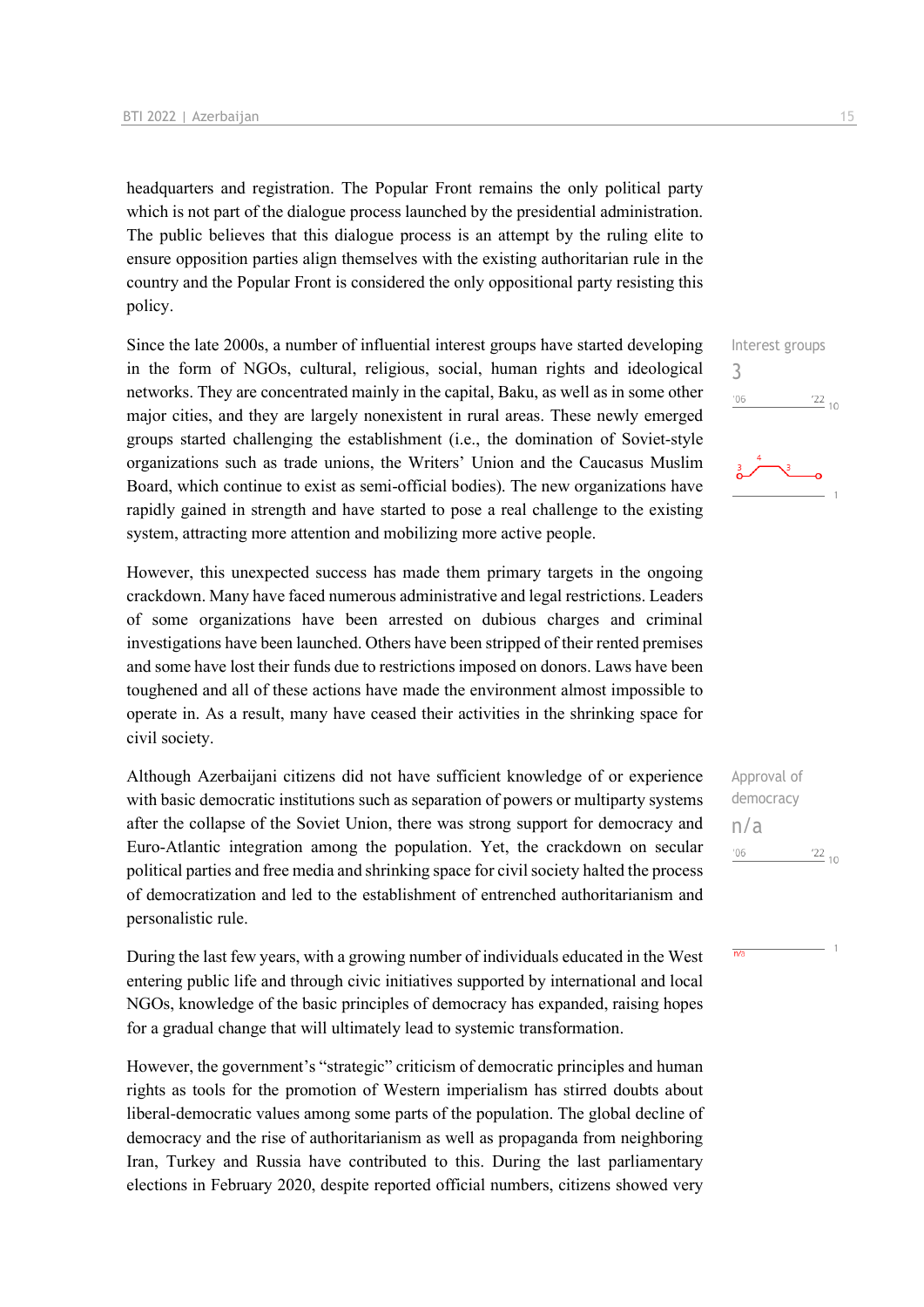little interest in the political process due to distrust and fear. Anti-western sentiments increased during the war with Armenia in autumn 2020. People considered that the Western media were biased against the Azerbaijani cause, which aimed to restore its internationally recognized borders. Responses to the COVID-19 outbreak in liberal democratic countries were also points of debate. Many believed that authoritarian regimes handled the pandemic better due to the ability to immediately implement restrictive rules. However, the majority in Azerbaijan still believes that free and fair elections, government accountability and the rule of law are the best practices for creating prosperity and justice.

The bulk of social capital in Azerbaijan is present in rather homogenous family and kinship ties, regional identities and groups of close friends. Membership in such associations is based on the rights of birth, marriage or high interpersonal trust. These kinds of social trust and social relations have always been stronger in the rural areas outside the capital, and they have been gradually decreasing with expanding urbanization and modernization. Also, the rampant corruption and absence of the rule of law have been seriously damaging social trust in society. According to the joint European Values Study and World Values Survey report (2017 – 2021), 91.6% of Azerbaijanis say that family is very important in their lives.

Although participation in formal civic associations, such as NGOs, has generally been limited, it had steadily grown in the capital city until the recent crackdowns. Since early 2016, there has been some revival. In general, however, society remains accustomed to demanding action from the government rather than engaging in selfhelp. However, the war has positively affected the sense of solidarity and trust in society and resulted in the emergence of multiple voluntary organizations and citizenled charity initiatives.

## II. Economic Transformation

#### **6 | Level of Socioeconomic Development**

Azerbaijan's GDP per capita in 2019 was \$4,794, which was 1.13% more than the previous year, the State Statistical Committee reports. However, whereas in developed countries, GDP per capita aligns with average salary levels, the same cannot be said for Azerbaijan, where the average salaries are less than a tenth of GDP per capita.

The World Bank reports that Azerbaijan's official national poverty was 5.1% in 2018. Yet, it claims that "given the recent increase in private consumption, the poverty rate is estimated to have fallen further in 2019."

#### **Ouestion** Score

Socioeconomic barriers 5 $\frac{22}{10}$  $-06$ 



Social capital 3  $n<sub>6</sub>$  $\frac{22}{10}$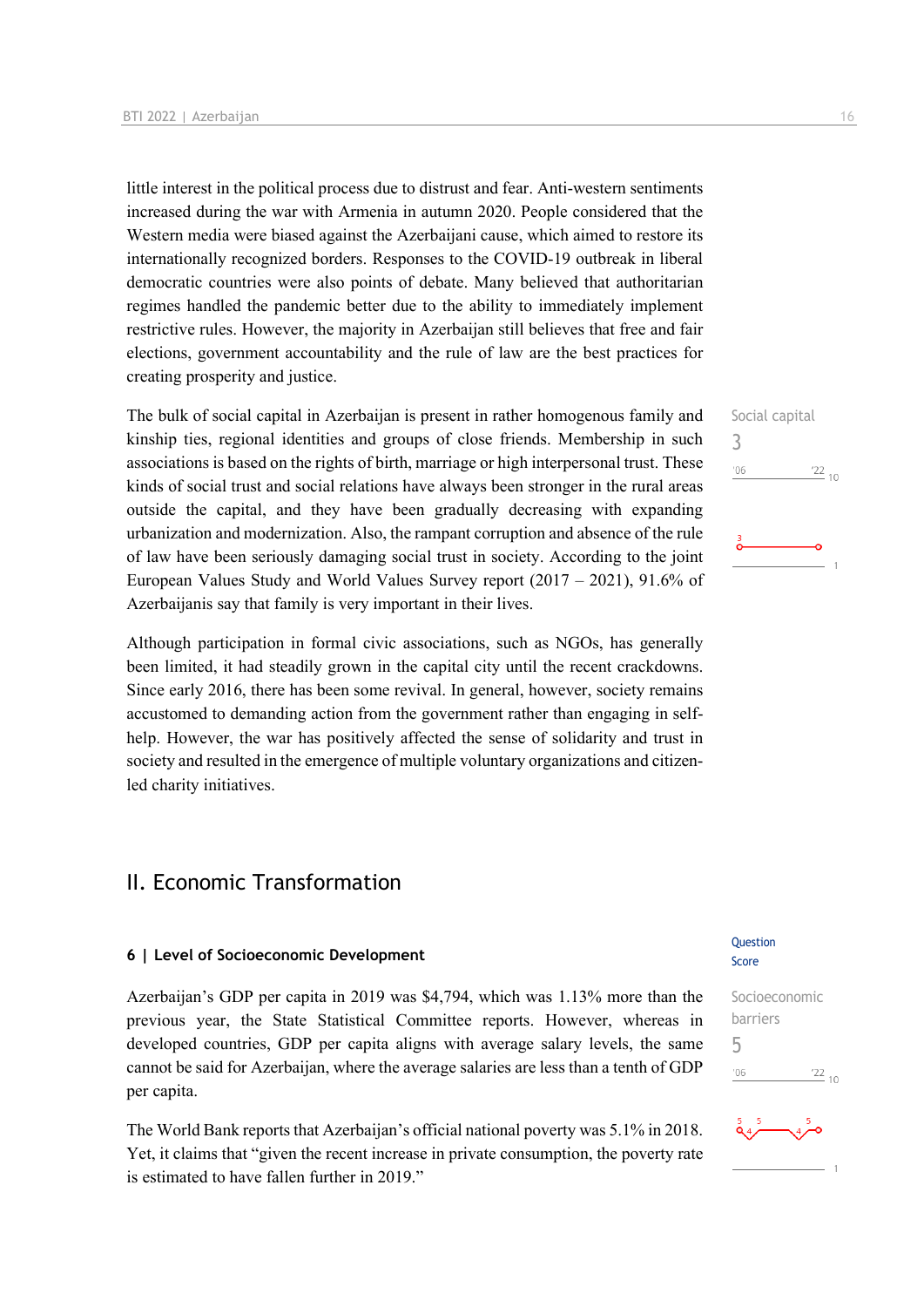However, despite the lack of official data, it is estimated that the pandemic exacerbated the problem of poverty in the country in 2020 as many businesses were required to close in order to stop the spread of the coronavirus. Most people working in low-paying jobs, such as restaurants, cafes or movie theaters, were left unemployed. Even though the government handed out six one-time payments in the amount of AZN 190 (\$110) to citizens in need, many people reported having problems receiving these payments.

The State Statistical Committee reports that inflation was 2.8% in the first 11 months of 2020 and nominal income per capita decreased by 2%. According to the Baku Research Institute, "[T]his means that the nominal income of the population actually decreased by about 5%. This is not a small reduction and is a factor that directly affects the growth of poverty."

Azerbaijan ranked 88th with a score of 0.756 out of 189 countries in the Human Development Index (HDI). According to the HDI, "Azerbaijan's 2019 HDI of 0.756 is above the average of 0.753 for countries in the high human development group and below the average of 0.791 for countries in Europe and Central Asia."

Azerbaijan's Gender Inequality Index score in 2019 was 0.323, making it 73rd out of 162 countries. According to the UNDP "for every 100,000 live births, 26.0 women die from pregnancy related causes." The agency states that the female participation in the labor market is 63.4%, compared to 69.7% for men.

| <b>Economic indicators</b> |          | 2017                     | 2018                     | 2019                     | 2020     |
|----------------------------|----------|--------------------------|--------------------------|--------------------------|----------|
| <b>GDP</b>                 | \$ M     | 40865.6                  | 47112.9                  | 48174.2                  | 42607.2  |
| GDP growth                 | $\%$     | 0.2                      | 1.5                      | 2.5                      | $-4.3$   |
| Inflation (CPI)            | $\%$     | 12.9                     | 2.3                      | 2.6                      | 2.8      |
| Unemployment               | $\%$     | 5.0                      | 4.9                      | 4.8                      | 6.3      |
|                            |          |                          |                          |                          |          |
| Foreign direct investment  | % of GDP | 7.0                      | 3.0                      | 3.1                      |          |
| Export growth              | $\%$     | $\overline{\phantom{a}}$ | $\overline{\phantom{a}}$ | $\overline{\phantom{a}}$ |          |
| Import growth              | $\%$     | $\overline{\phantom{a}}$ | $\overline{\phantom{a}}$ | $\overline{\phantom{a}}$ |          |
| Current account balance    | S M      | 1684.6                   | 6051.1                   | 4364.9                   | $-227.6$ |
|                            |          |                          |                          |                          |          |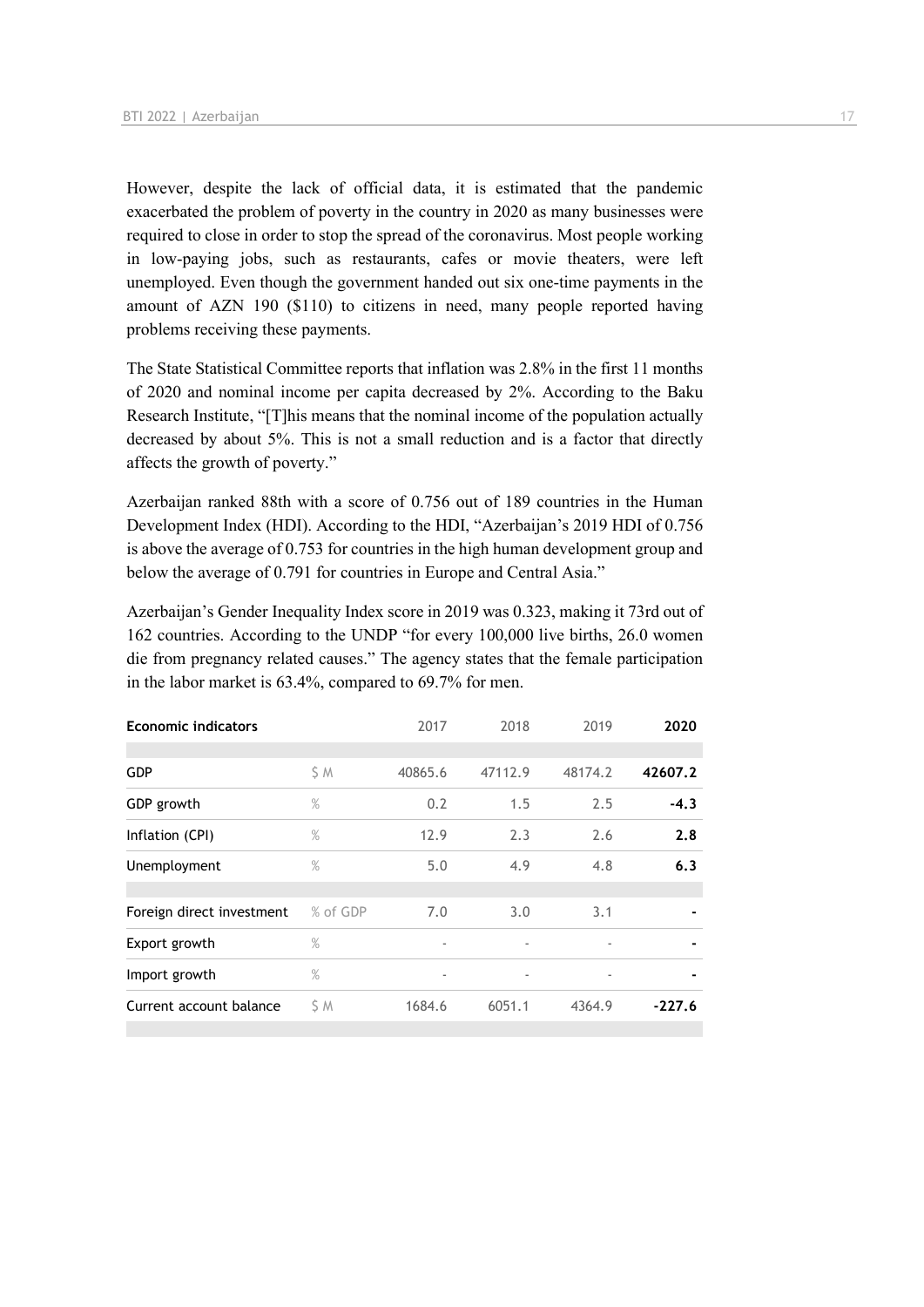| <b>Economic indicators</b> |          | 2017    | 2018    | 2019                     | 2020    |
|----------------------------|----------|---------|---------|--------------------------|---------|
|                            |          |         |         |                          |         |
| Public debt                | % of GDP | 22.5    | 18.7    | 17.7                     | 21.4    |
| External debt              | S M      | 15300.9 | 16211.0 | 15840.4                  | 15811.9 |
| Total debt service         | ŚΜ       | 2232.6  | 2682.4  | 2162.9                   | 1835.9  |
|                            |          |         |         |                          |         |
| Net lending/borrowing      | % of GDP | 1.9     | 9.5     | 6.1                      |         |
| Tax revenue                | % of GDP | 13.2    | 13.0    | 14.2                     |         |
| Government consumption     | % of GDP | 11.3    | 10.5    | 11.1                     | 15.9    |
| Public education spending  | % of GDP | 2.5     | 2.5     | 2.7                      |         |
| Public health spending     | % of GDP | 1.0     | 0.9     | $\overline{\phantom{a}}$ |         |
| R&D expenditure            | % of GDP | 0.2     | 0.2     | $\overline{\phantom{a}}$ |         |
| Military expenditure       | % of GDP | 3.8     | 3.6     | 3.9                      | 5.4     |

Sources (as of December 2021): The World Bank, World Development Indicators | International Monetary Fund (IMF), World Economic Outlook | Stockholm International Peace Research Institute (SIPRI), Military Expenditure Database.

#### **7 | Organization of the Market and Competition**

Although there are rules and laws aimed at regulating the market, they do not play a significant role in the real economy. Business transparency is an ongoing challenge. Small businesses, for instance, face many hurdles, especially because of the preferential treatment of large and state-owned enterprises. Tender procedures are obscure. Moreover, monopoly-holding officials fight possible competitors by restricting market access and forcing them out of business.

Only a few companies in Azerbaijan export. Since most exports are in raw materials, non-oil sector SMEs have problems to develop. Import procedures and non-tariff barriers also discourage small business from engaging in import activities. In 2019, private sector imports amounted to \$7.5 billion, an increase of 40% compared to 2018. However, economists argue that this increase does not directly correlate with growth in the private sector and is mostly a result of a decrease in the value of publicsector exports.

Azerbaijan ranked 34th out of 190 economies in World Bank's Doing Business 2020 Report. According to the report, there were improvements in registering property, obtaining credit, protecting minority investors and enforcing contracts. Azerbaijan scores particularly well in the sub-index "Starting a Business." Azerbaijan ranks 9th Market organization 4 $\frac{22}{10}$  $'06$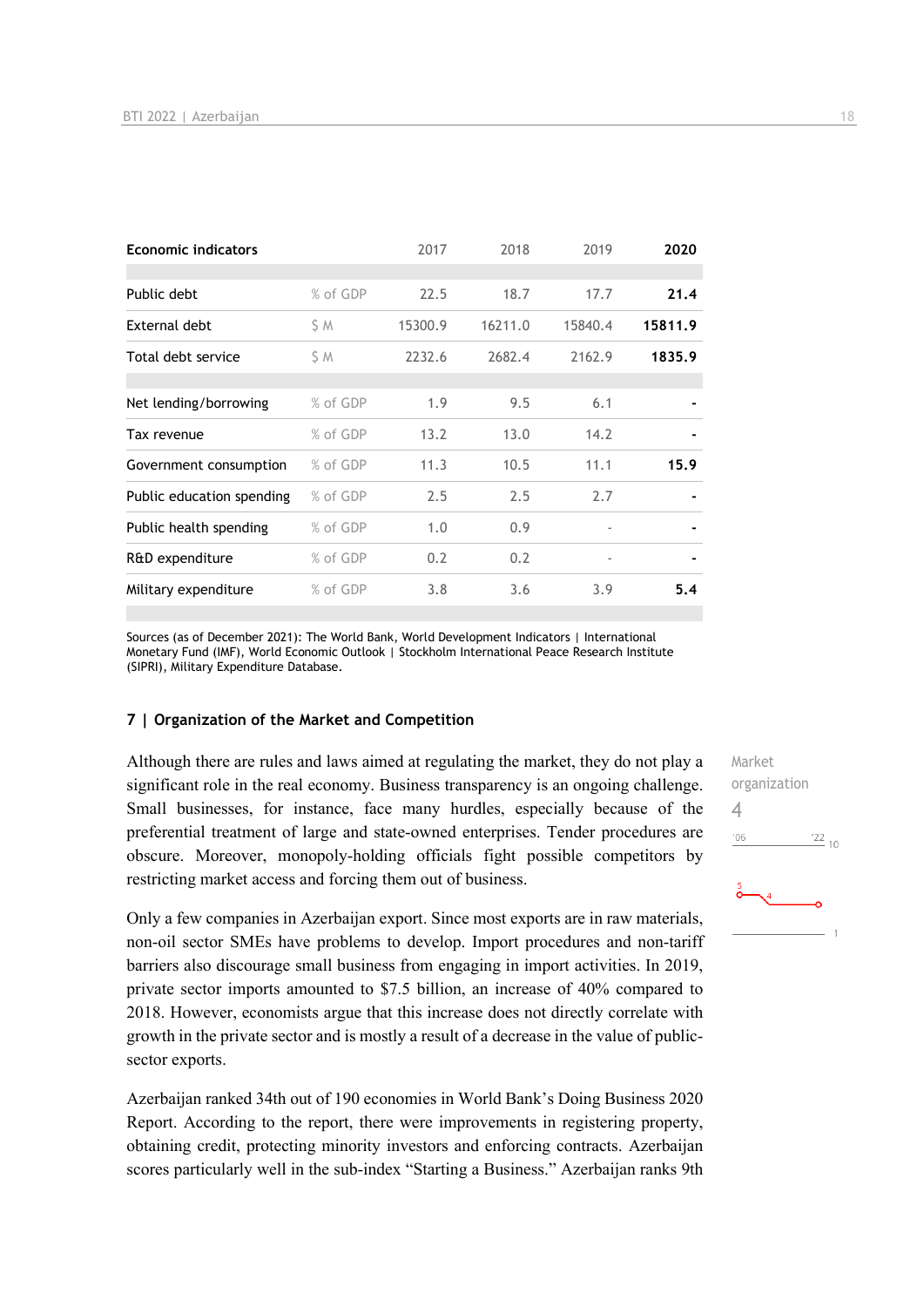out of 190 countries with only three procedures, 3.5 days and costs of 1.3% of the average income per capita.

Access to finance is one of the biggest problems for small entrepreneurs in Azerbaijan. The capital market is underdeveloped. Credit supply is therefore very limited, and almost 90% of SMEs use their own resources as operating capital.

The informal sector constitutes a significant part of the economy. Pricing is controlled by the state in many sectors of the economy, including oil, electricity and gas. Prices on non-regulated goods and services are also influenced by regular informal payments to tax and customs authorities.

Although there are rules and laws aimed at increasing market competition, these laws are often bypassed because of the high level of corruption in government offices. Since the fall of the Soviet Union, many large enterprises have been privatized, but they continue to be controlled by monopolies tied to high-ranking government officials. Many medium-sized companies are also owned by oligarchs or are informally tied to their large businesses.

In Azerbaijan state-owned enterprises are active in many sectors of the economy, including the oil and gas sector, communications, power and the water supply.

Azerbaijan is an oil-based economy, and the State Oil Company of the Azerbaijan Republic (SOCAR) controls the major share of this industry. Although SOCAR, just like other state-owned companies, does not have any officially delegated governmental powers, it enjoys a near-monopoly status in the oil industry. On October 23, 2019, the president signed a decree including the State Service for Antimonopoly Policy and Consumer Rights Protection in the organizational structure of the Ministry of Economy. This committee is responsible for overseeing the implementation of competition laws. However, it does not play any serious regulatory role and has been ineffective in enforcing competition laws. The committee lacks the independence needed to fight the monopolistic nature of the economy.

Azerbaijan has been selectively integrated into the world economy, especially in the area of energy exports. The Baku-Tbilisi-Ceyhan (BTC) pipeline transports the country's oil to international markets.

In the final days of 2020, the first commercial gas from Azerbaijan to the European market passed through the Trans-Adriatic Gas Pipeline, the last leg of the Southern Gas Corridor. This is the first time Azerbaijan's natural gas has been transported to the European continent via pipeline.

The country depends mainly on oil and gas exports, so much so that they account for more than 90% of Azerbaijan's overall exports. The oil and gas sectors are

Competition policy 4  $'06$  $\frac{22}{10}$ 



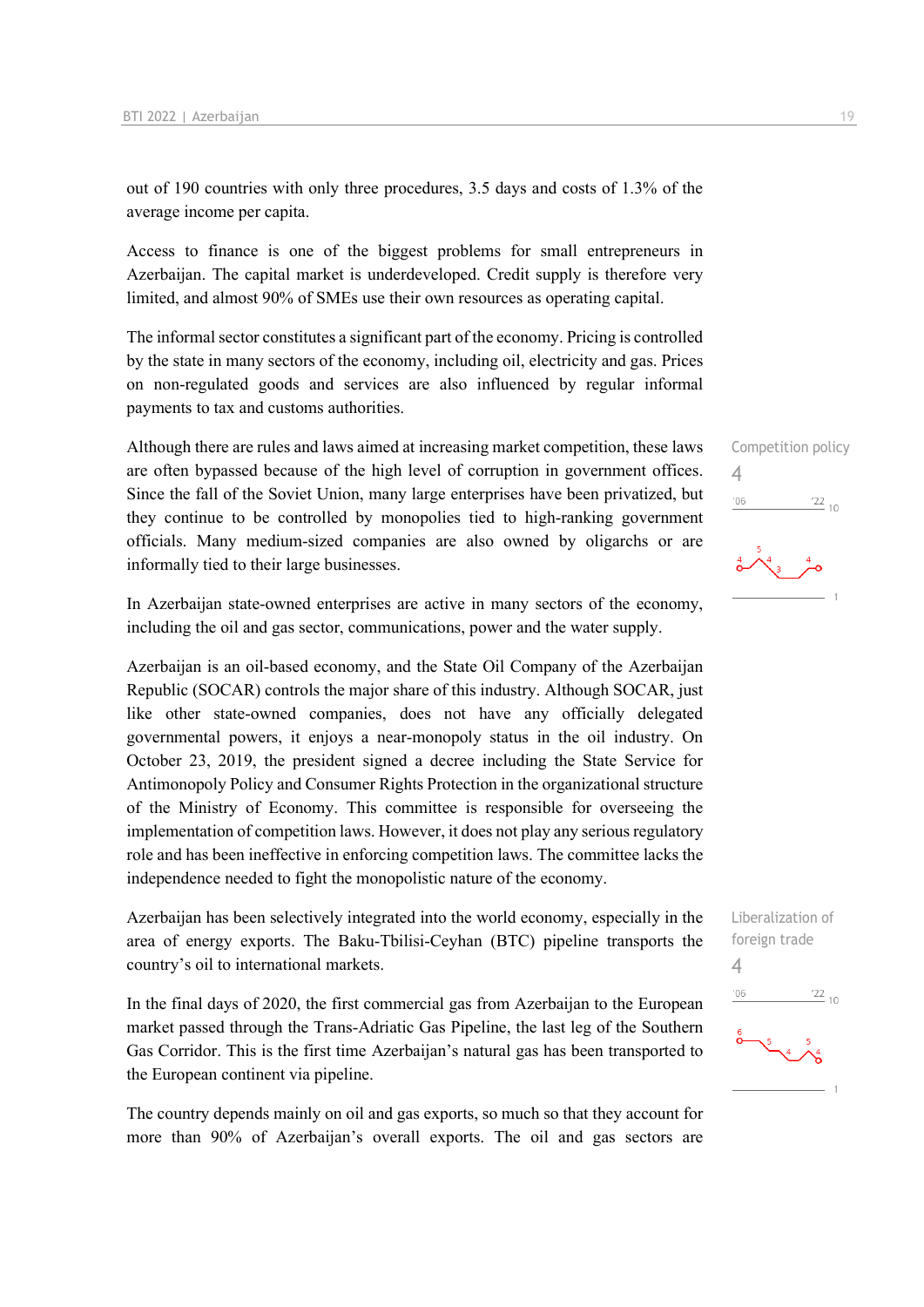monopolized by the state. Moreover, the state's share in non-oil sector exports is also quite high, amounting to more than one-third of total non-oil exports.

Azerbaijan's imports amounted to \$13.65 billion in 2019. Import tariffs in Azerbaijan remain high, with the simple average most favored nation applied tariff rate at 8.7% in 2019.

There are significant barriers that prevent local entrepreneurs from bringing products for sale into or out of the country. One is that the Customs Committee has been very corrupt and a major obstacle to trade. Official data indicate that thousands of businesses in Azerbaijan engage in foreign trade; however, in reality, the majority of exports are concentrated in the hands of a few businesses, which are mainly owned by either government officials or their relatives.

The biggest challenges that companies face in foreign trade are high transportation costs, high tariffs, corruption and extensive bureaucracy in customs as well as wideranging powers granted to the authorities. High informal fees and long wait times at the borders hinder Azerbaijan's potential as a competitive cargo transit route as well. The introduction of an electronic system for submitting export and import declarations may help to improve the situation.

In August 2019, the president issued a decree establishing the Agrarian Insurance Fund, which is "a non-profit legal entity that ensures organization, development and sustainability of the agricultural insurance system in Azerbaijan, as well as the formation of a governing structure and exercises control for its activity." The law came into effect in 2020 and is seen as a key step in helping diversify the country's economy with a view to broadening its export base.

The government also adopted the Standardization Law on July 19, 2019. The law calls for the creation of unrestricted turnover of goods, elimination of unnecessary technical obstacles in international trade and adaption of state standards to international standards, among other things.

Azerbaijan started applying the green corridor access system for participants in foreign trade beginning on February 1, 2019. By the end of the year, 505 companies had joined the system, which aims to create favorable conditions for the participants in foreign trade, implement flexible and transparent customs control and facilitate international trade.

Negotiations between Azerbaijan and the World Trade Organization (WTO) regarding trade liberalization and membership have not yielded tangible results, as Azerbaijan apparently does not intend to become a member any time soon. Joining the organization would make the country subject to international standards, threatening the high degree of corruption that exists in the economy.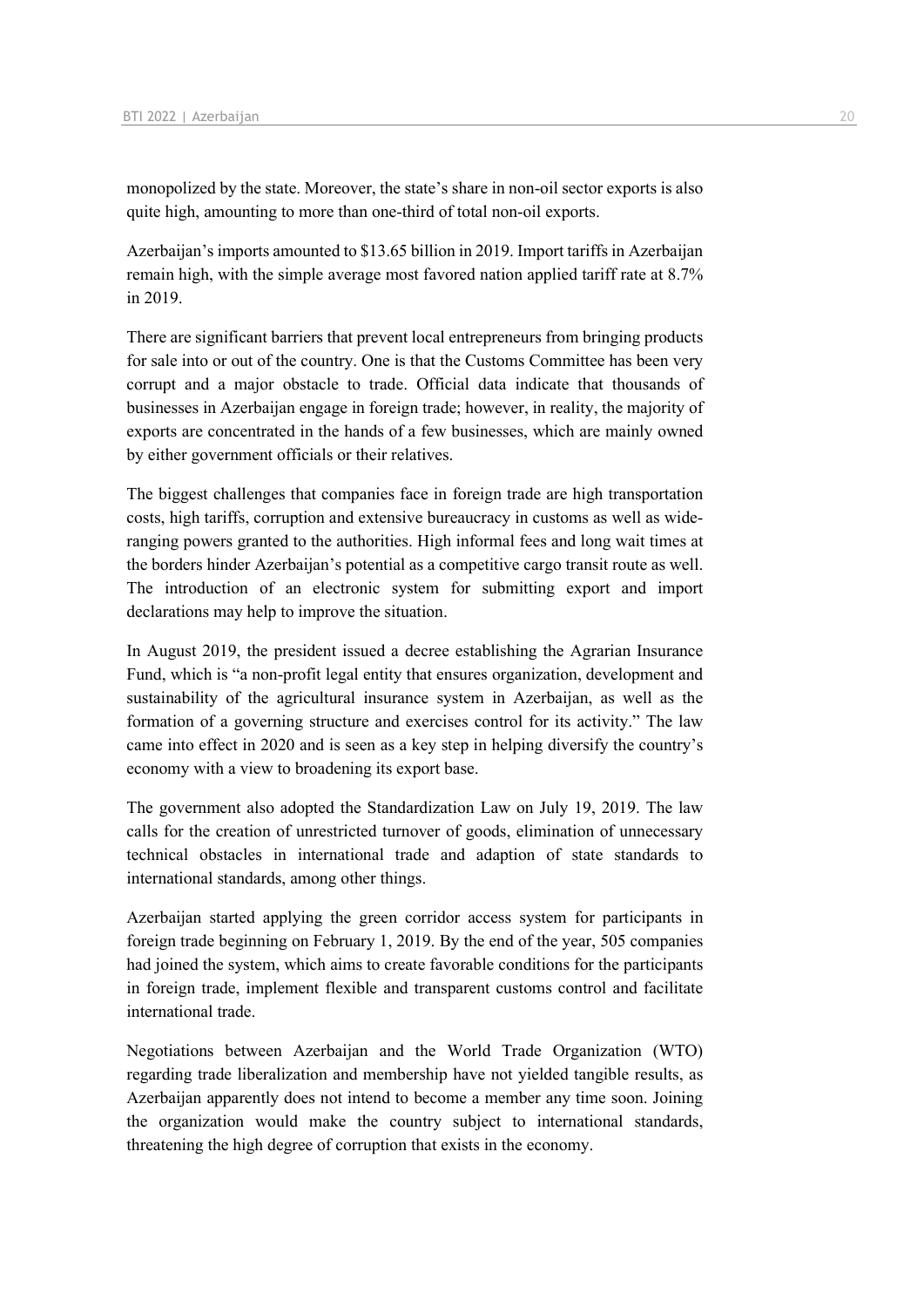The banking sector of Azerbaijan is still recovering from the drop in oil prices which began in 2015 and the subsequent devaluation of the national currency.

The Financial Markets Supervisory Agency (FIMSA), created in 2016 to supervise the activities of banks, shut down 19 banks as a result of non-performing loans and a lack of liquidity. On November 28, 2019, the FIMSA was liquidated and its duties were handed over to the central bank, which shut down an additional four banks in 2020. Currently there are a total of 26 banks. Two of them were state-owned and the rest private. In 12 of the private banks, the share of foreign capital was more than 50%. Two are local branches of foreign banks.

In February 2019, the president issued a decree to help people with problem loans resulting from the devaluation of the currency in 2015. According to this decree, any individual loans of \$10,000 or less would be repaid from the state budget.

State Statistical Committee data suggest that the share of non-performing loans decreased from 12.2% in 2018 to 9.3% in 2019. However, many independent sources estimate that this number could be over 20%, if all problem assets were included. In 2019, the banks were also urged to restructure non-performing loans by extending credit terms and lowering interest rates.

During the pandemic, some banks stopped giving loans to individuals. The central bank had issued a series of recommendations to banks of certain exemptions to customers. However, only a few of the banks followed these recommendations. The central bank also advised banks and other credit organizations not to impose any penalties on borrowers until January 1, 2021. Moreover, in 2020, the central bank required banks to restructure the loans of individuals and business affected by the pandemic.

In March 2020, the Cabinet of Ministers passed a law guaranteeing government loans to entrepreneurs who suffered losses as a result of the pandemic. According to some data, the percentage of non-performing loans decreased to 7.2% in September of 2020, as a result of the above-mentioned support schemes.

In May 2020, the central bank introduced new rules of temporarily regulating the activities of credit organizations, which included rules for classification of loans and risk groups. According to this new procedure, a bank's capital adequacy can be calculated without taking into account the risks of consumer loans issued by banks from May 2020 to January 1, 2021.

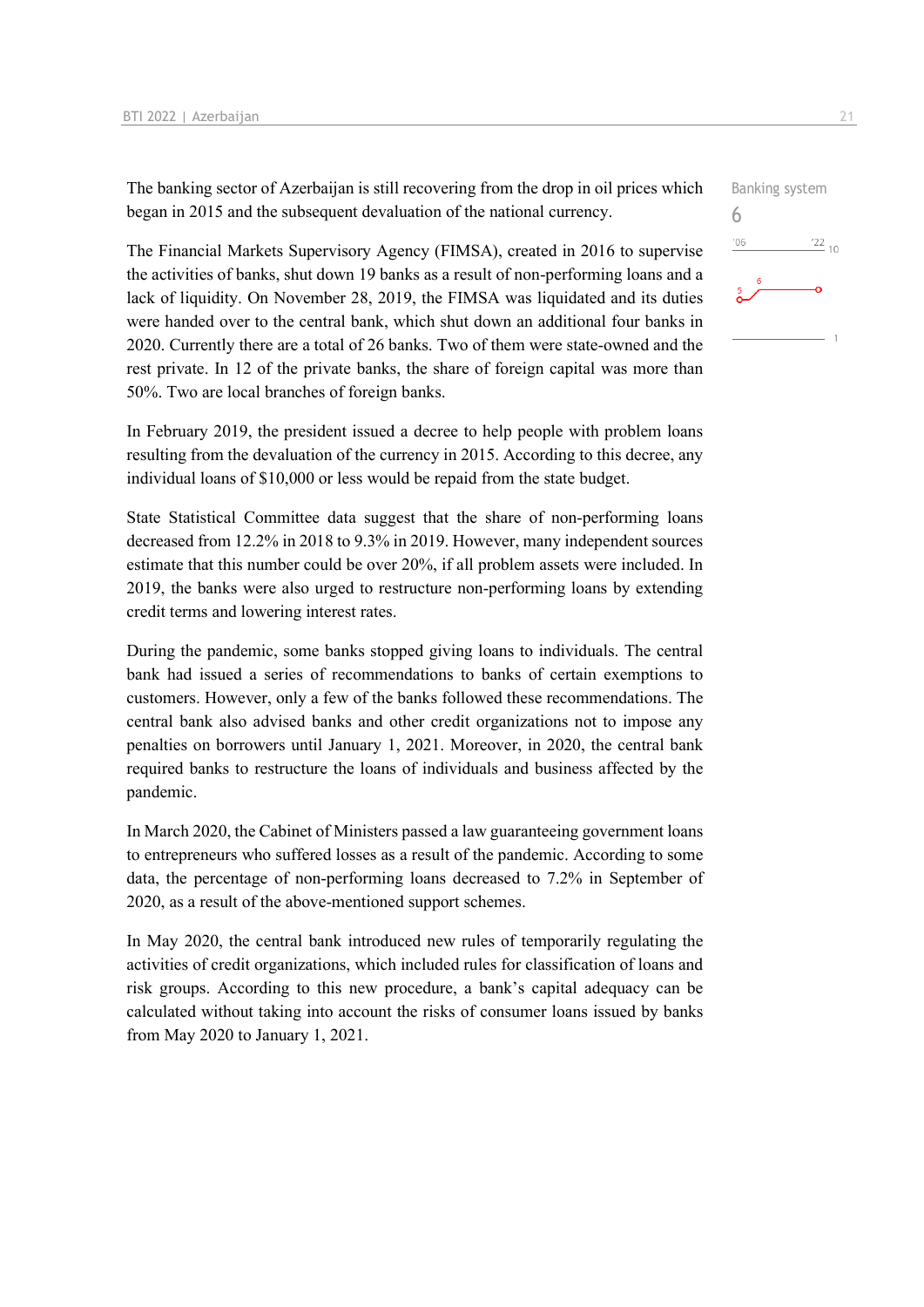#### **8 | Monetary and fiscal stability**

As a result of favorable foreign economic conditions, high oil prices and the increase in the non-oil exports, Azerbaijan enjoyed a fairly large positive balance of payments of \$5.143 billion in 2019. However, in the first nine months of 2020, the overall balance of payments turned into a negative \$1.804 billion.

Having a strong currency is regarded by the government as a prestigious indicator of strength and stability. The government was able to keep the manat's exchange rate against the dollar stable throughout 2020. Yet the central bank has reported that the national currency has nominally appreciated against currencies of a few of Azerbaijan's important foreign trading partners, such as the Turkish lira and Georgian lari. The real exchange rate of the manat also appreciated in 2020, equal to 6.6% on the non-oil sector in 2020. According to official data, the real effective exchange rate of the manat was 102.8, which is 3.7 points higher than in 2019.

The central bank announced the annual inflation rate to be 2.6% in 2019 and 2.8% in 2020. In early 2020, the central bank stated that it planned to maintain macroeconomic stability, particularly focusing on keeping inflation low. The central bank announced a reduction in its discount rate five times in 2020, lowering it to 6.25% in December. The bank stated that external and domestic demand were weak due to the coronavirus pandemic, and inflation remained below its target range and that this indicated that there was potential for easing the monetary policy.

However, it should be noted that the credibility of official data, including the inflation rate is questioned by many experts, some of whom argue that the actual inflation is much higher than the official figures. The central bank is not a transparent body and is highly influenced by political decisions.

According to the Ministry of Finance, the state's budget revenues comprised AZN 24.2 billion in 2019, which is an increase of 7.5% compared to 2018, while the expenditures equaled to AZN 24.4 billion. This resulted in a budget deficit of AZN 205.2 million in 2019. The State Oil Fund's revenues increased by approximately 8% in 2019 and comprised AZN 19.031 billion. Transfers to the state budget from the State Oil Fund amounted to AZN 11.36 billion.

In 2019, foreign trade turnover comprised \$33.3 billion, an increase of \$7.7 compared with the year before. Exports were \$19.64 billion and imports \$13.67 billion, which resulted in a trade surplus of \$5.9 billion.

Government debt amounted to 19% of GDP. Official statistics put the foreign debtto-GDP ratio at 17% in 2019. However, many economists argue that this number does not represent the real situation as it does not include credits incurred by public



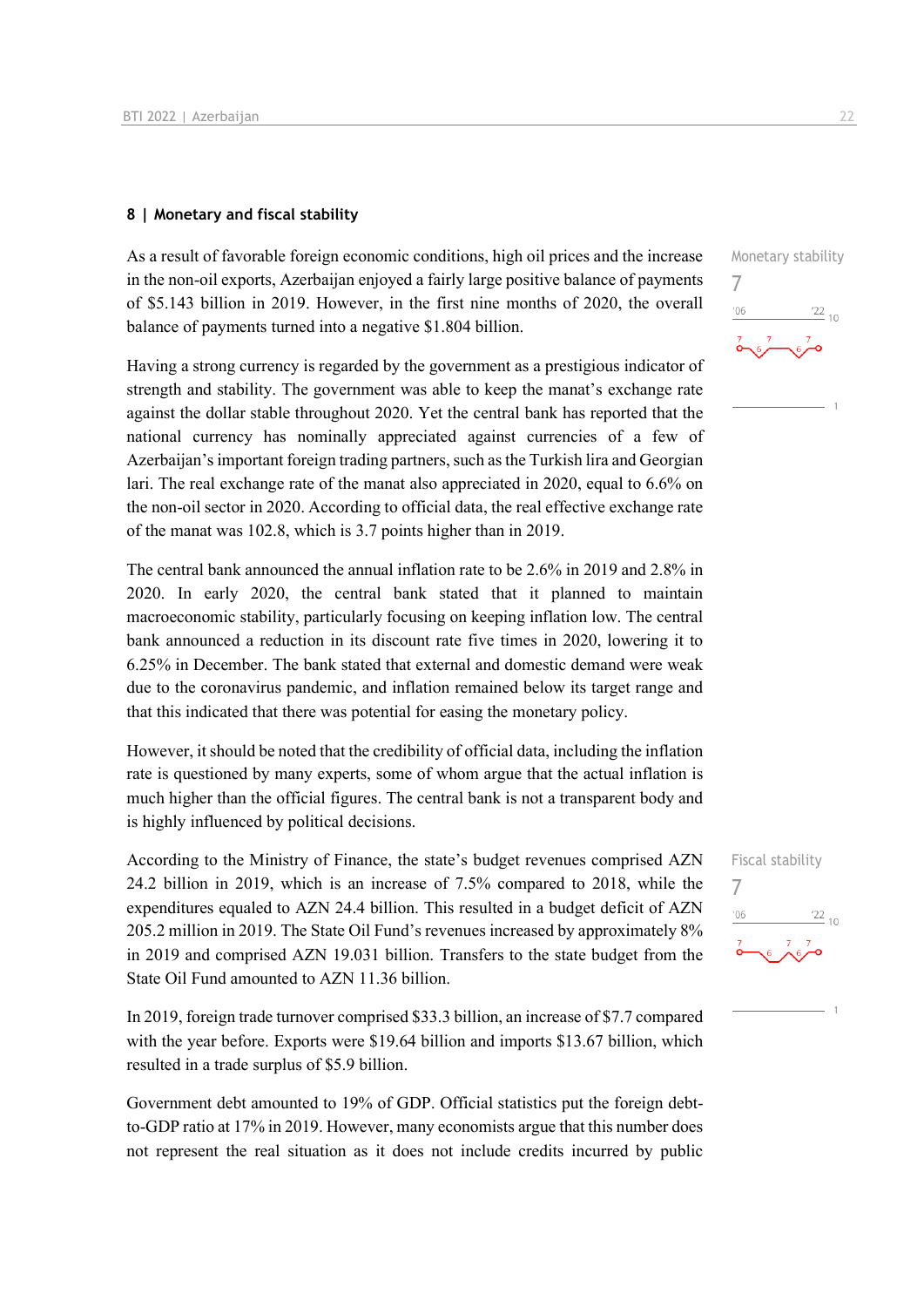companies under state guarantee, which, if calculated, bring the total foreign debt up to 40%.

The government relaxed its fiscal policy in 2020 in order to ease the effects of the pandemic. It increased its expenditures in the form of health care spending, unemployment assistance and tax benefits.

Combined with the increased spending due to the pandemic, the decline in crude oil prices worldwide contributed to a significantly large budget deficit in Azerbaijan.

According to the data available for January to November of 2020, state revenues comprised AZN 22.24 billion. Transfers from the Oil Fund in the first nine months of 2020 increased by 18%, when compared to the same period in the previous year. According to the IMF, the government increased its budget spending on public health by AZN 0.37 billion, which is 0.5% of GDP. In April 2020, the government allocated AZN 3.3 billion to help businesses and individuals survive the coronavirus pandemic.

In June 2020, the president signed a decree making changes to the Tax Code to provide tax relief to businesses affected by the pandemic.

In 2020, as a result of COVID-19, production in Azerbaijan's national economy decreased, resulting in an increase in the ratio of public debt-to-GDP to 24.5%.

#### **9 | Private Property**

Property rights are not secure in Azerbaijan. The state and powerful oligarchs frequently violate them. Despite the existence of legislation on property rights, there are still some gaps in the law and enforcement of the law's provisions remains very poor. The constitution and other laws list conditions for expropriation, which is only allowed for "state needs." The civil code defines "state needs" as the construction of roads or strategic defense complexes. However, the Law on Expropriation of Lands for State Needs, introduced in 2010, expanded the definition of state needs, which has led to the large-scale demolition of buildings and entire districts in the capital. According to the law, private property is protected by the state against any other kind of infringement. However, because of high levels of corruption, government officials and oligarchs have the power to bypass the law and expropriate private homes and retail spaces for their own private purposes.

There are still many gaps in the legislation on registering property. State officials frequently interfere with legal processes in order to extract bribes. Politically motivated infringements on property rights are also a problem. However, the process of registering property has been simplified to some extent with the creation of the ASAN service centers.

Property rights 4 $'06$  $\frac{22}{10}$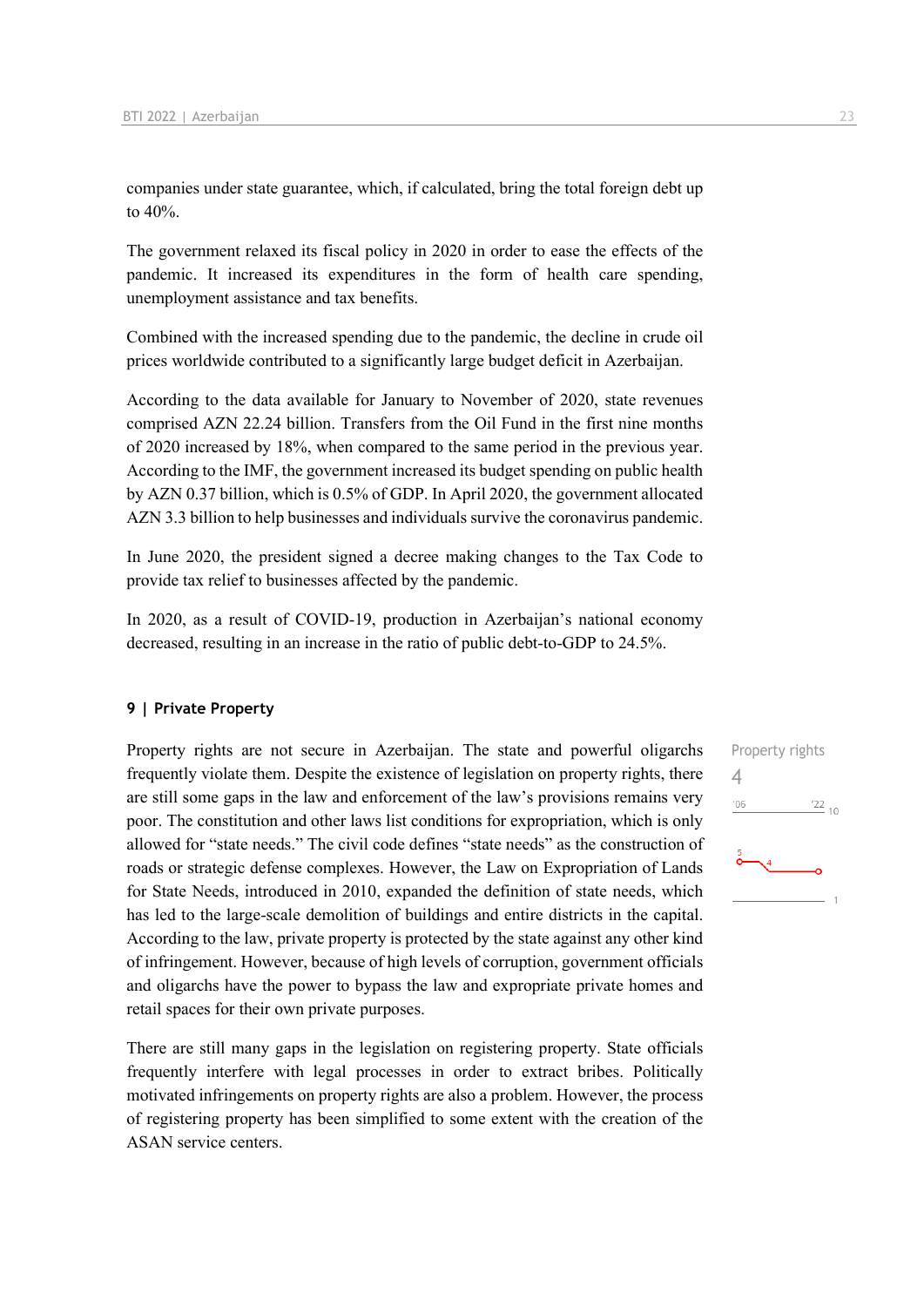Azerbaijan has flaws and gaps in the laws aimed at protecting intellectual property rights. However, new legislative acts, such as the Law on Enforcement of Intellectual Property Rights and Fighting Against Piracy, have recently been adopted. Additionally, the Center for Enforcement of Intellectual Property Rights was created under the Copyright Agency. The center is expected to issue copyright hologram stickers for certain products, such as software, books, etc.

Pervasive corruption remains the biggest problem for doing business in Azerbaijan. Extensive bureaucracy, weak legal institutions, a high level of corruption in customs and the concentration of businesses in the hands of high-level officials with monopolistic interests hamper investment in the non-oil sectors and create a lot of challenges for private businesses.

Privatization procedures are well-defined on paper, but preference is often given to companies with strong government connections, and tenders are not transparent at all. On April 28th, 2020, the president of Azerbaijan and the European Bank for Reconstruction and Development (EBRD) president discussed the prospects for privatization and commercialization of some state-owned enterprises.

The government adopted some tax reforms in December 2018, which went into effect in January 2019. These reforms include reducing the tax rate for small and mediumsized enterprises from 4% to 2% as well as exempting them from profit and land taxes. According to the EBRD, these reforms "aim to increase transparency and accountability, encourage businesses to formalize and promote economic diversification."

The government took a few steps in 2020 to assist businesses most affected by the pandemic, including tax benefits and tax exemptions, financial support, state guarantees of new loans, low interest rates on guaranteed loans coming from the state budget, as well as giving them the opportunity to restructure loans issued before March 1, 2020.

#### **10 | Welfare Regime**

Provisions for pensions, illness compensation, disability, unemployment and maternity leave exist in national legislation; however, the welfare system in Azerbaijan suffers from considerable underfunding. Wages, pensions and illness compensation are low and do not cover living expenses. Health care is inadequate, especially for poor people. Another problem is a lack of child allowances, which can be seen as an important tool for avoiding malnutrition, as well as ensuring quality education and effective medical treatment.

Azerbaijan raised monthly minimum wages in March 2019 from AZN 130 to AZN 180. In September, the minimum wage was further raised to AZN 250. As of January



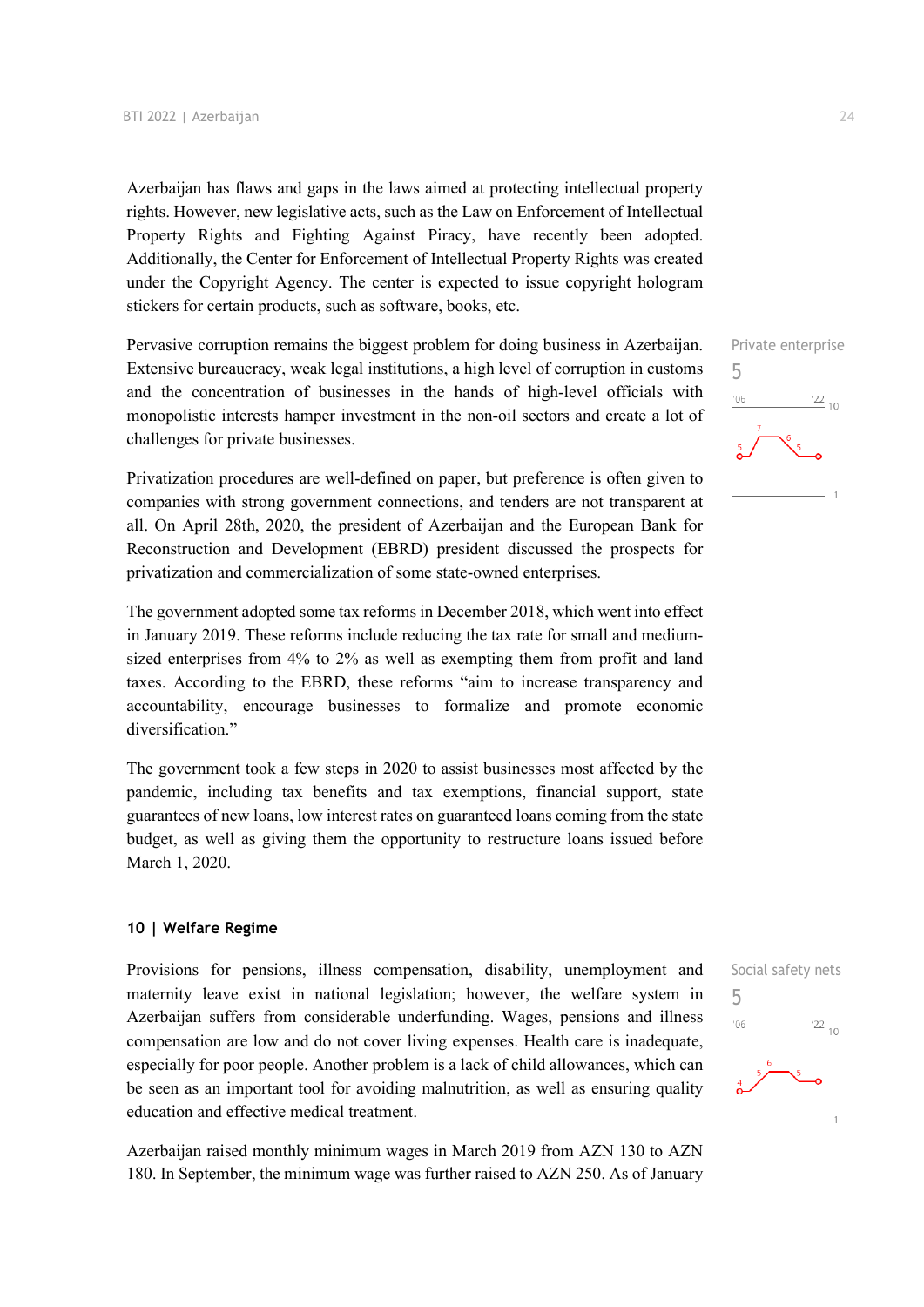2020, the average monthly salary was AZN 712. However, these increases are still not sufficient to cover basic needs if taking into account the real cost of living. Family networks and money transfers from family members working abroad act as a stabilizing force for some segments of the population. It is reported that, in 2019, remittances sent from Russia via bank transfers equaled \$1.1 billion. However, the actual number is believed to be much higher, since many people choose unofficial routes for sending money to avoid fees.

According to official data, unemployment in the country is around 5%. However, government statistics are unreliable, and it is estimated that up to 25% of the workingage population is un- or underemployed. There is no viable state support for the vast majority of unemployed people.

Since January 1, 2019, the salaries of employees in non-oil and non-state sectors up to AZN 8,000 have been exempt from income tax for a period of seven years. Those earning more than AZN 8,000 are subject to a 14% tax rate. Moreover, employers outside the oil and gas and public sectors will need to make contributions to the Social Insurance Fund of 22% of their gross monthly income for the next seven years. If an employee's salary is higher than AZN 200, the employer will have to contribute 15%.

As part of the coronavirus relief efforts, the Cabinet of Ministers approved an action plan on April 4, 2020 aimed at assisting people who had lost their jobs. The government gave out a one-time payment of AZN 190 (\$110) to citizens in need six times throughout the year. Approximately, 600,000 people were designated to receive this assistance. However, people reported numerous problems receiving their payments. Many people reported that their applications were rejected for various obscure reasons.

In addition, the government started a financial support program amounting to \$126.5 million to help employers affected by the COVID-19 pandemic to cover the salaries of approximately 300,000 workers.

The constitution guarantees equal rights for all. In principle, all persons have equal opportunities for education and work. In practice, however, the effects of informal networks, widespread corruption and education costs (which effectively restrict access to education) undermine equal opportunity. Almost everyone in the country receives at least some form of basic education, which is why the literacy rate stands at 99.8%.

Since the collapse of the Soviet Union, women's social status has suffered to some extent, and social structures are still male dominated. In rural areas, the prevalence of religious and parochial traditions can at times lead to young girls dropping out of school. Legally, women are entitled to the same rights as men, and they do participate in labor force. However, female professions are generally underpaid, and genderspecific exclusion is evident.

6

 $06'$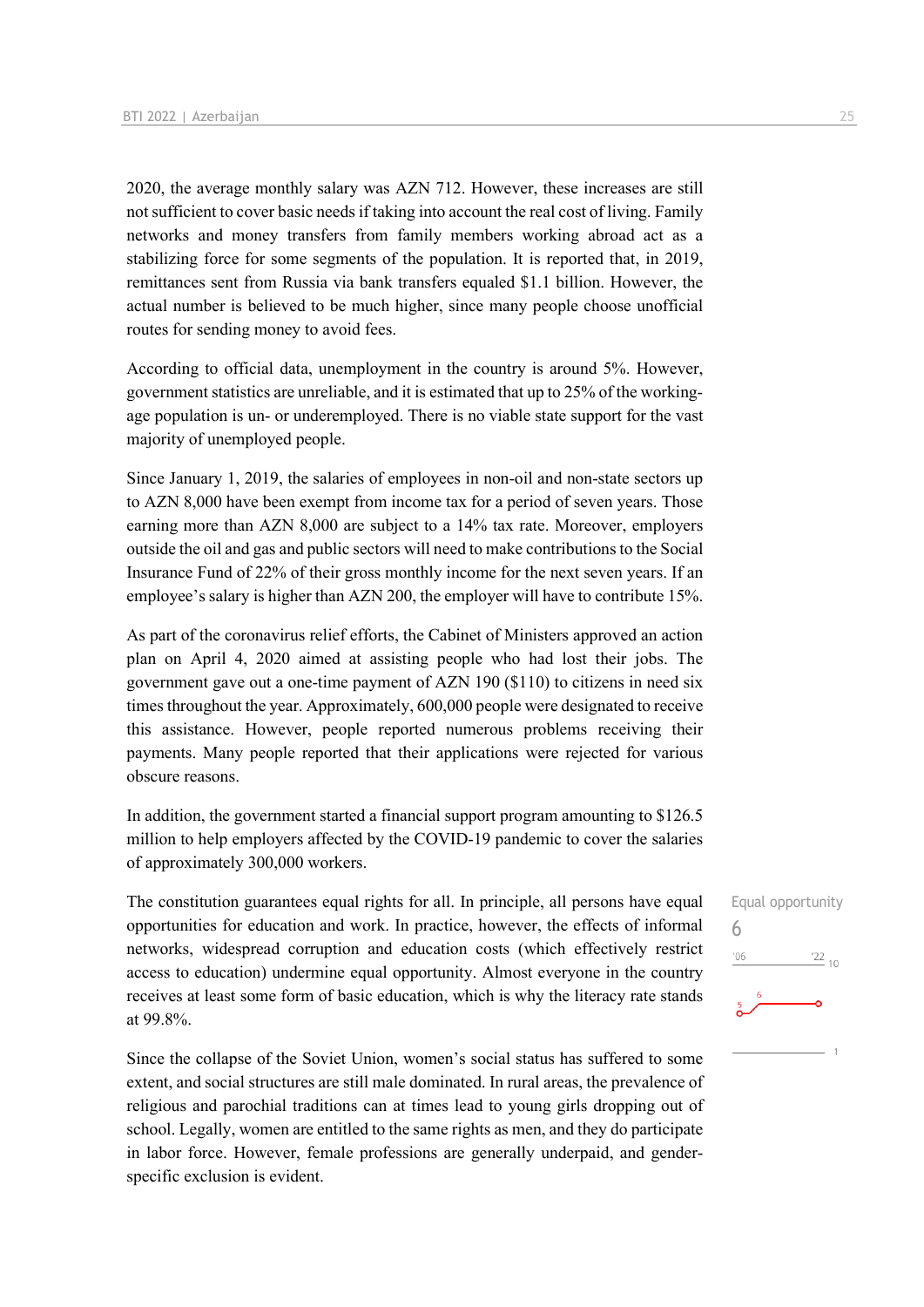Although female professionals can be found (primarily in the capital) in both the country's older, Soviet-trained and the younger, Western-trained generations, government offices are predominantly staffed by men.

Due to cultural factors, women are often excluded from leadership positions. Most notably, the Cabinet of Ministers has only one female member – Bahar Muradova, the head of the State Committee for Family, Women and Children's Affairs. Yet, the speaker of the newly elected parliament is female and the overall representation of women in the National Assembly is significant (21 females out of 121).

Azerbaijan's Gender Inequality Index score in 2019 was 0.323. In this regard, the country lags behind not only Eastern European countries but also its neighbors Georgia, Turkey and Russia. According to the 2020 Human Development Report "[I]n Azerbaijan, female participation in the labor market is 63.4% compared to 69.7% for men."

There is a difference in the labor force participation rate between rural and urban areas. Generally, unemployment is higher in the cities because most people in rural areas are involved in subsistence farming. Additionally, there is a substantial wage disparity between urban and rural areas.

Religious or ethnic origin does not appear to be a factor hindering employment, but regional background still tends to be important in Azerbaijan: Azerbaijanis from Armenia and the Nakhichevan exclave generally have privileged access to public office and employment.

#### **11 | Economic Performance**

Azerbaijan's economy relies heavily on oil and natural gas, which poses many risks to economic development. A recovery in the price of oil which, along with gas, accounts for 75% of state revenues and 45% of GDP, combined with increased gas production has resulted in Azerbaijan's GDP growing by 2.22% in 2019. However, in 2020, as a result of the pandemic and falling oil prices, GDP contracted by 4.3% which includes a 6.5% reduction in the oil sector and 2.9% reduction in the non-oil sector.

Notwithstanding the effects of the coronavirus on the economy, the government managed to stabilize the state budget. According to official statistics, state budget revenues totaled AZN 24.124 billion in 2020, compared to AZN 24.199 in 2019. This was a result of increased transfers from the Oil Fund to the budget of AZN 12.2 billion, which marks an increase of 7.4% compared to 2019. Tax revenues amounted to \$6.915 billion in December 2019, up from \$6.228 billion in December 2018. A total AZN 656 million (or 80% of the AZN 819 million increase in budget revenues) came as a result of the increase in VAT and excise taxes, which comprise the main turnover taxes.

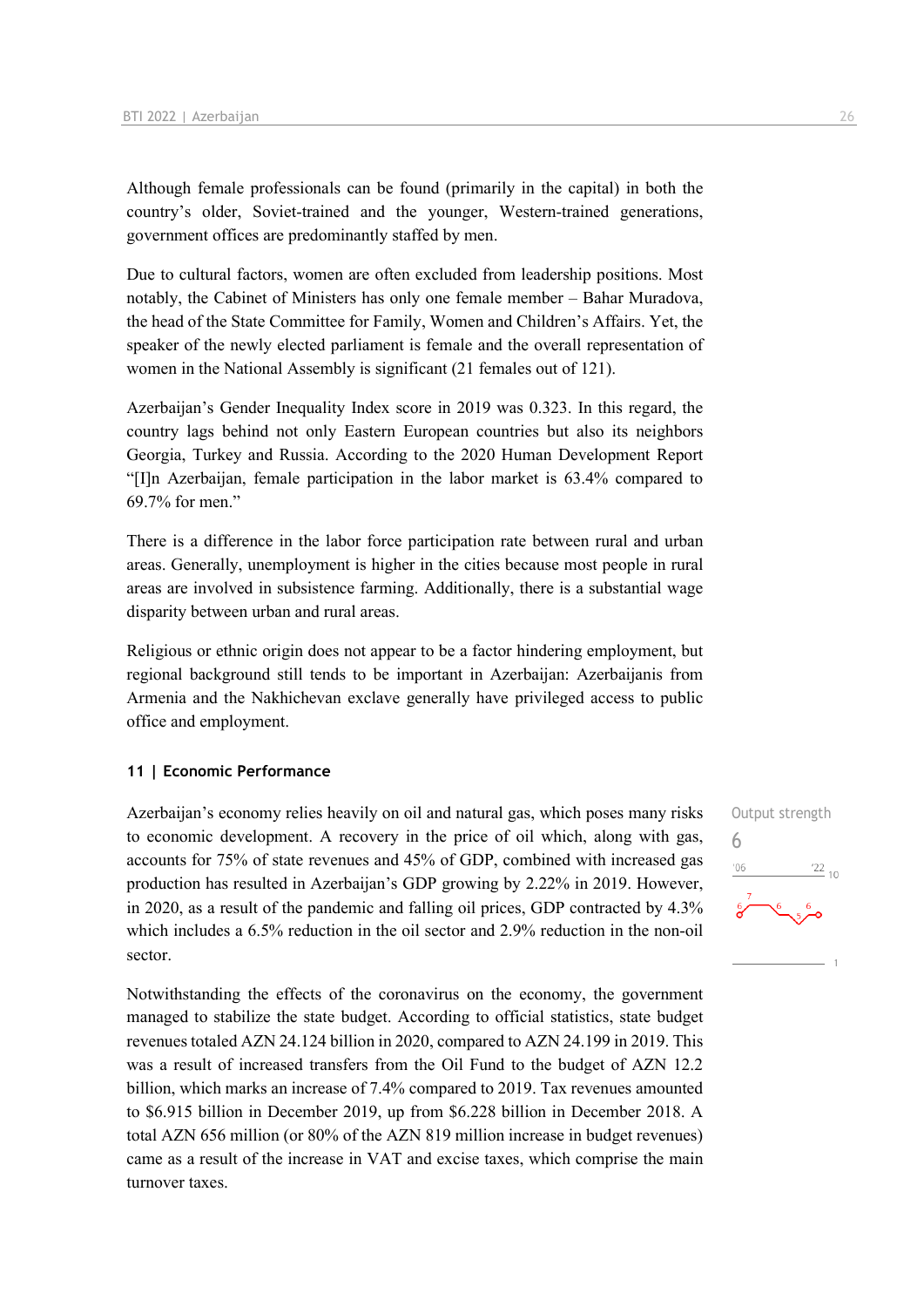State budget expenditures totaled AZN 24.408 billion in 2019, which means that there was a budget deficit. In 2020, state budget expenditures amounted to AZN 27.492 billion, which resulted in an even higher budget deficit.

FDI inflows to Azerbaijan amounted to \$4.3 billion in 2019, which is a 4.9% increase compared to 2018. According to the central bank, FDI inflows totaled \$2.1 billion from January to June of 2020, which is a 23.5% increase from the same period last year.

The official statistics for 2019 put the unemployment rate at around 5%. In 2020, the unemployment rate increased to 7.2% due to the pandemic.

#### **12 | Sustainability**

Ecologically tolerable growth finds only marginal consideration in Azerbaijan and is institutionally not entrenched at all. Azerbaijan is party to the Kyoto Protocol and the Paris Agreement, but it still needs to implement their relevant provisions.

In 2020, the president signed a decree establishing the State Agency for Renewable Energy Sources under the Ministry of Energy of Azerbaijan. The agency is responsible for ensuring "the arrangement and regulation of activities in the field of renewable energy sources and their efficient use."

The European Union launched a new initiative in 2019 called the EU4Climate with a budget of €8.8 million with the aim of supporting the six EU Eastern Partner countries. In Azerbaijan the aim of this project is to help the government to develop national capacities to integrate low-emission and climate-resilient actions into national development plans, as well as to align climate change legislation with EU standards. Azerbaijan also joined the International Bonn Challenge on forest landscape restoration in 2019 and committed to restoring 170,000 hectares of forests by 2030. On November 20, 2020, parliament adopted an amendment to the draft law "On Environmental Protection." The amendment aims to reduce the impact of plastic waste on the environment in Azerbaijan beginning in 2019 – 2020.

These initiatives are an important step in Azerbaijan's environmental policy. However, there have been very limited investments in clean energy, and most of the financing for it comes from international development banks.

Environmental policy 5 $^{22}$  10  $^{\prime}06$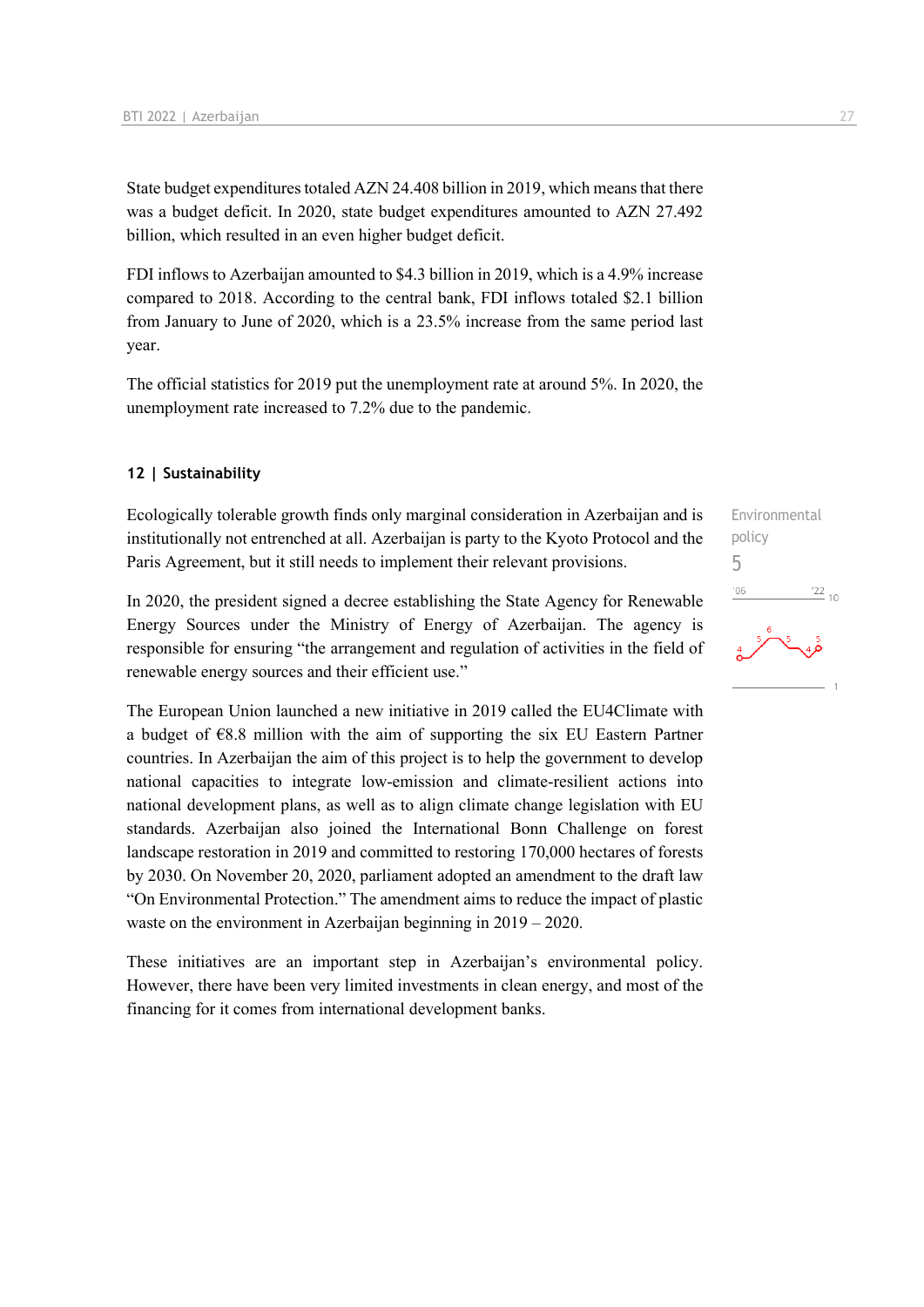Formal access to education in Azerbaijan is universal and free. The literacy rate is 99.8%, although the poor quality of secondary level education is a well-known fact. Inadequate training, poorly trained teachers and outdated textbooks still dominate all levels of education. State kindergartens and secondary schools are infested by widespread corruption.

According to the U.N. Education Index, which measures the educational attainment of a country by combining average years of schooling for adults with the expected years of schooling for children, Azerbaijan's score has been unchanged for the past few years and was 0.709 in 2017. UNESCO reports that the gross enrollment ratio in 2019 was 97.94% in elementary, 94.78% in secondary and 31.5% in tertiary education. It should also be noted that the Gender Parity Index for primary, secondary and tertiary school enrollment is 1.03, 0.997, 1.138, respectively. According to the World Bank, 69% of the population has completed secondary and 20% tertiary education, which is low for an upper-middle-income country.

The cost of private tutoring, which is important to pass the centralized exam system for universities is high, resulting in many students from poor families scoring too low to receive tuition-free admission to desired programs.

For decades, corruption has dominated higher education, but newly launched institutions like the ADA University, the French-Azerbaijani University and Baku Higher Oil School have become corruption-free zones in this industry.

Azerbaijan's Human Capital Index score, which measures human capital productivity is valued at 0.58, which means a child born in Azerbaijan today can be 58% as productive as a person with a complete education and optimal health.

The government's expenditure on education in 2019 comprised 2.9% of GDP, compared to 2.4% in 2018. In 2020, it was expected to be 3.8% of GDP, while in 2021 education expenditures are expected to amount to 4.3%.

All educational institutions were temporarily closed from March 2, 2020 to reduce the rate of transmission of the coronavirus. Elementary schools were due to reopen in February 2021, as part of the easing of the strict lockdown measures.

On November 16, 2019, the president signed an order approving the State Program on Improving International Competitiveness of the Higher Education System in the Republic of Azerbaijan for  $2019 - 2023$ . The aim of the program is to educate a new generation of highly qualified specialists in the field of education management, development and leadership and to modernize quality indicators in the education system with international double diploma programs. The program is funded by the State Oil Fund (SOFAZ) and assistance from international as well as local organizations and individuals, with an allocation of AZN 10 million from the SOFAZ's 2020 budget.

Research remains a seriously underdeveloped area of the economy: according to Trading Economics, only 0.2% of GDP was spent on research and development in 2018.

Education policy / R&D 5 $'06$  $^{22}$  10

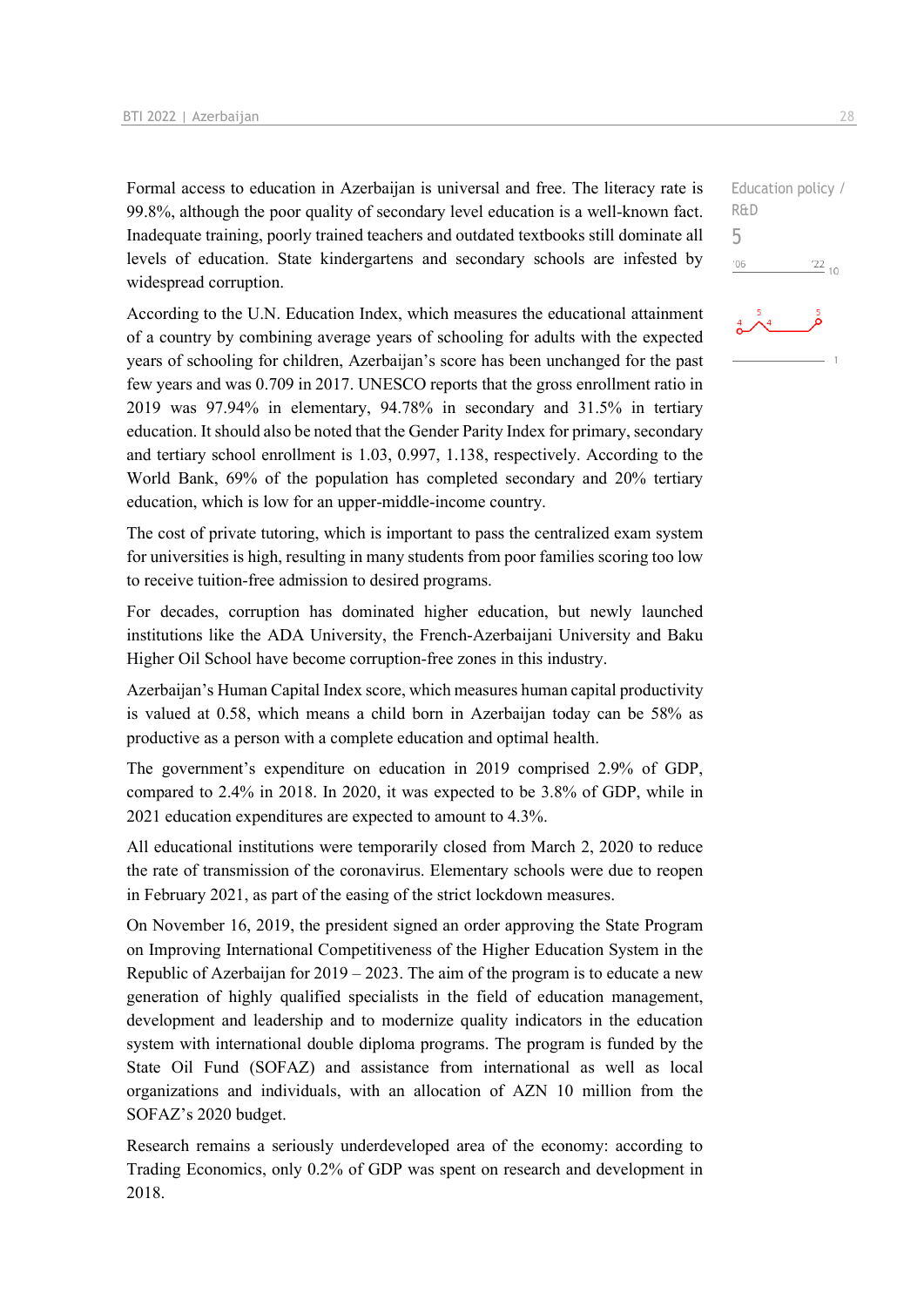## Governance

## I. Level of Difficulty

Azerbaijan has favorable conditions for good governance. Yet several factors negatively affect its development. The first is that there has been a long-standing conflict over Nagorno-Karabakh with Armenia. During the war in 2020, Azerbaijan managed to reacquire territory it lost in the early 1990s. However, a comprehensive peace agreement and thus a final settlement of the conflict is long in coming. Moreover, the war exacerbated another structural constraint originating from Azerbaijan's big neighbors. In the past few years, Russia's aggressive foreign policy has posed an imminent threat to the region. Now Russian troops have entered the conflict zone as peacekeeping force. This increases the dependency of Azerbaijan on its northern neighbor. In addition, Turkey provided significant diplomatic and military support to Azerbaijan during the war, increasing Ankara's political influence in the region as well. Finally, the structure of Shi'a Islam makes Azerbaijan's growing young Shi'a believers dependent on the Iranian religious establishment.

As a landlocked country, Azerbaijan is reliant on its neighbors for the export of oil and gas that comprise the overwhelming majority of its foreign earnings. Even though economic activity, including oil output shrank significantly during the COVID-19 pandemic, relatively high oil prices kept Azerbaijan's economy relatively healthy in the face of these restrictions. The recent war will probably be a heavy burden on the country's economy.

The historical roots of civil society in Azerbaijan are very weak. In terms of local traditions, Azerbaijan is a fairly hierarchical society with obedience to authority, in which the population has no tradition of organizing collective action. Still, in the context of the Muslim world, in the late 19th and early 20th century, Baku developed its own intelligentsia and political culture, which could have been an embryo for modern civil society. That potential was crushed by communist rule; civic organizations during the Soviet period were controlled by the totalitarian state. Moreover, the purges of the 1920s and 1930s almost completely eliminated the independent Azerbaijani intelligentsia. It was not until the 1960s that, especially in academia and culture, a new national elite emerged. However, in the 1970s and early 1980s, the intelligentsia suffered again, this time from increasingly dominant clientelist practices based on regionalism, nepotism and cronyism.

**Structural** constraints 5  $n<sub>6</sub>$  $\frac{22}{10}$ 

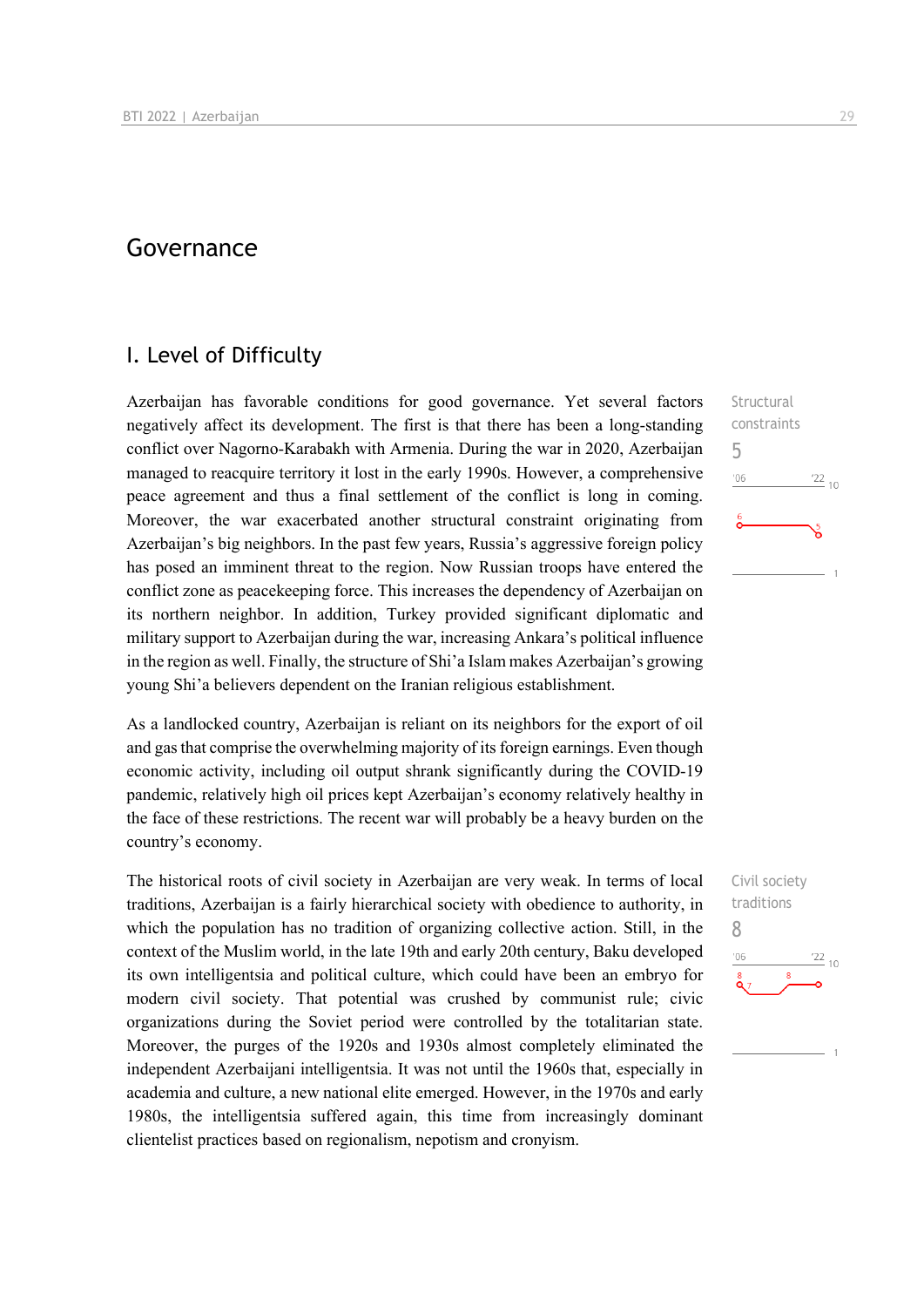Since independence, NGOs supported by international organizations have emerged as significant players in public life. They have succeeded in mobilizing public opinion around a variety of social issues. Nevertheless, entrenched authoritarianism, which does not tolerate any independent activity and aims to monopolize every aspect of public life, seriously impedes this development.

The COVID-19 pandemic has been marked by a new crackdown on the main opposition Popular Front Party and the National Council of Democratic Forces, which is run by allies of the Popular Front. President Aliyev strongly criticized the opposition and almost openly declared that COVID-19 restrictions should be used to eliminate the "fifth column" and "the enemies of the nation." Dozens of members of the Popular Front Party of Azerbaijan (PFPA) were detained, some were convicted. Among those arrested was a prominent opposition figure, Tofiq Yaqublu, one of the leaders of the National Council of Democratic Forces.

In July 2020, the frozen conflict between Armenia and Azerbaijan flared up again and resulted in the death of a prominent Azerbaijani general. Despite the lockdown, thousands poured into the streets demanding retaliation. The government responded with arrests of Popular Front activists and blamed them for unrest during this patriotic march. The president's speech in regard to the protest was strongly criticized on social media and public discontent grew further. In early September, a court sentenced Tofig Yaqublu, and he went on hunger strike to protest the decision. His action received widespread public support and the government was forced to backtrack and release Yaqublu to home confinement.

In late September, the conflict in Nagorno-Karabakh turned into a full-blown war. Hostilities lasted for six weeks, until Russia brokered a truce. Although Azerbaijan recaptured much of the territories it had lost in the early 1990s, it did not conquer Nagorno-Karabakh in full and a lasting peace is still far off. The conflict resulted in several thousand fatalities. The majority of casualties were youth born between 2000 and 2002.

| Conflict intensity |                 |
|--------------------|-----------------|
| 4                  |                 |
| '06                | $\frac{22}{10}$ |
|                    |                 |
| 4                  |                 |
|                    |                 |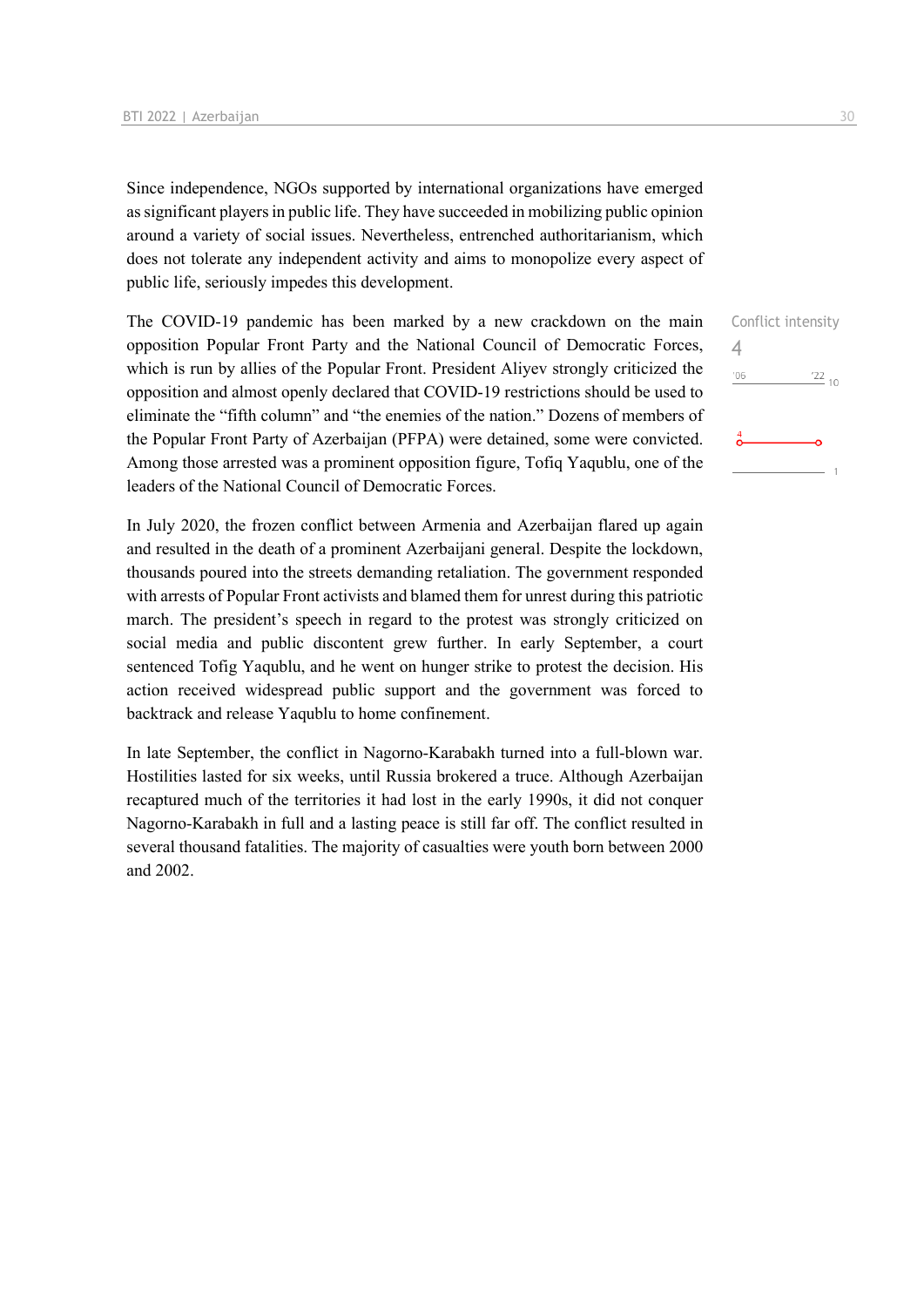### II. Governance Performance

#### **14 | Steering Capability**

For a long time, the government tried to persuade external actors in particular – but also internal ones – that it had adopted a gradual and deliberate strategy of promoting democracy. But, while acquiring self-confidence due to the inflow of oil revenues, it started talking more openly about a "special way of building democracy," which in reality meant rejecting democracy and consolidating the authoritarian regime.

Even though the government has adopted strategic roadmaps, reorganized ministries, created new agencies, cooperated and sought international assistance since the economic downturn of 2014, its strategic and institutional capacity to prioritize and organize policy measures remains limited. Securing power is the utmost priority for the ruling elite, but genuine economic and political reforms may jeopardize this priority. So, during the reporting period, the government continued its efforts to consolidate authoritarianism further. The major systemic problems of the economy, such as the deeply entrenched high-level corruption and oligarchic monopolies, remain largely intact. The COVID-19 outbreak did not result in any compelling changes to these priorities.

Following the outbreak of the COVID-19 pandemic, on April 1, 2020, the Ministry of Economy published a package of measures aimed at assisting the most vulnerable individuals and the most affected businesses. Entrepreneurs and citizens who had suffered as a result of the pandemic were provided with certain tax benefits. The government also established a State Fund to fight COVID-19 based on private and corporate donations. In December 2020, economy minister Mikayil Jabbarov announced that, during the pandemic, Azerbaijan had managed to keep its main economic indicators at the level of the beginning of the year and the country's strategic foreign exchange reserves remained almost unchanged. Official figures show that, due to state support, the agricultural sector performed well. Agricultural output in 2020 rose noticeably and agricultural exports maintained at 2019 levels. The most important concerns were over the banking sector: four banks lost their licenses.

Yet, assistance to businesses and unemployment benefits were too little to compensate for the losses of entrepreneurs and material suffering of the population. For example, unemployment benefits – a monthly payment to families without any income – during the strict lockdown months amounted to AZN 190, which is approximately  $\epsilon$ 100. According to state officials, a total of 600,000 citizens had been designated to receive this payment by December 2020.

**Ouestion** Score

5

 $-06$ 

Prioritization

 $\frac{22}{10}$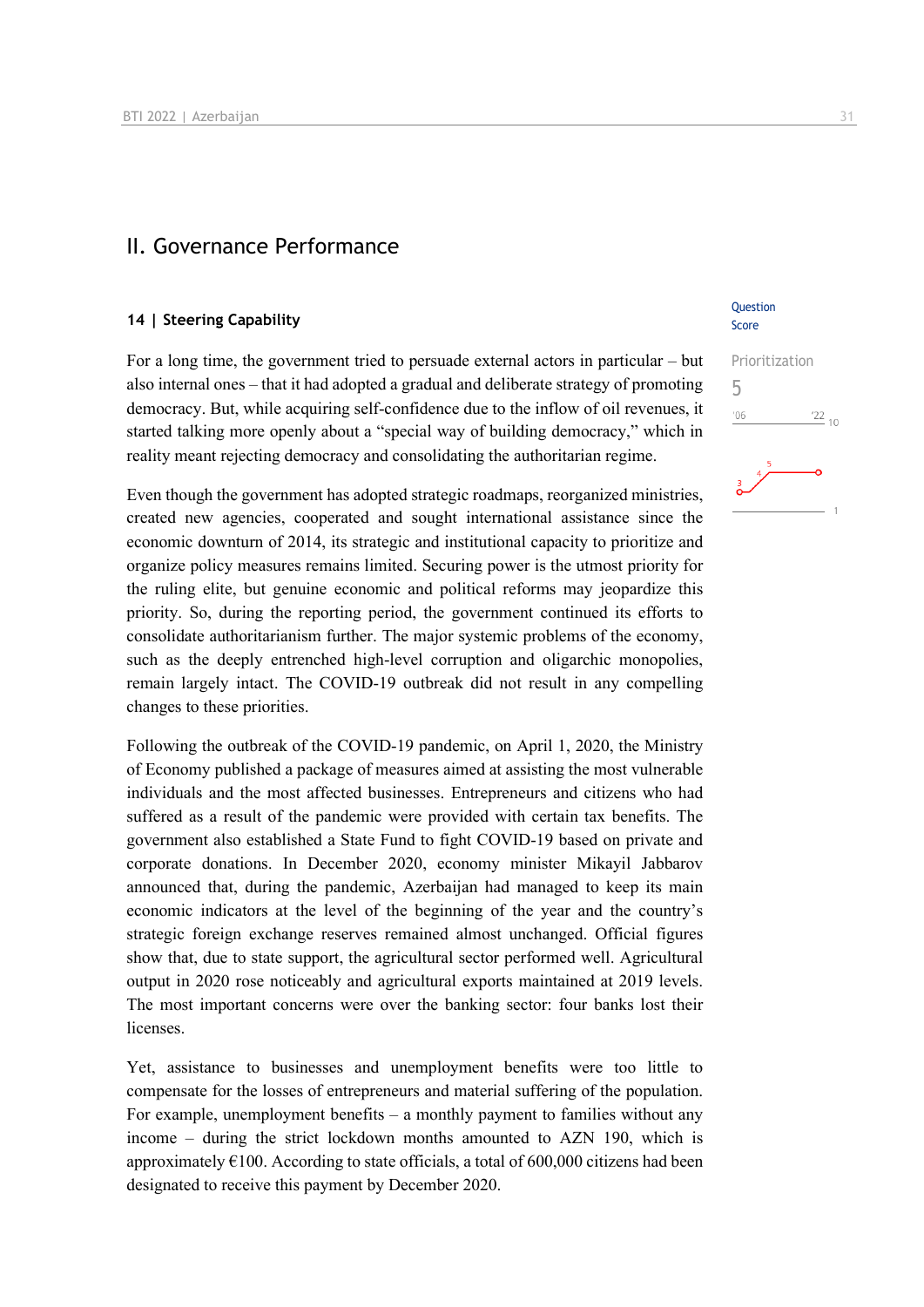Strategic programs have been geared toward making Baku a venue for various types of international events. Hosting these events has forced the government to carry out significant infrastructure renovations, including in public transportation, roads and railways, and has contributed to the promotion of the country's international reputation. When the government attaches high priority to projects in the energy and transportation sectors or to venues for international sporting and entertainment events, such as the first European Youth Summer Olympic Festival, the Eurovision Song Contest, Formula One and the Islamic Games, it tends to successfully implement them, irrespective of spiraling costs. These costs are often the result of widespread corruption – siphoning money off projects for officials' private purposes, for example.

Following the outbreak of the COVID-19 pandemic in Azerbaijan, the government introduced a strict lockdown in the country. Highly prioritized official events, such as the Baku Forum, UEFA EURO 2020 and Formula One Race were canceled.

The government continues to intentionally delay WTO accession due to protectionist practices that mainly benefit powerful oligarchs and their corrupt businesses. However, due to the priority given to improving the business environment, Azerbaijan has steadily improved its position in the World Bank's Doing Business rankings in recent years. Azerbaijan ranked among the top twenty improvers in the 2020 report.

During the last few years, the government has prioritized inbound tourism. In 2019, three million visitors from 192 countries visited Azerbaijan. It was an 11% increase compared with the same period in 2018. In January and February 2020, there was a 20% increase in arrivals. The pandemic created insurmountable challenges to tourism. In March 2020, arrivals dropped by 62% and then almost halted due to the closure of borders.

The president frequently emphasizes diversifying the economy as a priority. Despite some remarkable achievements, the economy continues to rely heavily on oil revenues. The government has been even less successful in decentralizing the political system and facilitating democratic reforms, including in implementing the rule of law. The main obstacle is the government's reliance on autocratic, patrimonial methods of rule.

The government is willing to learn from the experience of international organizations in those areas that do not jeopardize its authoritarian nature or the vested interests of high-ranking officials.

The economic downturn after the fall of oil prices in late 2014 exposed the incompetence of the government, as well as its flawed policies and corrupt practices. The crisis caught the government unprepared. However, the government was able to some extent to draw lessons from its own mistakes and adjusted its policies. It made

Policy learning 5 $-10<sup>1</sup>$  $\frac{22}{10}$ 



Implementation 5  $^{\prime}06$  $\frac{22}{10}$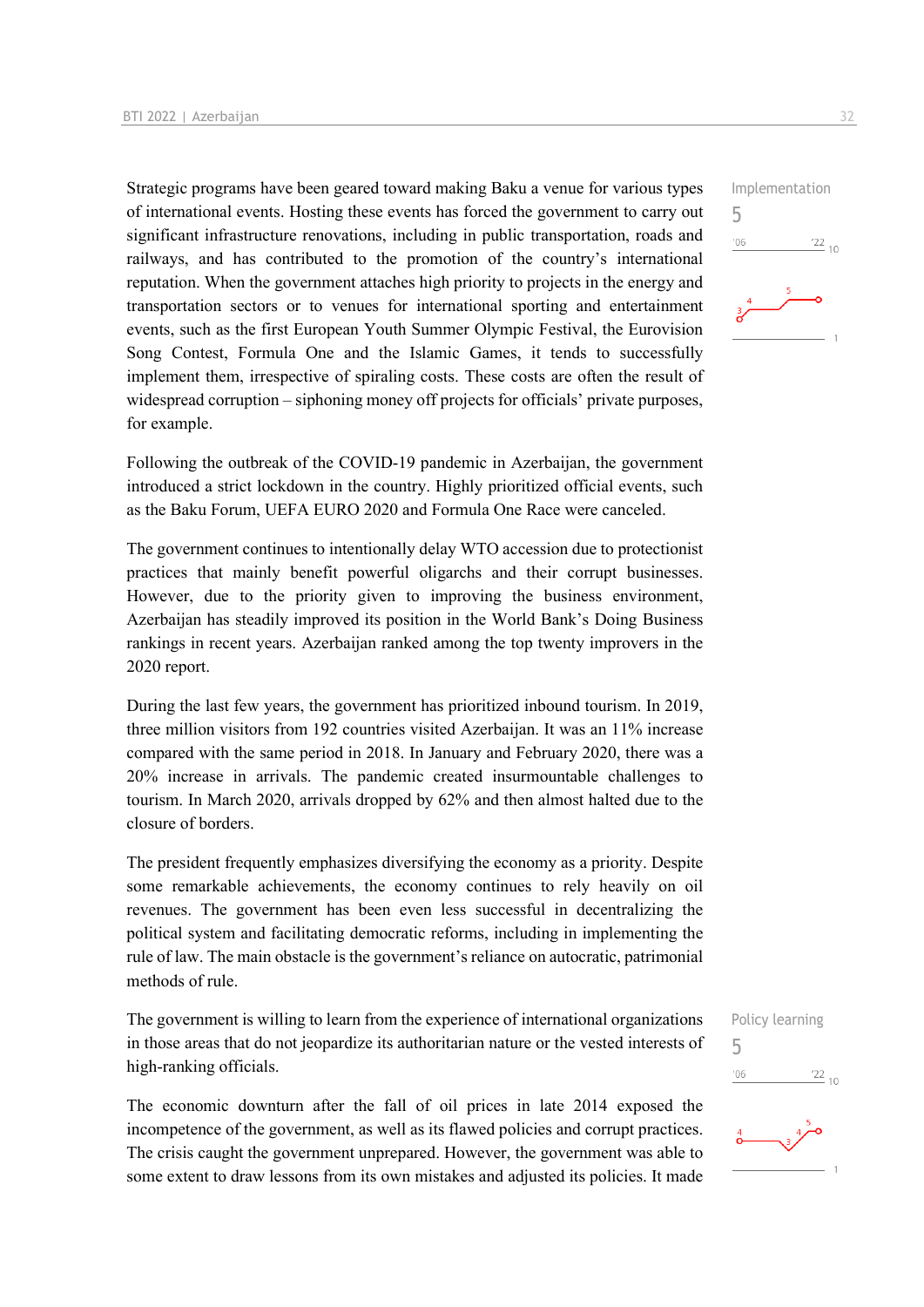attempts to systemize its approach to the deteriorating situation and to consolidate control over the economy. The situation forced the government to engage in some liberalization, such as easing the tough visa policies from before the crisis. Along with other measures, this, for instance, contributed to a boost in inbound tourism.

The downturn also forced government agencies to expand their collaboration with Western experts when carrying out economic reforms. For instance, Azerbaijan hired McKinsey to develop roadmaps of reforms. Due to its collaboration with Western advisers, Azerbaijan managed to improve its position in the World Bank's Doing Business Report.

However, the government has completely brushed aside Western advice on issues relating to political reforms, building civil society and implementing the rule of law. The COVID-19 outbreak was used by the government to crack down on nonconformist opposition and strengthen its political control.

#### **15 | Resource Efficiency**

The state budget depends heavily on hydrocarbon revenues, which led to high GDP growth rates for several years until the fall in oil prices in late 2014. However, because there had been no diversification of the economy, there were concerns that, once the country ran out of oil reserves, growth would slow down, eventually leading to economic decline. The actual drop in GDP in 2015 (to \$53.07 billion) and in 2016 (\$37.87 billion) proved these concerns true. In 2017, real GDP rebounded to \$40.75 billion and in 2019, for the first time in five years, Azerbaijan's GDP growth exceeded 2% in real terms. However, the lockdown adopted to tackle the COVID-19 outbreak and another plunge in oil prices earlier in the year resulted in more than 4% decrease in GDP in 2020.

The state debt is not at critical levels. It stands at approximately 20% of GDP for government debts and around 40% for state companies. It is manageable because the country has significant liquidity buffers. However, the budget is not effective because it is not audited. There is formally an independent audit performed by parliament. However, parliament itself is not an independent body as it is completely under the control of the executive. The planning and implementation of the state budget are not transparent. Planning is not conducted with the involvement of interested parties. As a result, important budget expenditures are hidden from the public. Deviation in the actual budget from the planned budget has been a regular practice for many years. Existing legislation on the budget grants the executive considerable independence to amend the budget without seeking prior approval from parliament.

The government introduced several exam procedures, which are conducted by the State Exam Center, for hiring state employees based on meritocracy. While the exams earned public trust, the last phases of the selection process – interviews – are still Efficient use of assets 4 $\frac{22}{10}$  $106$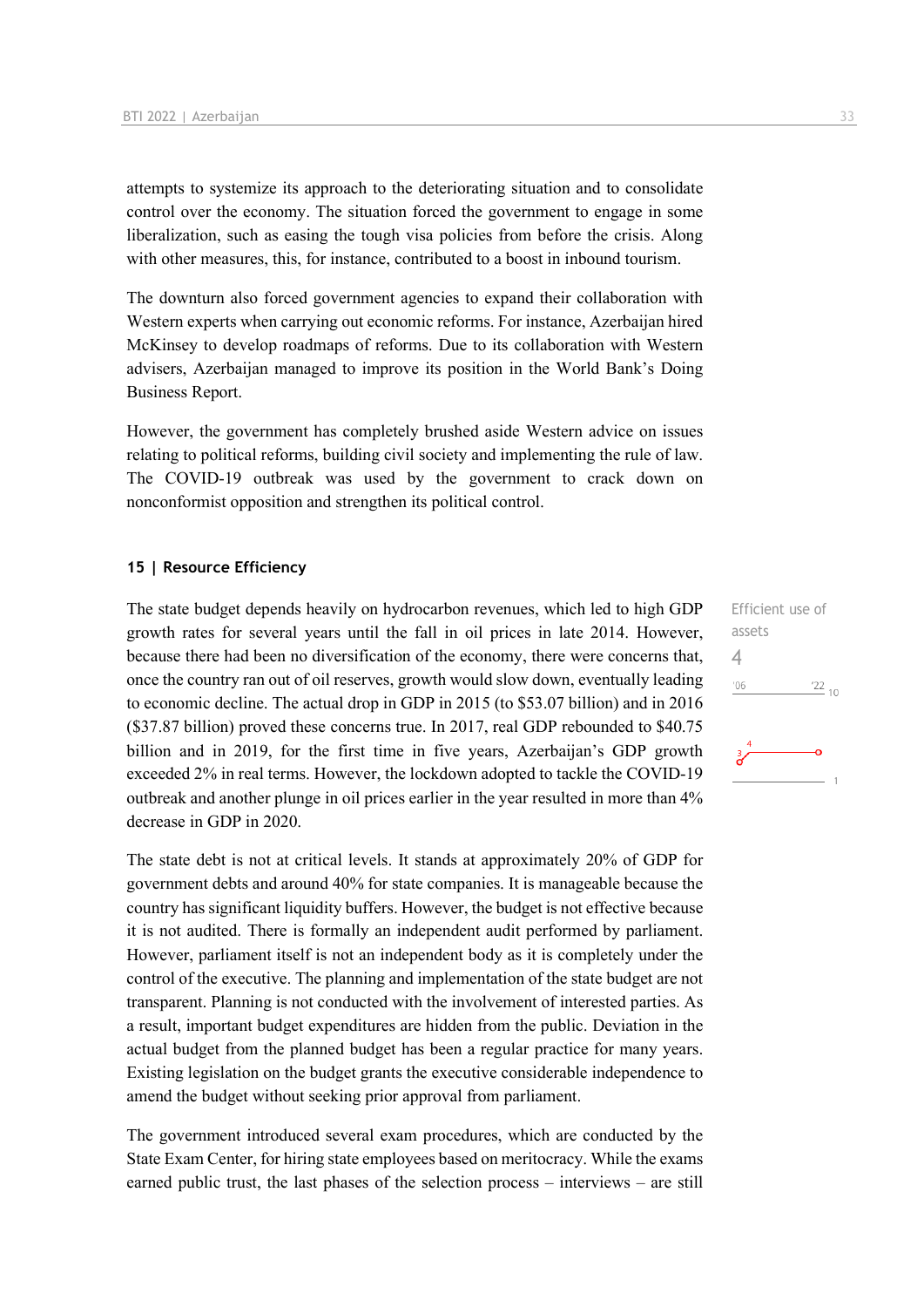powerful tools in the hands of the authorities to reject "potentially disloyal" candidates. The lack of political will for decentralization has resulted in the country lagging behind its South Caucasian neighbors in reforming the territorial and administrative systems inherited from the Soviet past.

The COVID-19 pandemic forced the government to reallocate resources to increase expenses for health care. In 2020, health care expenses increased 70% in comparison with the previous year. However, a lack of information provided by the government makes it difficult to assess the nature of these expenses. In January 2020, the gradual introduction of mandatory health insurance throughout the country started. The initial plan was to complete the process in 2020, but the coronavirus outbreak delayed this. Therefore, the vast majority of the population used its own funds both for tests and treatments during the pandemic, notwithstanding the hike in government health care expenditures.

Traditionally, policy coordination was a major problem for the government. State policies were often developed in such a rushed manner that no time was allowed for coordination with relevant state agencies. Some ministers and other high-ranking officials had a sense of being independent potentates, without responsibility or accountability to their colleagues. There was no sense that the Cabinet of Ministers functioned as a coherent unit. Key oligarchs had their own private economic interests, which often involved near-monopolies on certain sectors of the economy. The prime minister's role was and still remains de facto ceremonial.

Nevertheless, during the reporting period, the head of state significantly consolidated his decision-making capabilities by sidelining some of the most powerful members of the "old elite," like the former Head of the Presidential Administration Ramiz Mehdiyev, and Minister of the Interior Ramil Usubov. The military success in the war with Armenia further strengthened the president's firm hand. Beyond this, the Vice President's Office has been steadily sidelining old entrenched ministers and oligarchs and assumed control over the management of the country's economy through newly appointed officials and ministers. This development significantly improved the government's policy coordination capabilities during the reporting period. At the same time, these changes provided the ruling family with uncontested monopolistic powers over the country's economy and politics.

Policy coordination during the COVID-19 pandemic was conducted via The Operational Headquarters under the Cabinet of Ministers established on February 27, 2020. The headquarters held frequent press conferences where representatives of various government agencies informed the public about the most recent figures and measures taken to fight the outbreak. However, independent journalists encountered obstacles when trying to attend these press conferences and it was obvious that questions asked by the representatives of pro-government media were pre-cleared with authorities.

## Policy coordination 5 $\frac{22}{10}$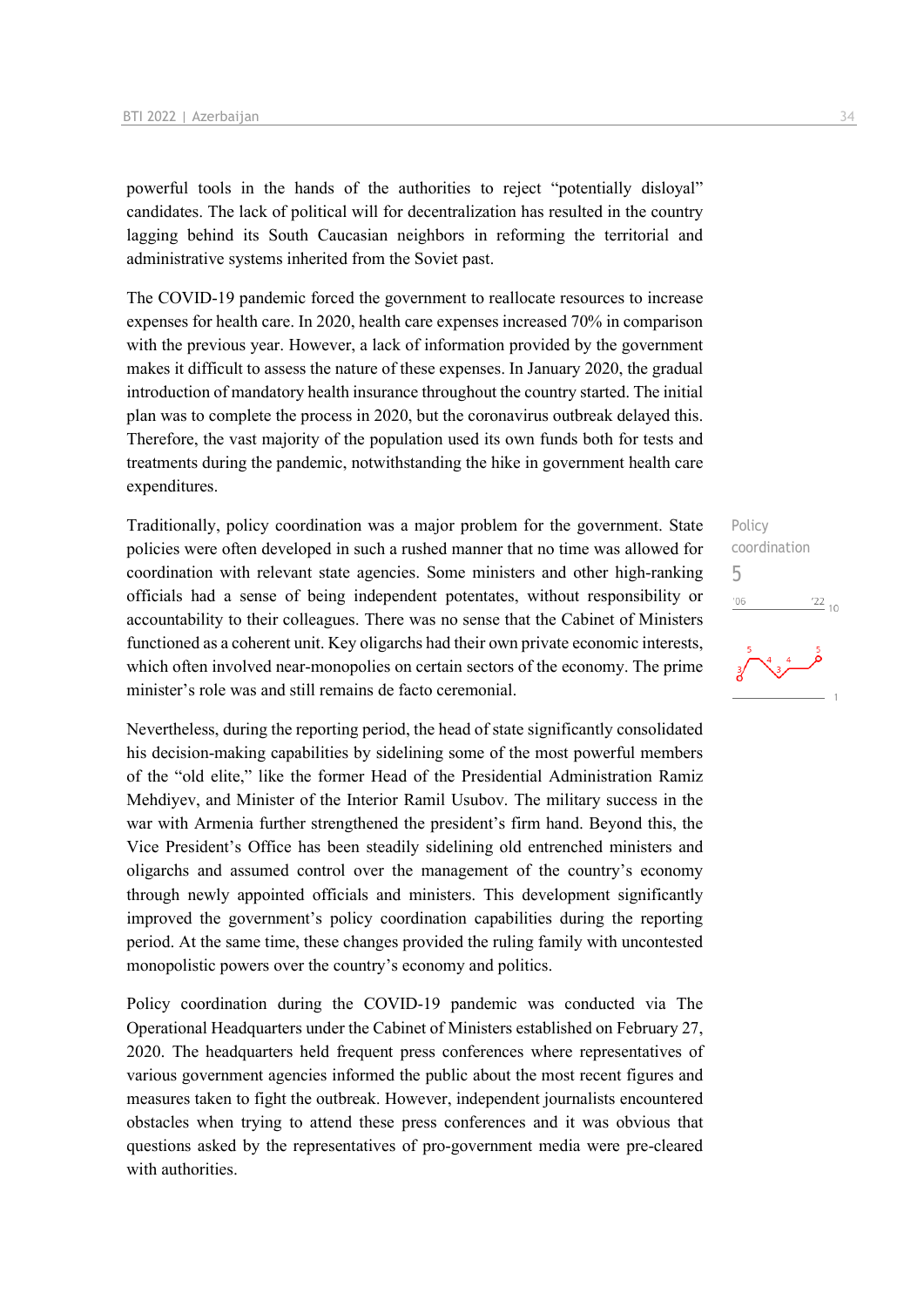Corruption in Azerbaijan is widespread and centralized. There are a number of regulations and commitments to fight corruption on the part of the government. For instance, Azerbaijan is a member of the Council of Europe's Group of States Against Corruption (GRECO) and the OECD's Anti-Corruption Network. There is also an anti-corruption law, which was passed in 2004, and a Commission on Combating Corruption established in 2005; however, they have not become substantial tools in the fight against corruption for reasons of patchy enforcement and a weak judiciary.

ASAN, the one-stop state agency for public services provided to Azerbaijan citizens, which was established in 2012 and has since expanded, was successful in reducing low- and mid-level corruption and has proved efficient.

Traditionally, in the higher education institutions, students had to pay bribes to professors in exchange for satisfactory marks on examinations. However, teaching staff at some institutions established in post-Soviet times such as the Caucasus University, the ADA University, the French-Azerbaijani University and the Baku Higher Oil School have been exceptions. There have also been significant improvements in other higher education institutions in reducing this bribery practice since the appointment of Mikayil Jabbarov as head of the Ministry of Education in 2013. The trend has continued during the tenure of his successors.

In 2017, Mikayil Jabbarov was appointed head of the Ministry of Taxes and since then significant efforts to reduce widespread corruption in the tax system have also been made. This trend continued during the reporting period. For instance, in 2019 – 2020, more than 250 amendments were made to the Tax Code. These changes have been particularly significant in reducing in-person communication between taxpayers and tax authorities and increasing electronic capacities for communication purposes. These steps contributed to the reduction of the shadow economy and bribery practices by tax authorities.

In 2016, in accordance with the recommendations of the World Customs Organization, Azerbaijan introduced the Green Corridor gating system for custom purposes, which contributed to a decrease in bribery practices among state customs officials and increased transparency in customs control. However, state kindergartens, secondary schools, the state health care system, police, courts and municipalities are still infested with widespread bribery. A high level of bribery in public service is still a major problem. Corruption remains one of the biggest problems in government expenditures, as well.

Despite the existence of such laws as the Law on Rules of Ethics, the Conduct of Civil Servants and the Law of the Azerbaijan Republic On the Prevention of Conflicts of Interest in the Activities of Public Officials, conflicts of interest due to crosscutting family interests among central and local officials remain a major problem for decision-making and running the state institutions.

Anti-corruption policy 3 $^{\prime}06$  $\frac{22}{10}$ 

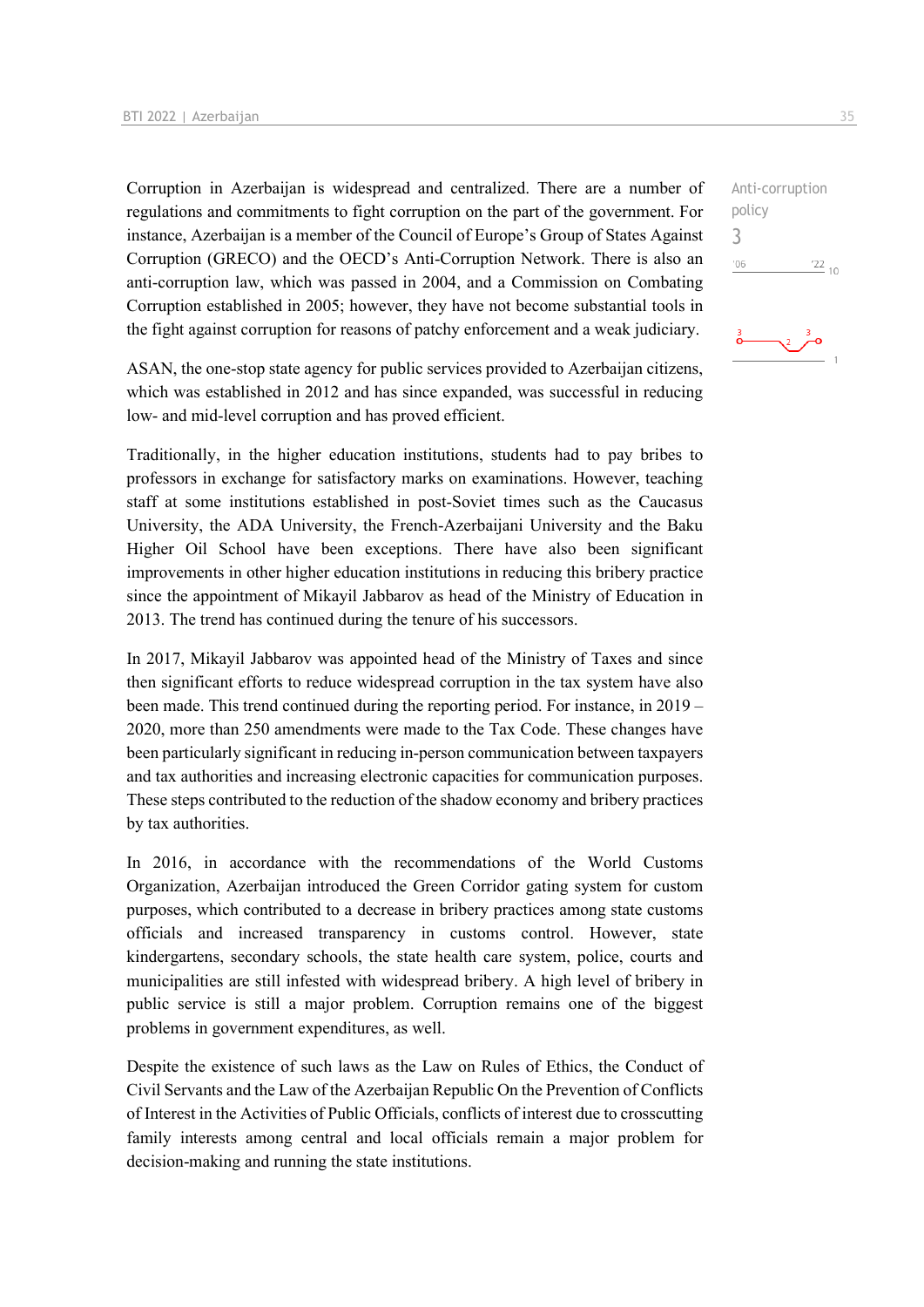The legislature urges public officials to submit financial disclosures. In practice, however, implementation of this requirement is very limited. Most importantly, the reports are not publicly accessible. Again in 2005, Azerbaijan adopted a transparency law which guarantees access to information. However, in reality, it is very difficult and sometimes impossible to obtain information from the authorities. In 2012, for instance, after questionable business dealings by the ruling family were exposed by local and international media, the government made amendments to the state legislation designed to restrict access to corporate information.

#### **16 | Consensus-Building**

Until recently, the government and major political actors claimed that they were pursuing a path to democratization, but insisted that stability, security and social order were prerequisites for democracy and that the democratization process should be gradual, cautious and based on cultural modernization. However, the opposition has always accused the oligarchs – particularly the ruling family – of monopolizing political power and business, and using stability, social order and cultural progress as excuses to turn the republic into a monarchy. The events that unfolded in Azerbaijan following the presidential election of 2003 somewhat upheld the opposition's claims, and the appointment of president's wife as the first vice president in 2017 further cemented this assumption.

All main political parties in Azerbaijan agree on the need for a market economy (except for some radical leftist youth groups). Yet, the corrupt oligarchic and monopolist nature of the ruling regime has hampered the development of a fully functional market economy. However, the economic downturn since 2014 put pressure on the government to implement some changes to its previous corrupt practices and move forward with reforms to the market economy, albeit with little success so far.

During the reporting period, the ruling family strengthened its grip on power, which is vested in individuals rather than in government institutions. Accompanied by a rhetoric of reform, in 2019 – 2020, the replacement of old entrenched members in important government posts with relatively young, in many cases, Western-educated officials continued. This string of replacements of old officials with young members of the elite who have been more exposed to the outside world and are more sensitive to public opinion has boosted hopes that the government might eventually move in the right direction. However, the situation is ambiguous, and these reorganizations sometimes render the opposite results, as was the case with the changes in the Azerbaijani Bar Association.

Overall power remains in the hands of the ruling family, which neither favors democratization nor relinquishes its monopolist grip on the country's business sector. In addition to rigged elections and purging of the last vestiges of the rule of law,





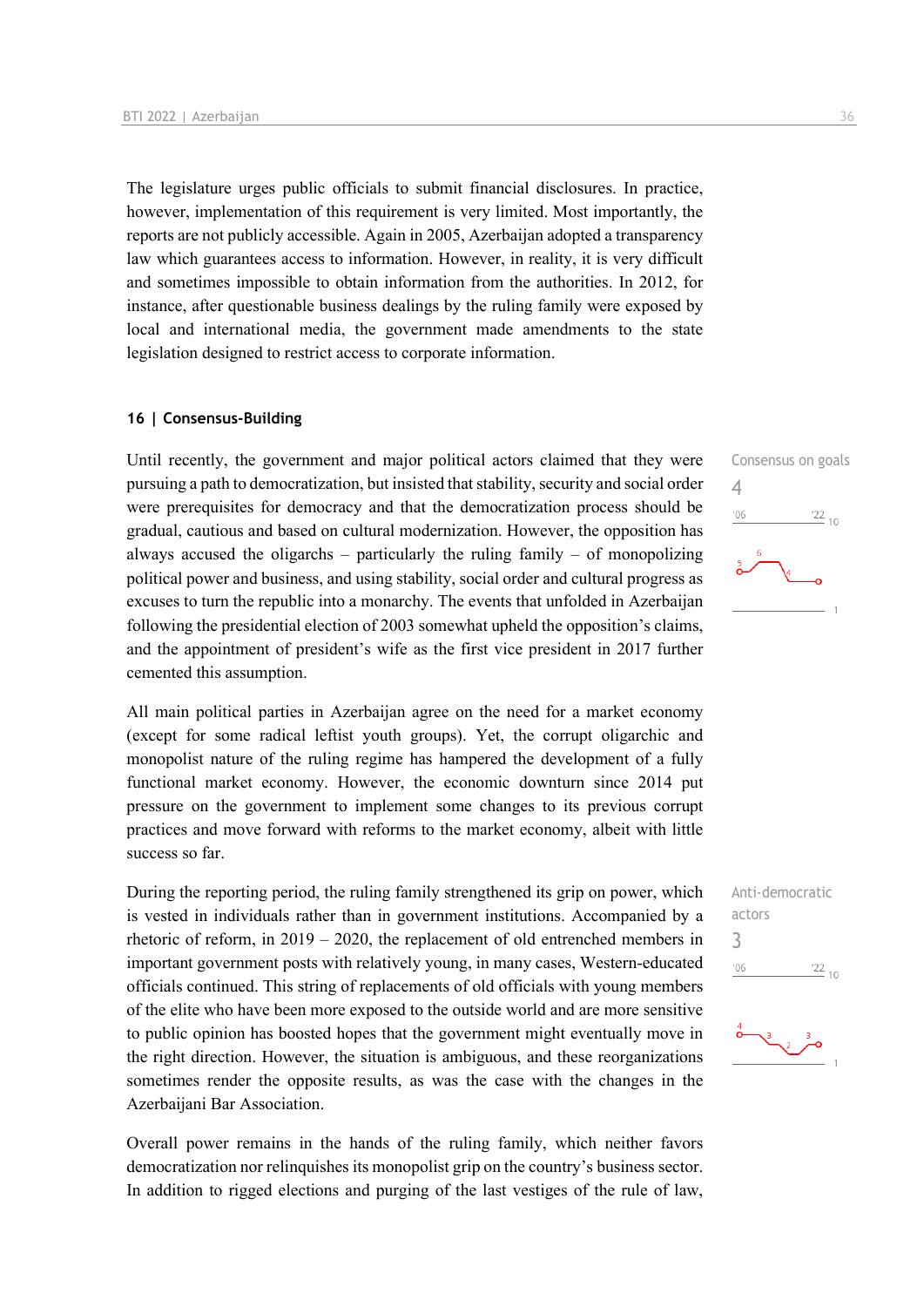crackdowns on the independent media, domestic and international NGOs, civil society and human rights activists, as well as persecution of political dissent and further reduction of civil liberties, have been among the main indicators of the regime's non-democratic nature.

The government prioritizes the preservation of stability as the most important political objective. Accordingly, the country's stability is extolled as the government's best achievement. All potential conflicts, whether they have a religious, ethnic or social basis, are prevented and suppressed. The government has often sought to suppress dissent rather than engage in consensus-building. A lack of comprehensive long-term policies, a reliance on authoritarian measures for shortterm purposes and, most importantly, the government's rejection of a real democratic opposition, all contribute to the preservation and even aggravation of problems.

The fact that the ruling elite is often viewed as composed mainly of Azerbaijanis coming from Nakhichevan and Armenia serves as a source of potential tensions in society as well because people from other regions resent having unequal access to power and wealth. Yet, it seems that the policies and changes implemented under the auspices of the first lady, Mehriban Aliyeva, who in 2017 became the first vice president, aim to address this unease.

The government frequently praises its religious tolerance as part of the national tradition. It holds many pro-forma international events on multiculturalism, religious tolerance and dialogue. However, the government has also been frequently criticized for oppressing freedom of religion.

Starting in 2013, the government has launched a crackdown in an attempt to close the public space for any independent activity and critical voices. Both local and international NGOs have begun to encounter serious restrictions. Numerous international donors and NGOs have been forced out of the country. Strict laws have been adopted, bank accounts have been frozen, and travel bans have been imposed. Trumped-up criminal cases have been launched, and many local NGO activists have been imprisoned, with some activists seeking refuge in foreign countries. Almost no space has been left for independent NGO activities and, even though imprisoned NGO activists were later released, the revolving door of arrests and releases still continues, albeit more slowly and with less intensity. On January 30, 2020, the Parliamentary Assembly of the Council of Europe adopted a Resolution on Reported Cases of Political Prisoners in Azerbaijan, which noted a "troubling pattern of arbitrary arrests and detention of government critics, civil society activists and human rights defenders through retaliatory prosecutions and misuse of criminal law in defiance of the rule of law." Overall, civil society in Azerbaijan has been effectively stifled, and the government tries to imitate civil society by replacing real NGOs with GONGOs (government organized non-governmental organizations).

Cleavage / conflict management 5  $\frac{22}{10}$  $-06$ 



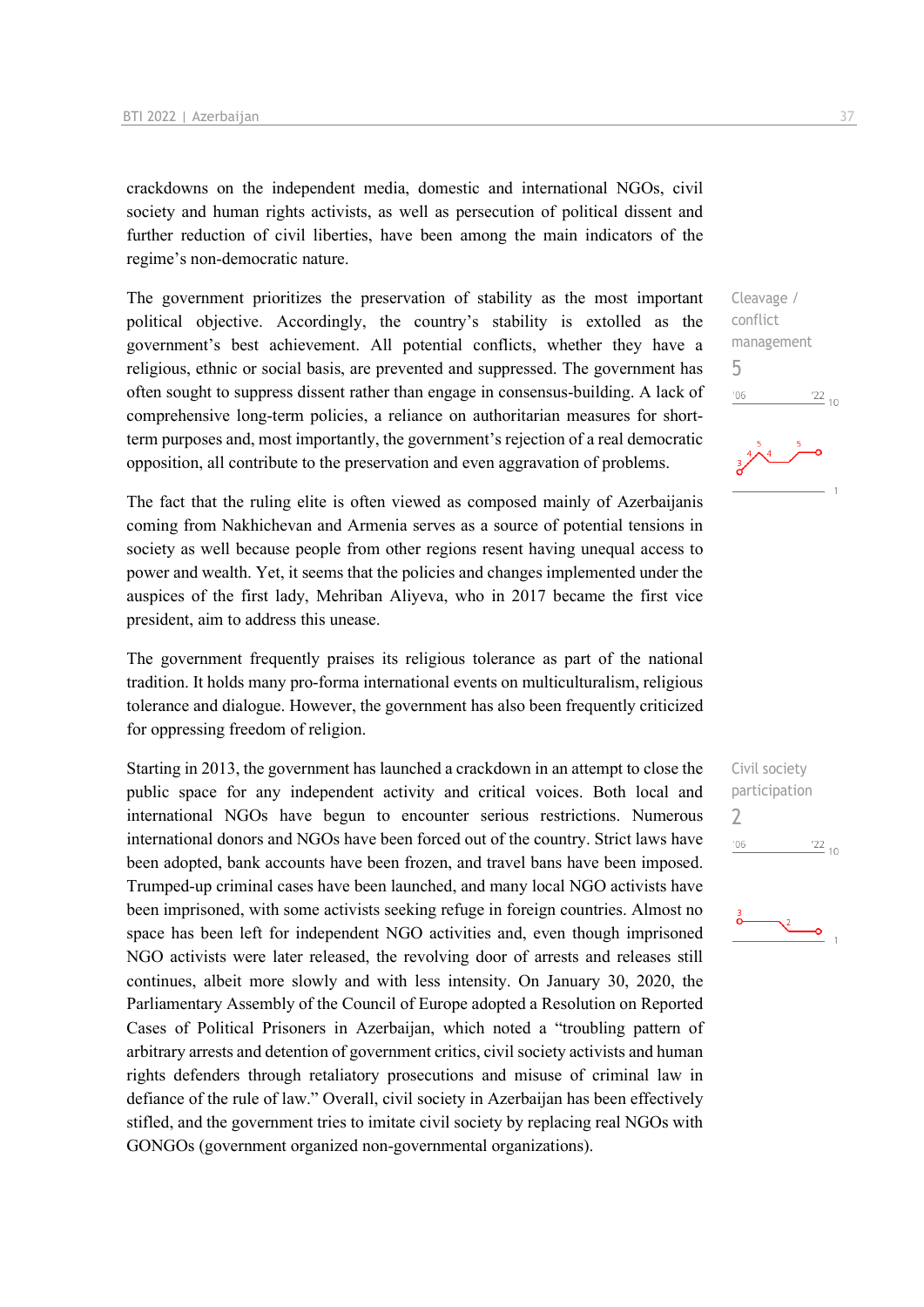However, it should be noted that independent civil society and youth activism have shown some promising signs of revival during the reporting period, particularly in Baku. Some independent civil society groups resumed their seminars, trainings and public lectures. They were able to rent venues for these purposes which was almost impossible when the crackdown was at its peak. But this development is still very fragile and heavily dependent on the tolerance and the goodwill of the state authorities. It should be said that since the 2010 introduction of social media, as well as high speed internet, which appeared in the country a couple years earlier and since have both rapidly expanded, put an end to the government's monopoly on the flow of information. Thus, social networks have played an important role in the empowerment of Vox Populi, including local civil society.

A genuine and comprehensive reconciliation process with political opponents can only be initiated by the ruling elite; so far, however, it has demonstrated no interest in this, except in cases when former rivals pledge loyalty to the regime.

During the reporting period, the government launched a dialogue process with the secular opposition, which was met with skepticism by government critics. The main negotiator on the government side was the head of the Department for Relations with Political Parties and Legislative Authority of the Presidential Administration, Adalat Valiyev. The process started immediately after the snap parliamentary elections in February 2020, which were heavily criticized by local and international observers as another missed opportunity. There were several meetings between Adalat Valiyev and political parties. However, the public views the vast majority of the included political parties as puppets loyal to the government. Initially, the only real opposition party that participated in these meetings was the Republican Alternative Party. As a result of this dialogue, the Supreme Court acquitted the Republican Alternative Party leader, Ilgar Mammadov, who spent several years in prison and paid him AZN 234,000 (approximately  $E110,000$ ) as compensation for moral damages. The public immediately criticized Mammadov for this deal. There is no doubt that Mammadov softened his criticism of the government thereafter.

Of the major opposition parties, Musavat joined the dialogue process with the government later in 2020, whereas the Popular Front refused to do so. The latter boycotted the snap parliamentary elections as well. The leader of the party, Ali Karimli, insisted that a specific agenda should have been announced beforehand and argued that the talks were actually an imitation of political dialogue. Members of his party and its allies continue to be subject to government prosecution due their strong opposition to the ruling regime.

Reconciliation 4 $'06$  $\frac{22}{10}$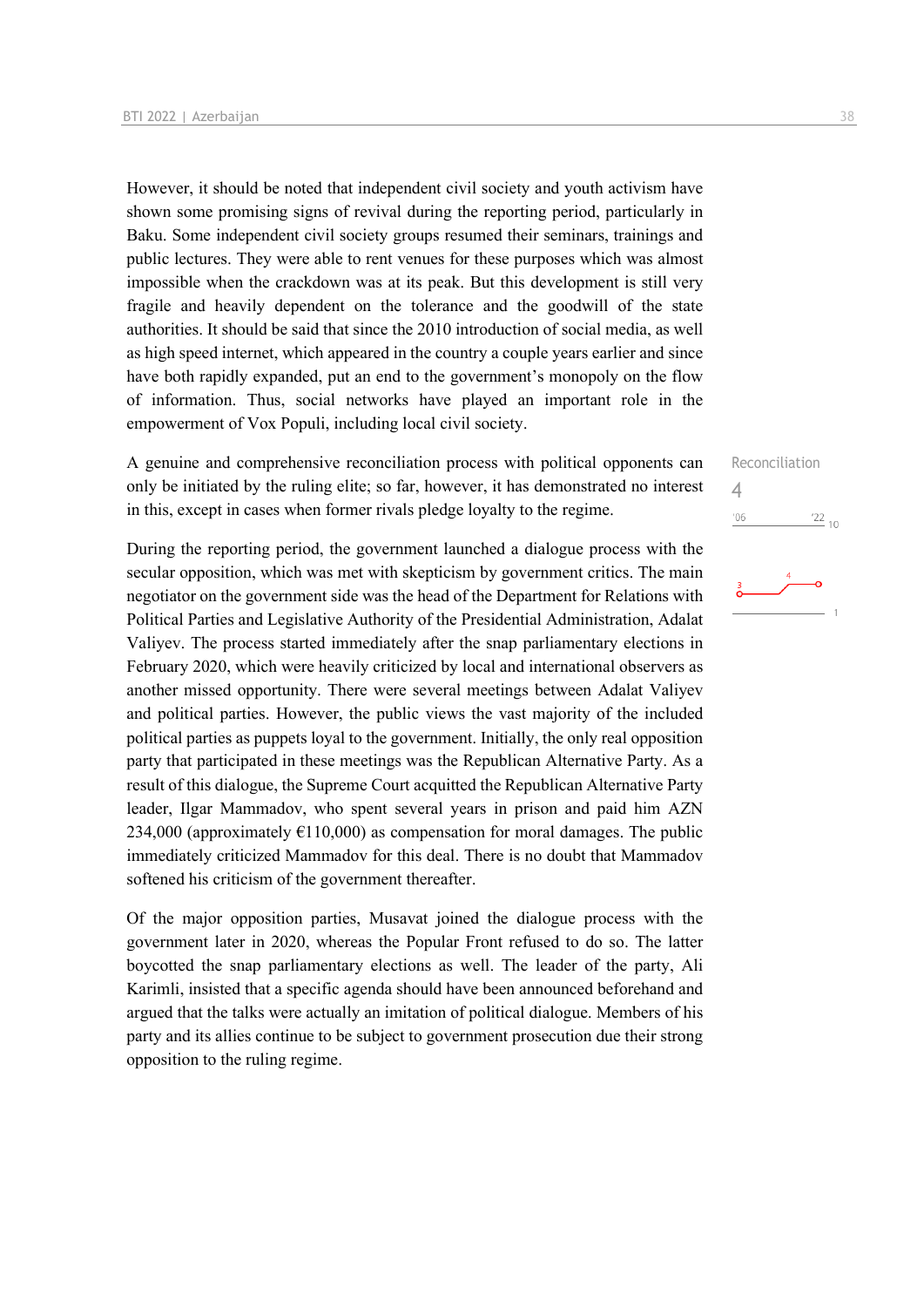#### **17 | International Cooperation**

The government generally cooperates with international partners in the area of economic development and technical cooperation. Foreign partners play an essential role in implementing major economic projects. Azerbaijan also hires experts, primarily from Western countries, to run important local projects and state businesses. Difficulties arise from the fact that the long-term development strategy of the current ruling elite does not include democratization and implementation of the rule of law.

In February 2017, Azerbaijan and the European Union started new negotiations on a comprehensive agreement. Previous negotiations aiming at an association agreement did not yield results. However, no progress was made in the new negotiations primarily due to the unwillingness of the government to commit itself to genuine democratic reform. Still, the EU remains Azerbaijan's biggest market and second biggest importer with a 51% share of Azerbaijan's exports and a 16% share of its imports. Over 400 EU companies did business in Azerbaijan in 2019. The EU is also one of Azerbaijan's largest foreign investors and the union supports the economic diversification of Azerbaijan and promotes reforms to improve the business climate in the country, including through special assistance for agriculture and rural development.

The EU also remains the largest foreign donor supporting civil society in Azerbaijan. According to the Cooperation Implementation Report on Azerbaijan, it provided €31.6 million in COVID-19-related assistance to Azerbaijan in March 2020. This is complemented by other EU regional support, such as medical equipment supplied to Azerbaijan via the World Health Organization.

In September 2020, Baku launched a war to recapture the territories lost in its war against Armenia in 1994 – a clear violation of the cease-fire agreement. At least to some extent, this put Baku's credibility into doubt. Apart from this violation of an international agreement, the Azerbaijani government has been consistent in fulfilling its major economic and business commitments to the international community. Problems emerge with accepting international liberal norms when the political interests of the ruling elite are directly affected. This was the case when Azerbaijan failed to negotiate an association agreement with the European Union and failed to join the WTO. The biggest question marks surround Azerbaijan's commitments to the Council of Europe and the OSCE in the field of democracy and human rights. Those organizations have grown increasingly critical of Azerbaijan's record in these areas. The country's poor record on human rights has also been criticized by other international organizations – to no avail.

Still, Azerbaijan actively participates in alliances with neighbors, other countries in the region and worldwide. In 2019, the 18th Summit of the Non-Aligned Movement took place in Baku and Azerbaijan assumed the leadership of this movement for 2019 – 2022. On May 4, 2020, President Aliyev chaired an online Non-Alignment



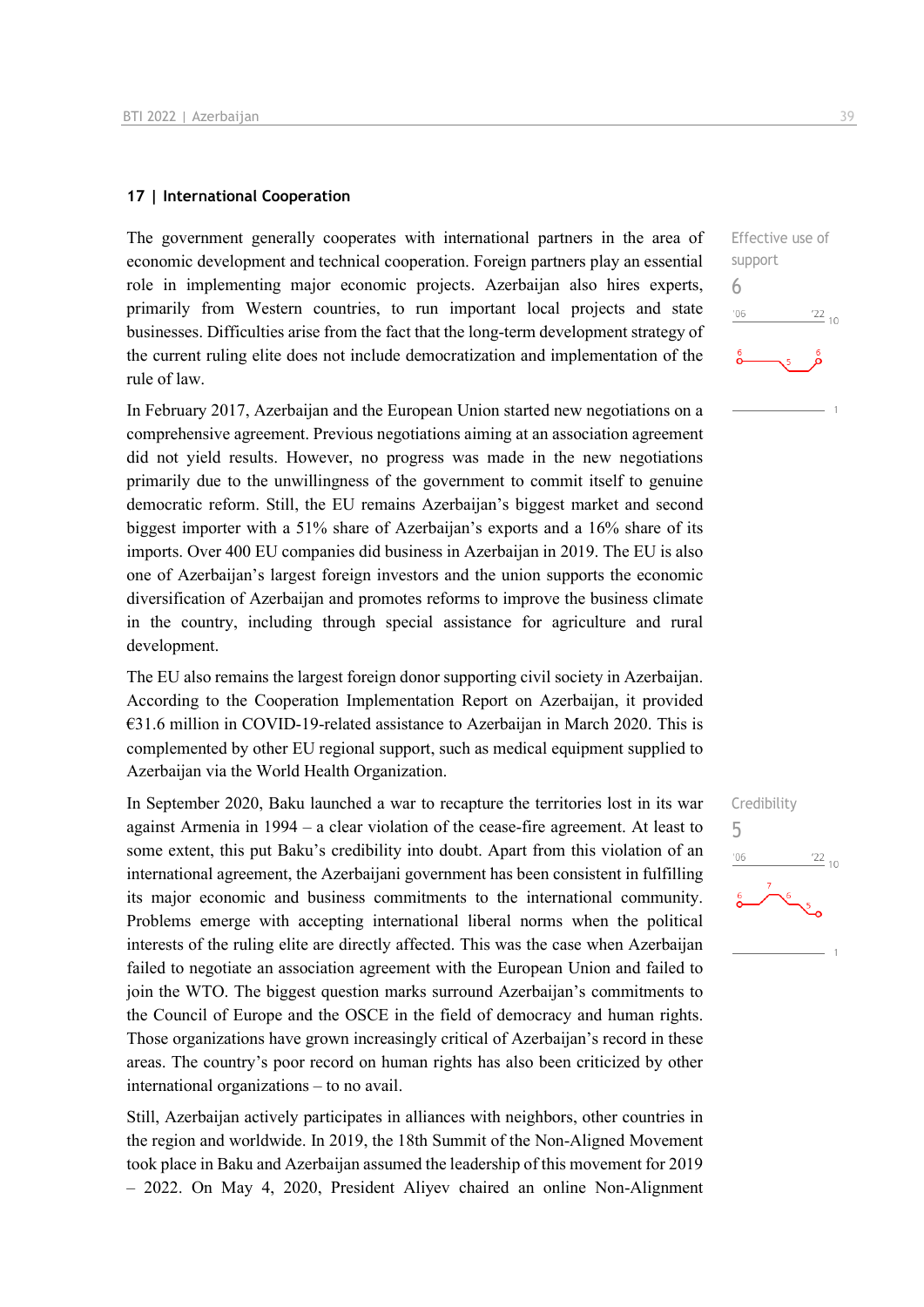Movement (NAM) Contact Group Summit which focused on the fight against COVID-19. The president also initiated a special session of the United Nation's General Assembly on COVID-19 in September 2020. During the COVID-19 crisis, Azerbaijan also acted as a donor country, donating \$5 million to the World Health Organization, \$5 million to Iran, sending medical supplies to Xian City and Mianyang in China, and humanitarian aid to Bosnia and Herzegovina to support its fight against the pandemic.

The Azerbaijani government exercises a vigorous diplomacy to maintain good relations with neighboring countries. The country has prioritized trilateral cooperation with Turkey and Georgia. Energy transportation pipelines (such as the Baku-Tbilisi-Ceyhan oil pipeline and the Baku-Tbilisi-Erzurum gas pipeline) cemented the interdependence of this trio in the past. The joint Baku-Tbilisi-Kars railway project runs through these countries, which is designed to be part of the New Silk Road connecting Europe with China and was completed in 2018. However, no passenger transport via this railway was launched during the reporting period.

This regional partnership continues to play an important role in the EU-Azerbaijan energy cooperation. In mid-November 2020, the European leg of the Southern Gas Corridor between Azerbaijan and Europe, the Trans-Adriatic Pipeline, became operational and, in December 2020, the first delivery of Azerbaijani gas via this corridor happened.

During the reporting period, Azerbaijan continued construction of a railway station and terminals to unload goods in an area of 35 hectares in Astara (Iran) as a part of its commitment to the North-South International Transport Corridor project.

Launching the war in September 2020 in violation of the cease-fire agreement of 1994 certainly is the opposite of regional cooperation. In a way, it continued Azerbaijan's non-cooperation with Armenia as a result of the Nagorno-Karabakh conflict. For years, Baku had rejected establishing any bilateral relations as long as Armenia did not abandon its occupation policy. The trilateral agreement signed on November 10, 2020, between Azerbaijan, Armenia and Russia, which terminated the war has certain clauses which might open prospects for future cooperation.

Incidentally, during the war between Azerbaijan and Armenia, Turkish military support for Azerbaijan proved indispensable and it will certainly result in a further strengthening of partnership between the two countries (which politically had been closely aligned in the past). Along with Turkey, Azerbaijan is also one of the most vigorous members of the Turkic Council, which is an international organization promoting cooperation between the Turkic-speaking people of Eurasia.

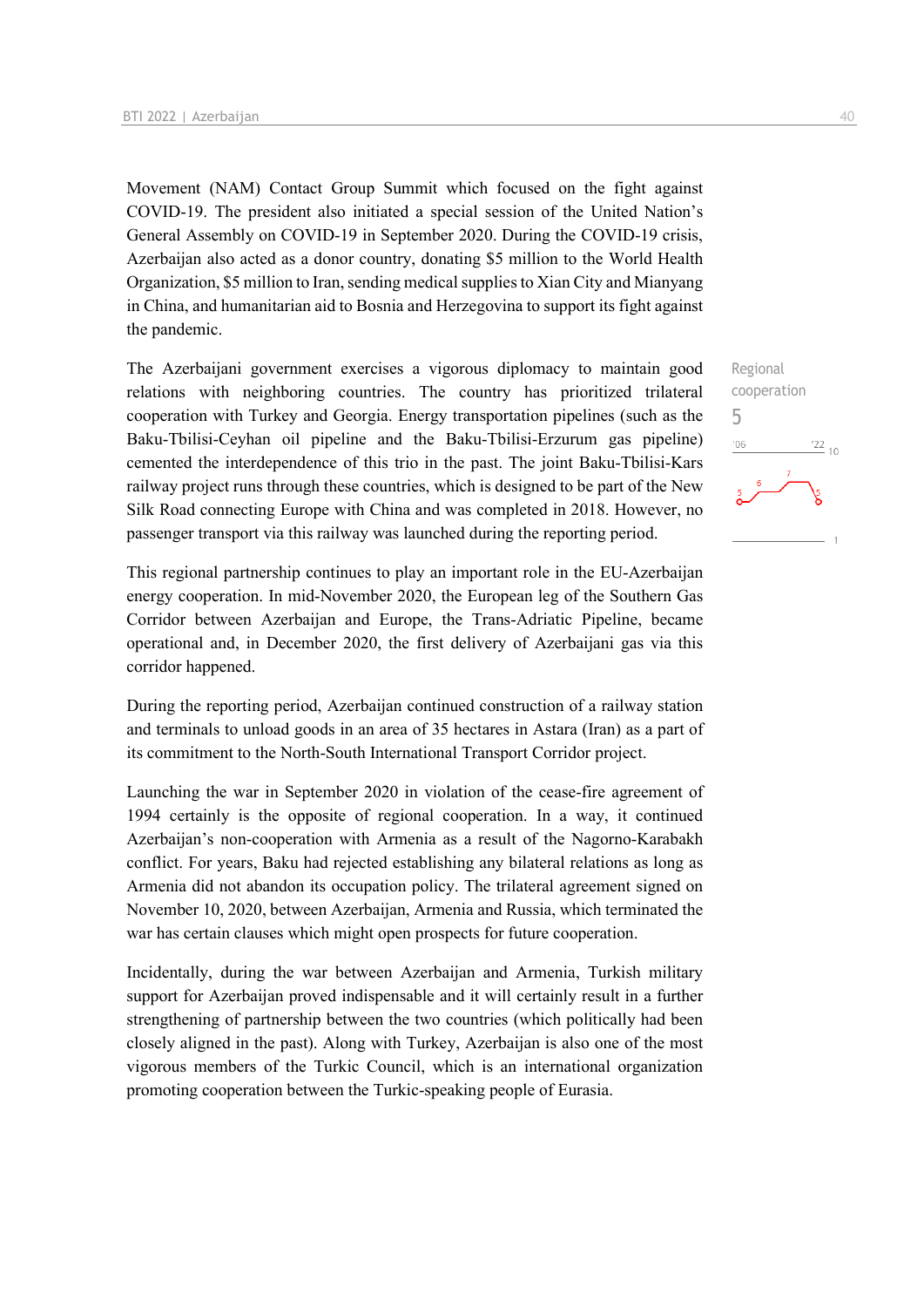## Strategic Outlook

So far, the Azerbaijani government has managed to maintain its grip on power by providing security and stability. Moreover, the president substantially increased his popularity after a successful six-week war with Armenia in autumn 2020. At the same time, the government's iron fist diminished space for independent political and economic activity and it carried out multiple crackdowns on civil society, media and the opposition. Authoritarianism has been consolidated by expanding the power of the executive and establishing full control over all spheres of public life. The flow of large sums of oil money has provided the government with the means to satisfy the basic needs of the people, reduce poverty and carry out some degree of modernization and infrastructure renovation.

However, the unexpected economic downturn after the fall of oil prices in late 2014 and the pandemic's beginning in 2020 have exposed deep economic and political vulnerabilities in the existing system. The pandemic revealed the critical situation of the job market, despite official propaganda which states that the situation is not critical. Despite some progress in diversifying the economy, for instance, in agriculture and tourism, the country's economy is still hugely dependent on fuel prices.

Thus far, despite some positive changes, such as the replacement of some of the old entrenched officials with younger members of the elite, the Azerbaijani government has tried to respond to the challenges it faces with half-hearted measures. The ruling family has remained characteristically unwilling to embark on major economic and political reforms and has continued its path toward strengthening its grip on power. However, it is clear that the economy cannot move to a qualitative stage of development without institutional and structural reforms. The future of Azerbaijan and its long-term prospects hinge on liberalization of its political and economic systems, and implementation of the basic principles of the rule of law. Specifically, the government must meaningfully combat the rampant, high-level corruption, proceed with market reforms and accelerate its efforts to diversify the economy.

One of the areas of concern in social policy remains the health care system, which was unprepared for the unexpected crisis. As a result, a significant proportion of people infected with the COVID-19 virus were completely excluded from the state health care system. People in difficult situations used their private resources to pay for testing, treatment and medicine. The transition to an insurance system that provides quality and affordable health care for everyone must be completed as soon as possible.

During the reporting period, Azerbaijan achieved a major military breakthrough in the Nagorno-Karabakh conflict. However, the conflict is far from resolved. The country must be active in reenergizing the opportunities offered by the Minsk Group, the agreed conflict resolution format of the Organization for Security and Cooperation in Europe (OSCE), to achieve a durable,